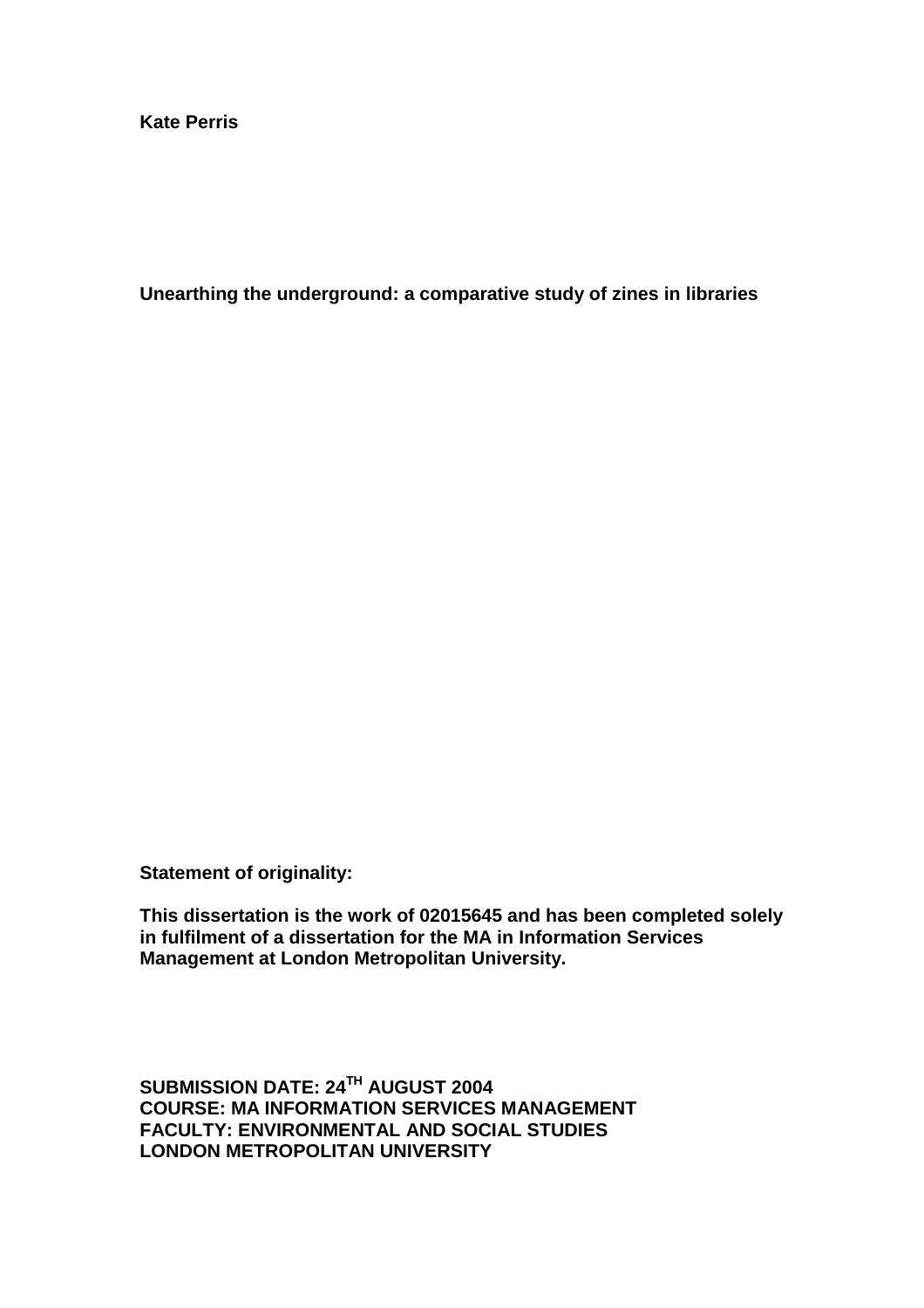# **ACKNOWLEDGEMENTS**

Thanks are due to all those who responded to my questionnaire, giving their time and lending their expertise to help with the research. Gratitude is also due to those who piloted the questionnaire, Red Chidgey and Louise Coulcher, and to Tim Gardner for assistance with printing.

Finally, thanks to my supervisor Luke Tredinnick for guidance at all stages of progress on this dissertation.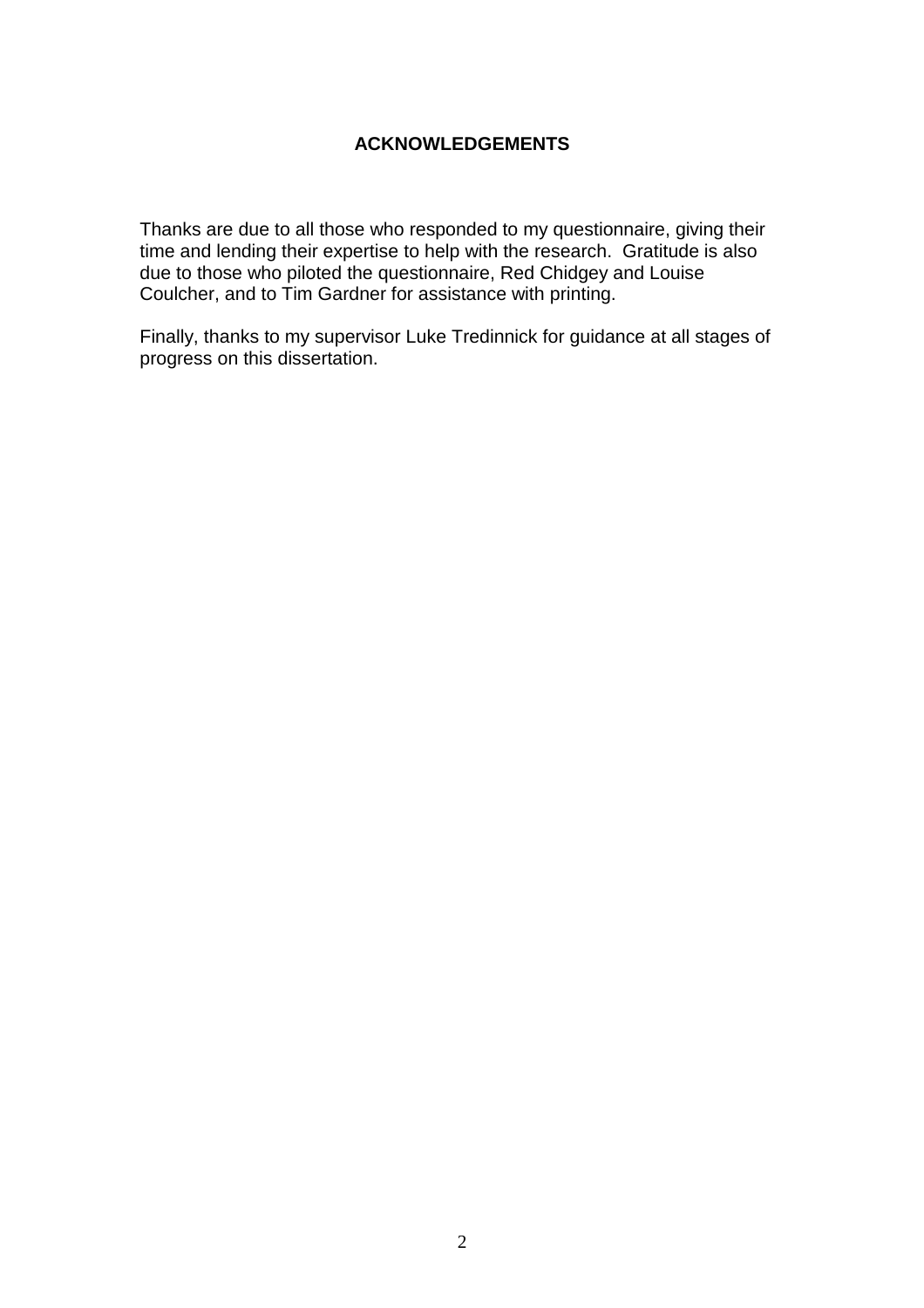# **TABLE OF CONTENTS**

| WORK ON ALTERNATIVE LITERATURE IN LIBRARIES 12        |  |
|-------------------------------------------------------|--|
|                                                       |  |
|                                                       |  |
|                                                       |  |
|                                                       |  |
|                                                       |  |
|                                                       |  |
|                                                       |  |
|                                                       |  |
|                                                       |  |
| CHAPTER 4: ANALYSIS AND INTERPRETATION OF RESULTS  30 |  |
|                                                       |  |
|                                                       |  |
|                                                       |  |
|                                                       |  |
| GENESIS OF ZINE COLLECTION/WHY COLLECT ZINES 39       |  |
|                                                       |  |
| INTER LIBRARY LOAN/SHARING WITH OTHER INSTITUTIONS 48 |  |
|                                                       |  |
| OTHER TYPES OF "ALTERNATIVE" PUBLICATIONS HELD AND    |  |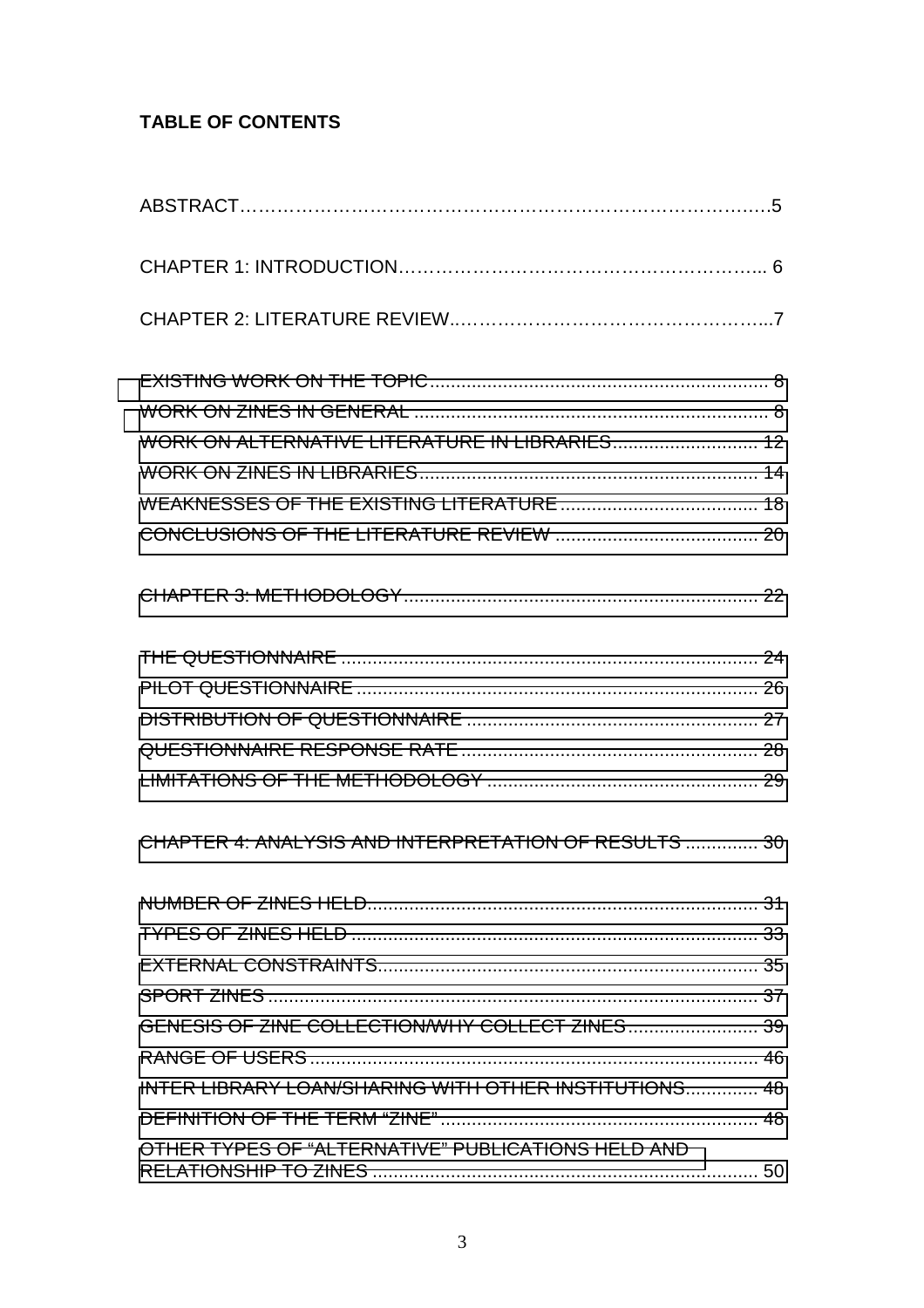# **FIGURES**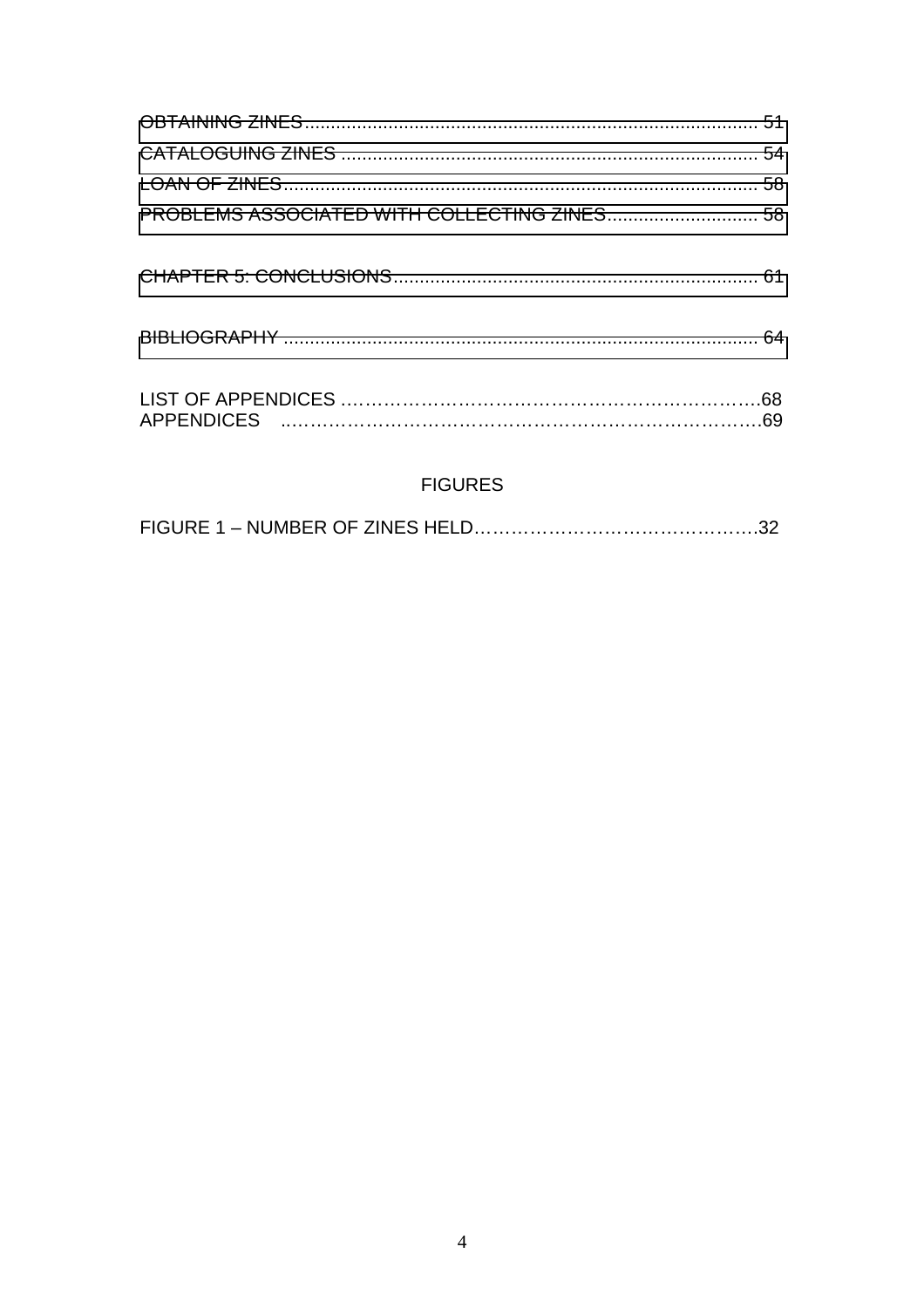### **Abstract**

This study examined the treatment of zine collections in various libraries. Most were academic libraries based in the US but data was also obtained on public and UK based libraries.

An open questionnaire was administered via email to staff in libraries hosting zine collections. This questionnaire found that zine collections vary greatly in size. Most collections were broad in focus although a few collected only geographically local zines and all the libraries focussed on women's collections collected zines either about or by women only.

Most zine collections were found to have begun due to the impetus of a committed individual or on receipt of a significant donation of zines. Donation was also found to be the main method of obtaining new zines. Reasons given for collecting zines including documenting a wide range of viewpoints and experiences (particularly women's experiences) and encouraging creativity.

Most collections sought to catalogue zines individually although only a few have done so and this has proved difficult given an absence of clear bibliographic information. Nevertheless librarians in this field have demonstrated that they have the will to overcome such difficulties.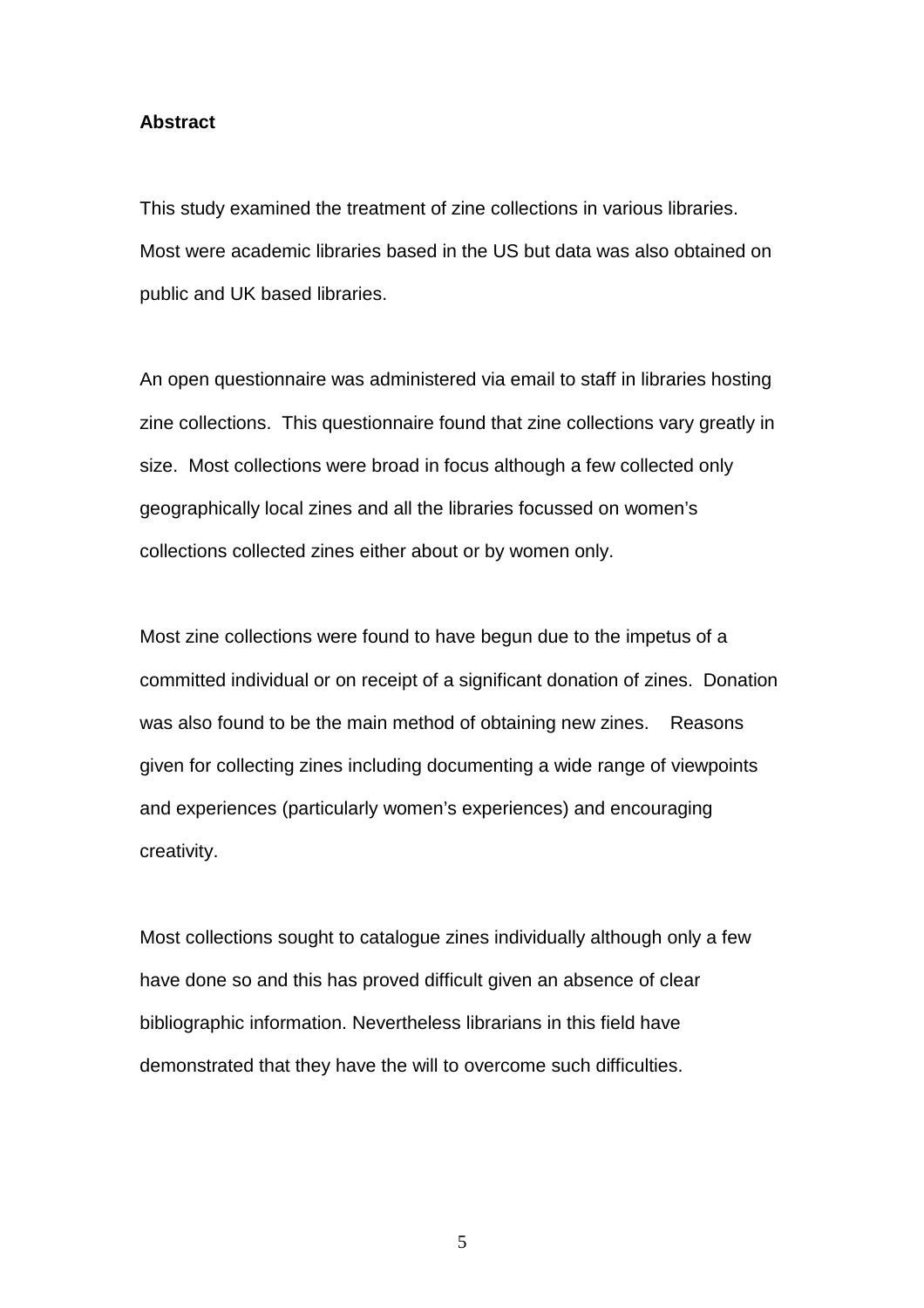### **Chapter 1: Introduction**

Zines (also known as fanzines) are self-published (usually photocopied) creations available in a vast range of formats and covering a vast range of subjects. All that can be said to unite zine makers is a non-commercial approach and a desire to create a physical object expressing something of interest to themselves. The format is dominated by, but not limited to, young people.

While the antecedents of today's zines are usually traced back to the 1930s science fiction fanzine or the 1970s punk fanzine (Duncombe 1997: 6-7), few libraries seem to have begun collecting zines until the 1990s. Although at time of writing the number of libraries collecting zines is still low, more libraries are seeing benefits to current and future patrons of collecting them. Such collections are still largely restricted to academic libraries although the research does include information on a public library pioneer in this field.

The research seeks to find out how such material is organised and compares approaches to cataloguing zines, where cataloguing is undertaken.

The key aim of the research is to discover why individual libraries collect zines and whom they see this material as useful for and for what purposes. As far as possible, it aims to discover whether zine collections are proving successful in making available and promoting zines to library users.

 $\sim$  6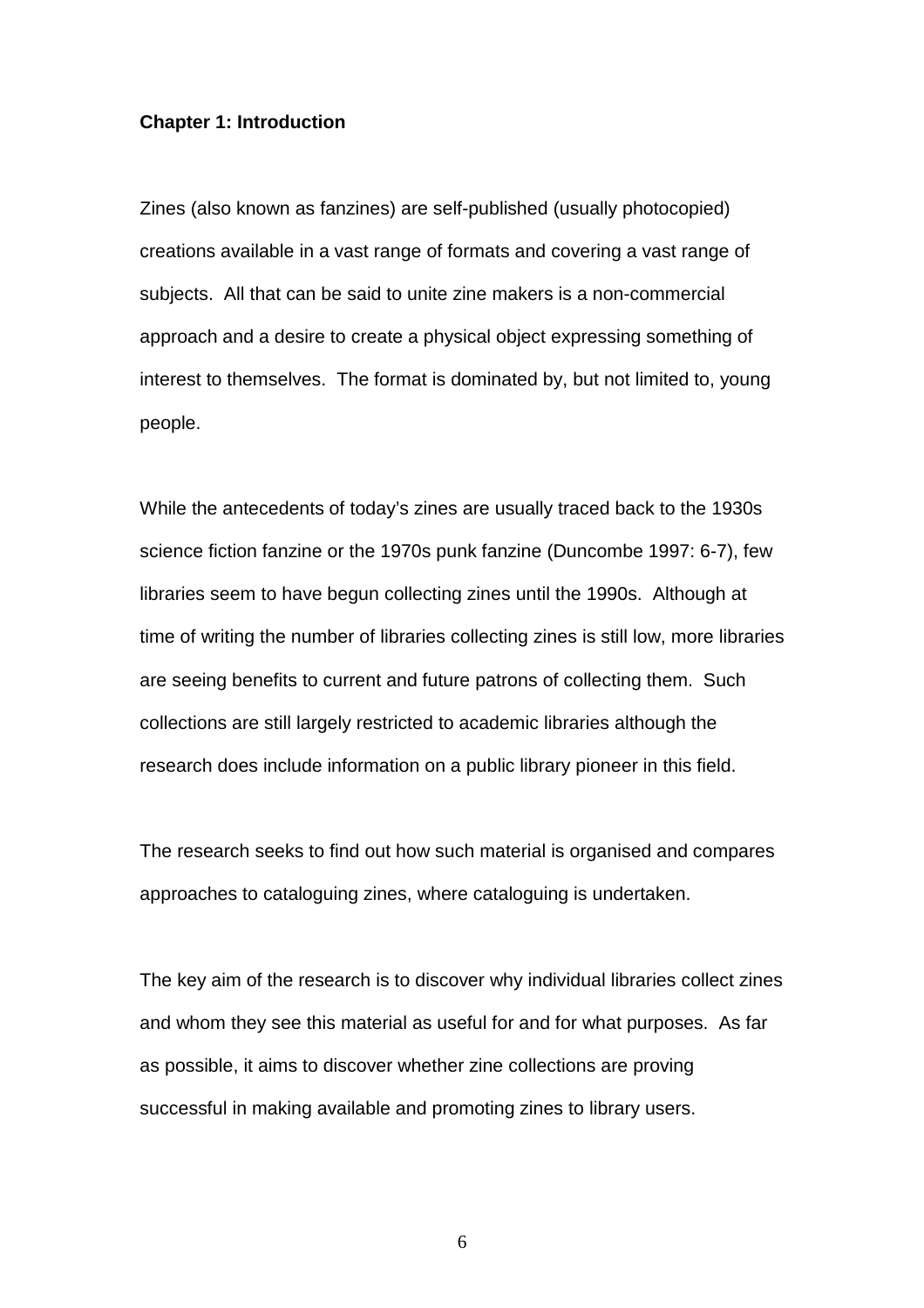Given the dearth of comparative studies in this field it is hoped that this research can shed some light on differences and similarities between those libraries which collect zines. Since research to date has focussed on the United States it is hoped that this can also provide an insight into the strengths and weaknesses of zine collections in the United Kingdom.

### **A note on the term "zine"**

While in the early stages of this research the terms "zine" and "fanzine" were used interchangeably, it became clear that the term "zine" was considered to be current usage, particularly in the US where most of the literature emanated from. "Fanzine" seemed to often be used to refer only to zines created by fans of, for example, science fiction. In the UK, fanzine is still frequently used but often refers to football fanzines rather than more general titles. For this reason this paper has used "zine" except when referring to publications created by and for fans of a sport or genre and, of course, in quotations.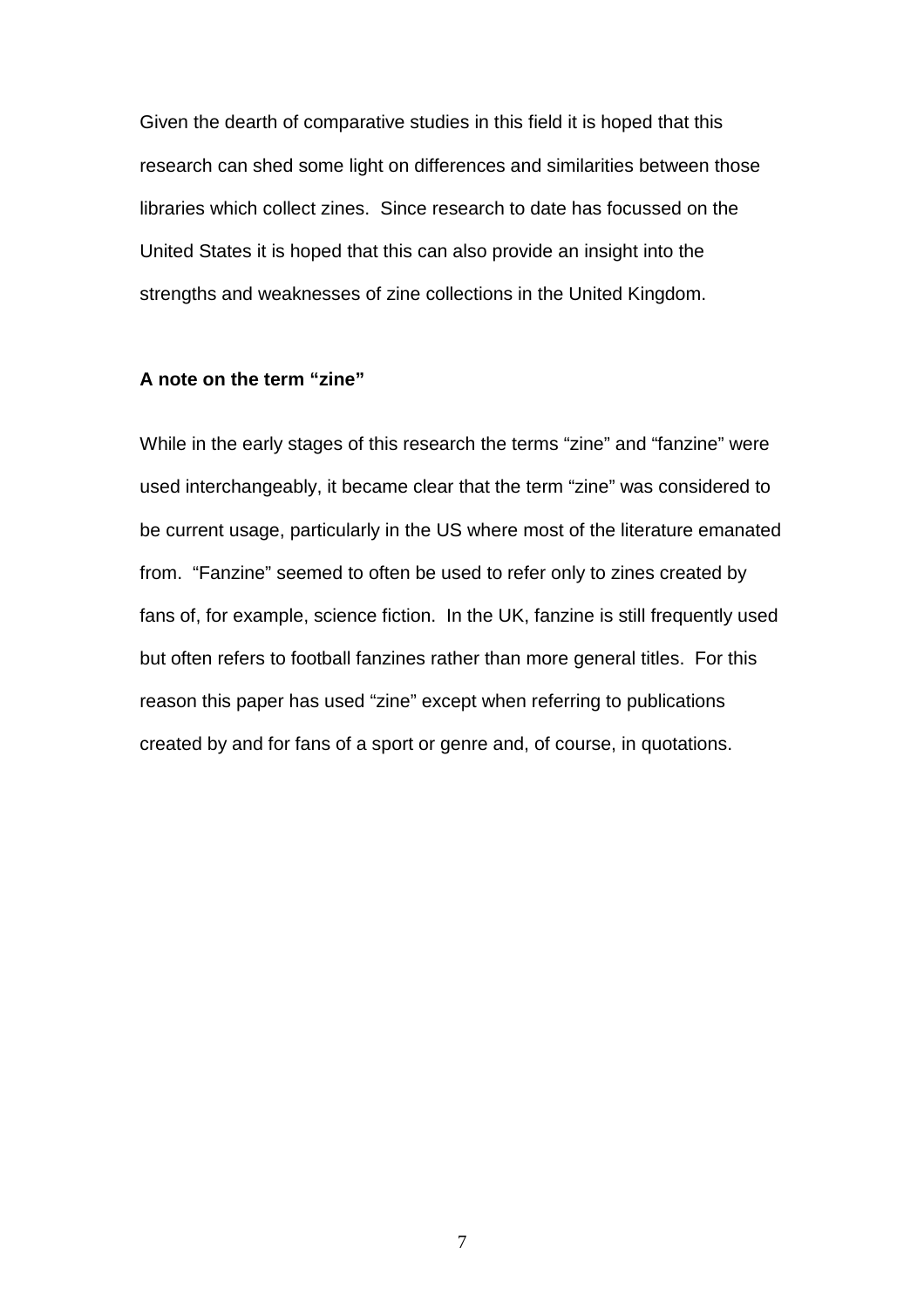#### <span id="page-7-0"></span>**Chapter 2: Literature review**

### **Existing work on the topic**

In examining the subject of zines in libraries, very little literature was found on this specific topic. In order to build up a picture of the topic, the search was broadened to include material on zines in general and to material on other types of "alternative literature" in libraries. The literature review will therefore be looking at the existing work uncovered by the literature review under these three subheadings.

### **Work on zines in general**

Most of the available texts on zines in general took the form of anthologies of writing from zines (Green K, 1997), interviews with zine creators (Vale, 1996 and Vale, 1997) or a combination of these two formats (Block, 1998) rather than providing analysis or a history of the subject. As anthologists, the editors of these works have used their introductions largely to assert the importance of zine creation and assert their relevance to the potential reader of the book. They provide a snapshot of zine culture of the late 1990s but fail to provide a context for this picture.

The only scholarly work on zines in general which could be obtained was Notes from Underground: Zines and the Politics of Alternative Culture (Duncombe, 1997). As the title suggests, this is an in depth cultural study of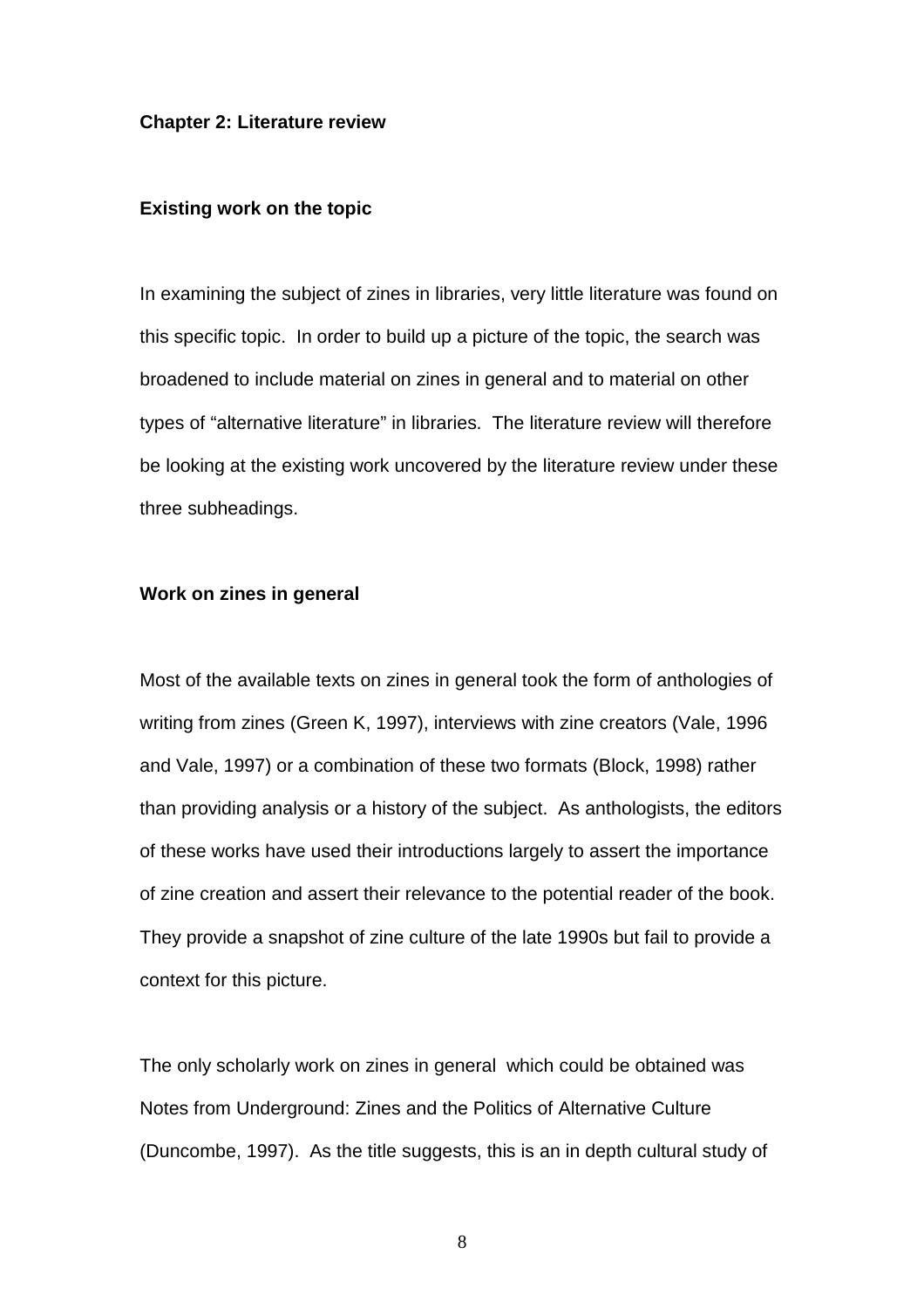the genre from its history to its possible future. It makes a strong case for the importance of the fanzine in the context of cultural and media studies as well as for students of political movements of all kinds.

The work on zines in general also helped to clarify the concept of zines, providing definitions and histories of the format. Duncombe (1997: 6) defines zines thus: "zines are non commercial, non professional, small-circulation magazines which their creators produce, publish and distribute by themselves" and other definitions offered by the other literature were along similar lines, with broad agreement on what the genre consists of.

Haynes's (1995) The Football Imagination: The Rise of Football Fanzine Culture deals in similar depth with the British football fanzine in particular, largely on how it has influenced coverage of football in more mainstream media. This work demonstrated that British football fanzines are potentially of great value to students of media studies and sporting culture alike.

While this dissertation does not deal in depth with zines themselves, the background reading on zines provided by the above does support the idea that zines are worth reading, which helps to support the assumption made by the more specific literature on zines in libraries that they are worth collecting.

The literature on zines also touched on why creators create zines and this helped to explain why, as mentioned by the literature on zines in libraries, zine authors can actually be opposed to their work being collected in libraries,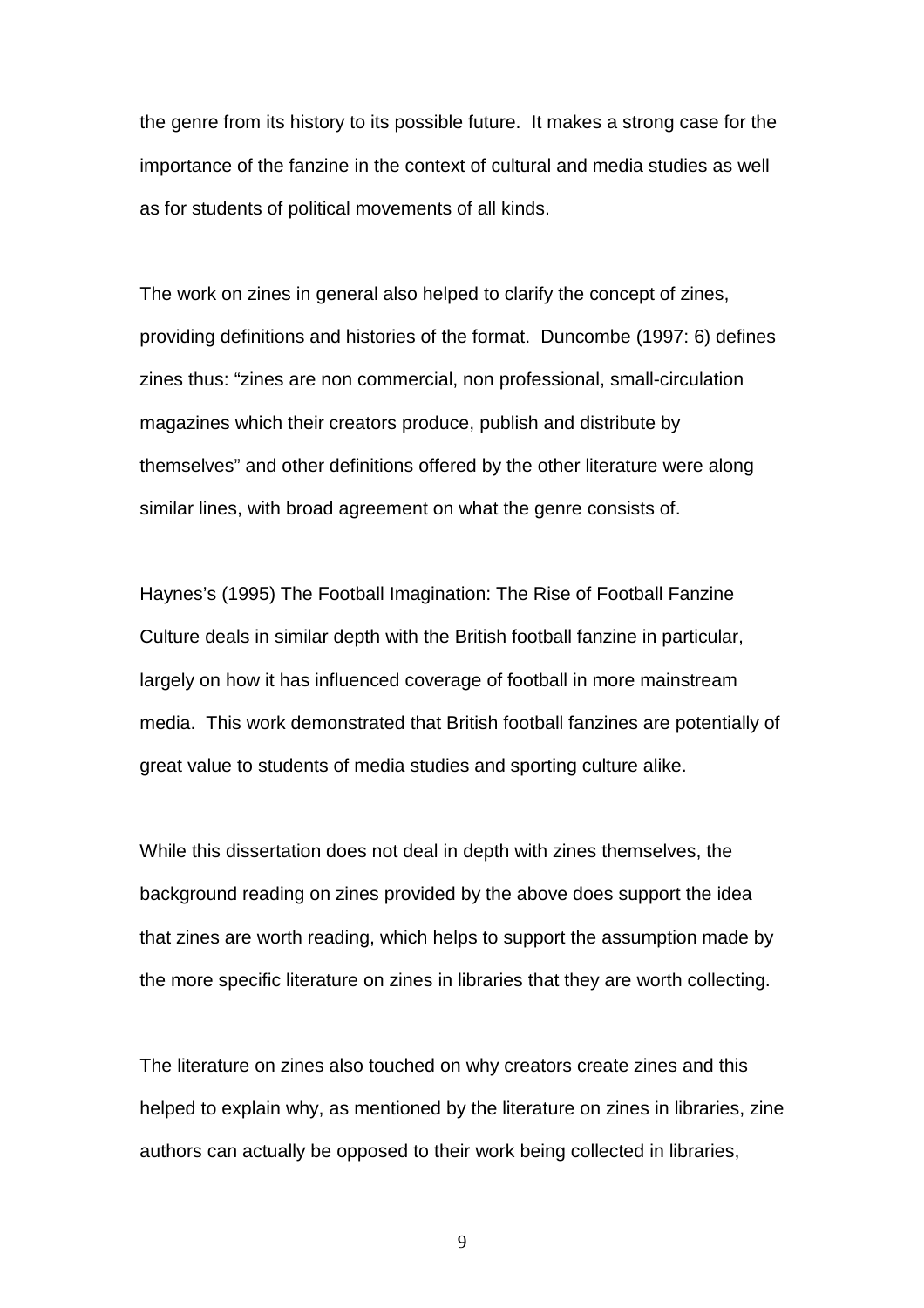seeing preservation of their work as being "institutionalized" (Chepesiuk, 1997: 70). The literature on zines tends to emphasise that zine creators or "zinesters" tend see their work as separate from (and "purer" than) conventionally published material: "[z]inesters consider what they do as an alternative to and strike against commercial culture and consumer capitalism" (Duncombe, 1997: 2-3). Kucsma (2002) also notes the inherent contradiction in collecting material often antithetical to US cultural traditions in US institutions. Zine creators who see their works as existing outside of the formal environments of traditional publishing and distribution may object to overtures to include them in official (if non-commercial) institutions such as libraries. However some zines do not have a problem with the conventional channels for disseminating information and entertainment with Duncombe also noting that as of the mid-1990s, Tower Records was stocking more than 500 zine titles (1997: 165).

Irrespective of whether zine creators allow their works to be sold or collected via more conventional channels, Duncombe feels that zine publication is a challenge to the hegemony, quoting Antonio Gramsci's argument that "'All men are intellectuals…but not all men have in society the function of intellectuals'", continuing "zines and underground culture provide the medium for all people to be intellectuals – cultural creators – and this itself is a radical act" (Duncombe 1997: 179). Duncombe does conclude that zines are a form of cultural activity rather than political activism (1997: 192), but while zines may not be a threat to the mass media the literature finds that they can be an effective critique of it.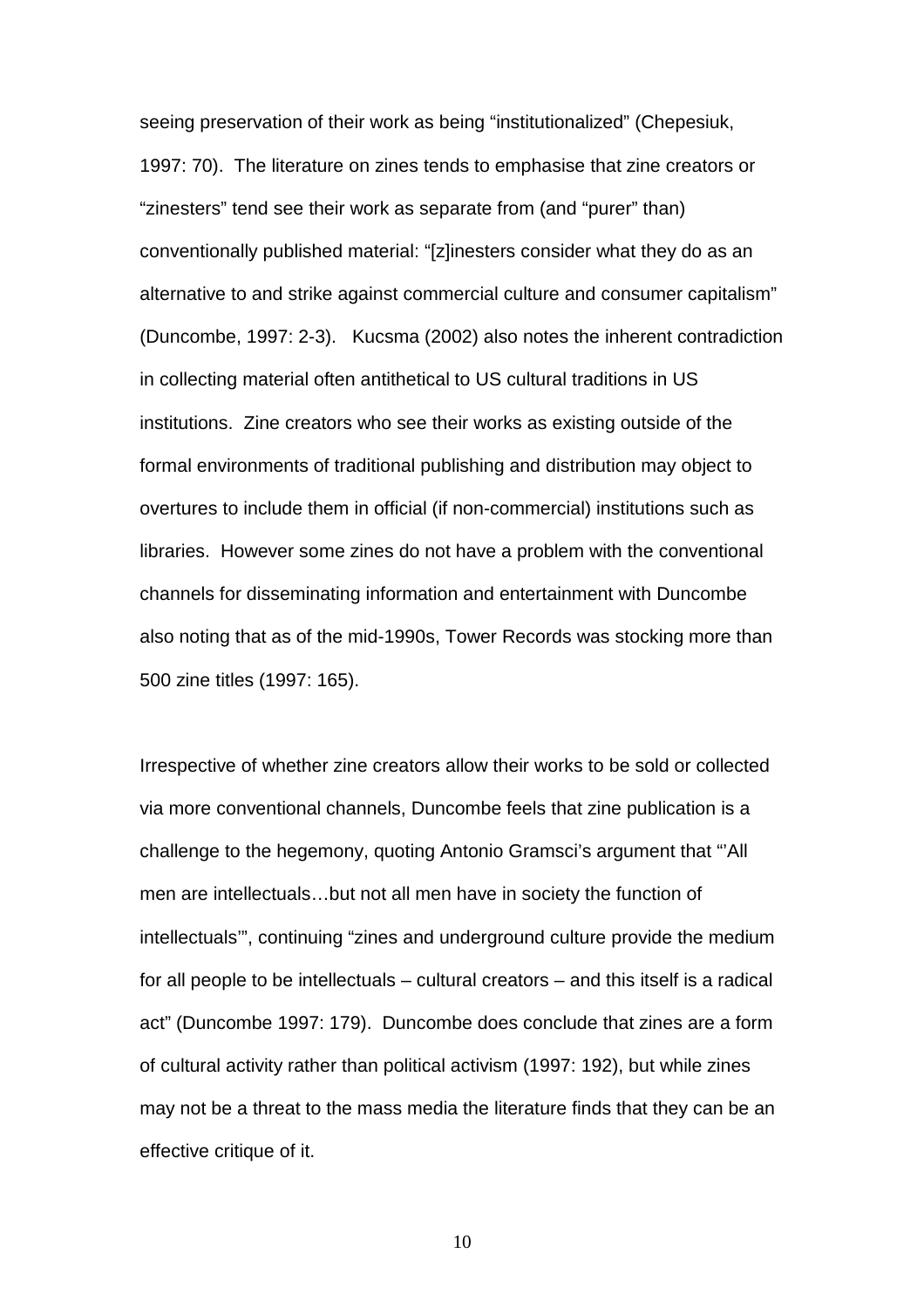Knobel & Lankshear (2001) approach zines from an educational point of view, and argue that zines allow young people to resist and subvert mass media messages and images. Discussing Girlswirl zine's critique of images of women in the media they say "[w]hile not a direct 'attack' on or resistance to popular media, Girlswirl is the product of Taryn's 'making space' in the niches and crevices of institutions such as mainstream magazines and television by thumbing her nose at the formal structures and strategies of these institutions" (ibid). Their work argues that zines can help teachers develop pedagogies which can prevent students from becoming passive consumers and as will be discussed later, a similar strategy has been used in a public library working with teens.

One important aspect of zines noted in the literature was the idea of the zine community and the personal nature of the zine. "Perhaps the most fundamental characteristic of the zine medium, the zine community, and zine publishing as a social activity is the personal nature of it all…[zines] come across more often than not as a form of personal communication between writer and reader" (Wright 2001: chapter 2). Marshall McLuhan refers to low participation media as "hot media" and high participation media as "cold media" (McLuhan 1967: 31). Zines would appear to at least attempt to transform the "hot" print medium into a "colder", participatory medium by often requiring personal contact in order to obtain the zine and by encouraging reader comments as well as by the often personal, intimate tone of the writing. However, having the zine collected by libraries may reduce the personal or "cold" aspect of the medium by placing the creator at a further remove from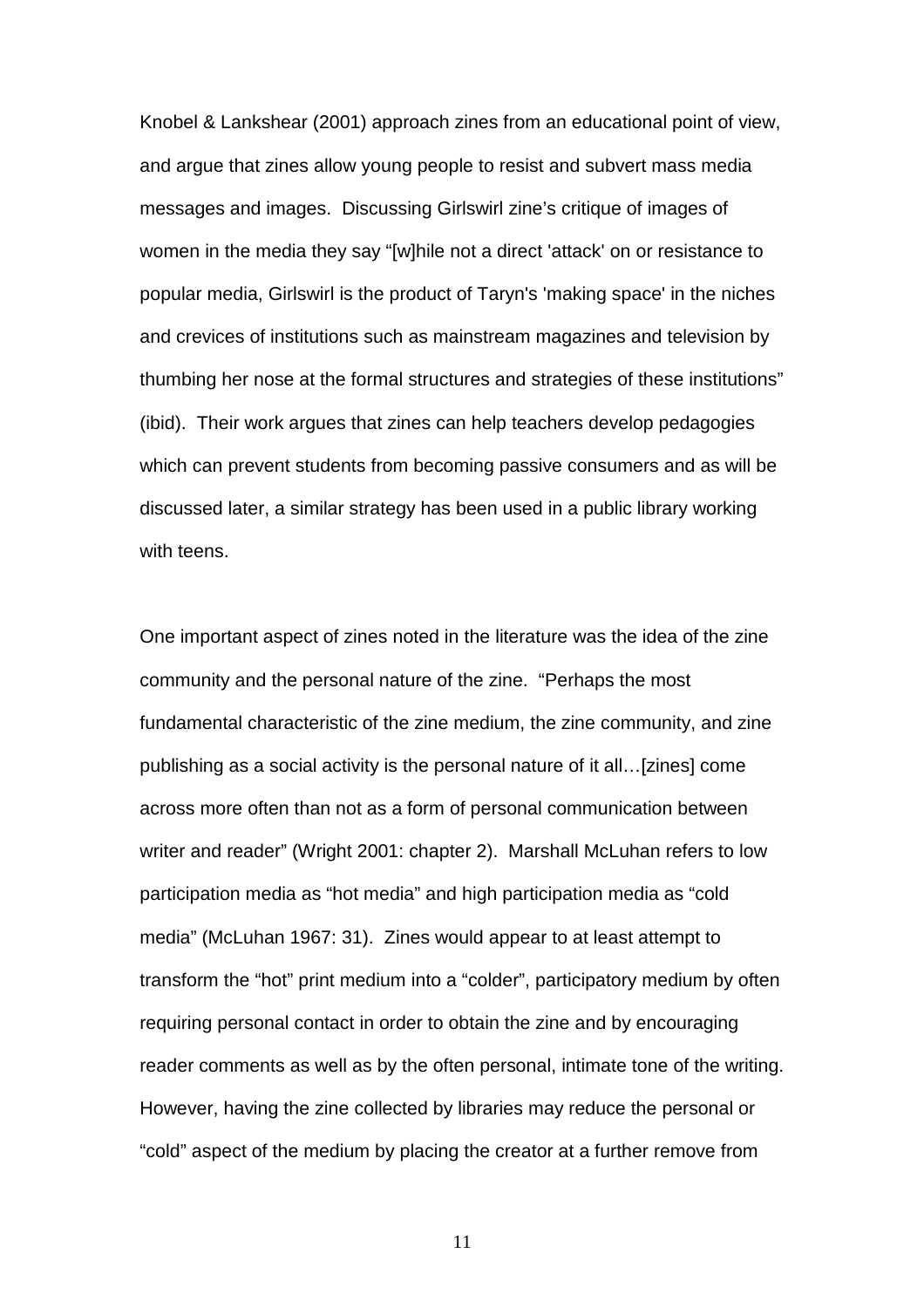<span id="page-11-0"></span>the reader and this could possibly lead to resistance from some zine creators to having their works in libraries.

More recent literature has dealt with the e-zine and the fact that many former paper zine publishers have moved online with others supplementing their paper zines with an online presence. Wright's (2001) PhD thesis deals with the impact of electronic publishing on the zine community in depth, concluding that there was "little evidence that the zine medium could not exist online with its characteristics that were forged in print intact" (ibid) but that since most readers prefer the paper format e-publishing is unlikely to kill the traditional zine.

In general it was found that the fanzine-focussed literature tended to emphasise the benefits of zines to the creator rather than the reader, whereas the work on zines in libraries were more focussed on the potential reader. Since this is the approach this paper will take it will now move on to the literature on zines and alternative literature in libraries.

### **Work on alternative literature in libraries**

The scarcity of literature relating specifically to fanzine collections in libraries lead me to look for work relating to related types of materials in libraries. A variety of terms were used to describe the wider area of non-traditional publications, including "grey literature" (Auger, 1998 and others), "alternative literature" (Atton, 1996 and others), "popular materials" (Moran, 1992) and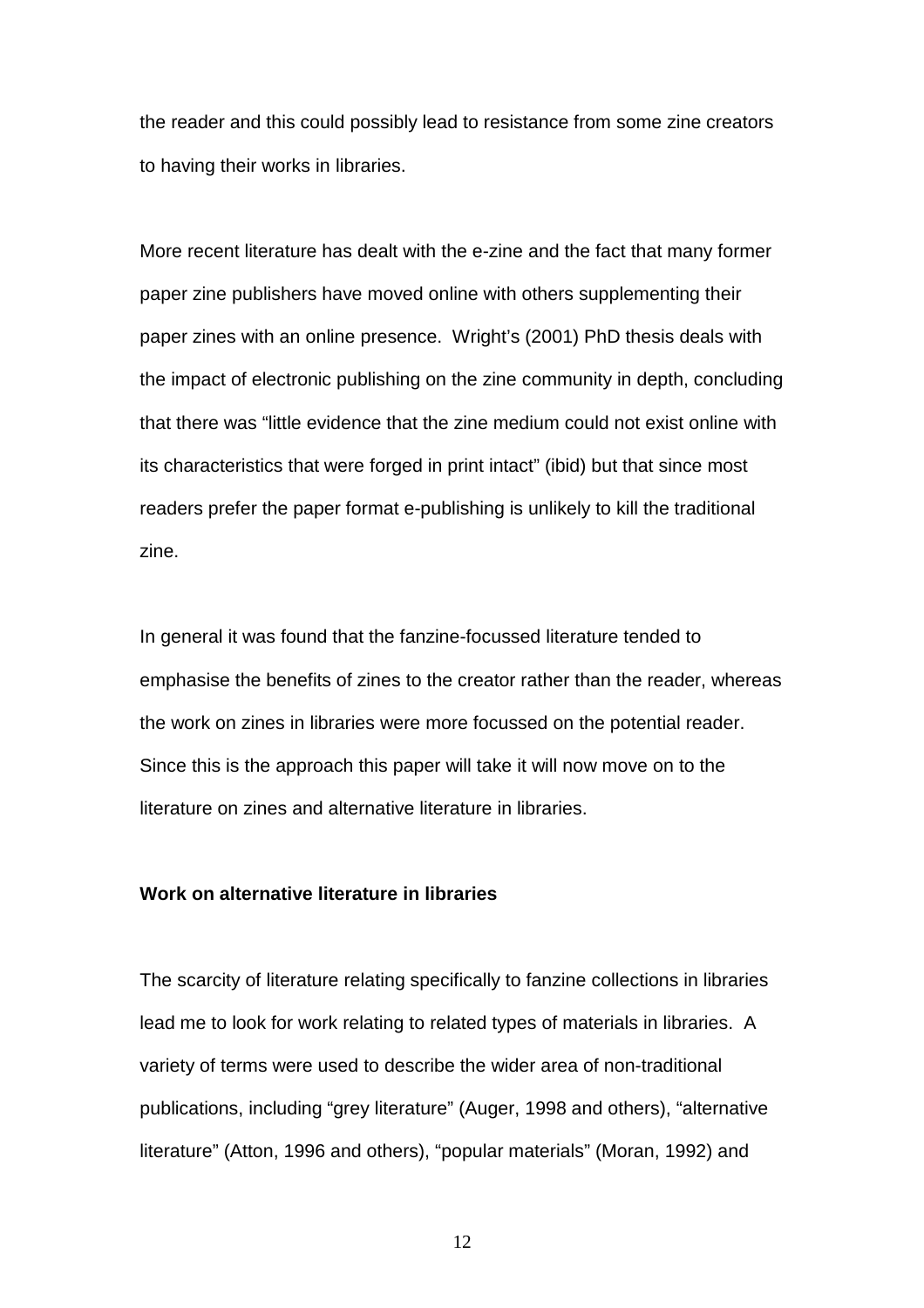"fugitive literature" (Dendo, 2002). While zines share collection and bibliographic control issues with all types of non-traditional literature, however, Atton rightfully notes that the fanzine is as different from the traditional idea of "grey literature" (official publications) as is possible (1996: 9).

The case made by authors of work on alternative literature in libraries was analogous to the more specific work on zines in libraries. Schuman noted that standard information sources frequently lag behind alternative information sources using the example of "rape as a social issue" (1982: 3). While alternative magazines covered this subject as early as 1971, only in 1975 were the first books treating rape "as a socio-political issue" (ibid) available from major publishers. Dendo (2002: 76) also notes the importance of libraries collecting alternative materials on women in response to the feminist movement, something noted here since the literature on zines in libraries in particular (with the exception of Kucsma (2002)) rarely mentioned feminist collections despite the large number of female-created and feminist zines.

In addition to making the case for alternative material in libraries, the literature in this field noted the difficulties of collecting such material, with Auger (1998: 3) listing the characteristics of "grey literature" as "uncertain availability, poor bibliographic information and control, non-professional layout and format, low print runs". Solutions offered to the problems of collecting and cataloguing such material were similar to those offered in the literature more specifically on zines, discussed below.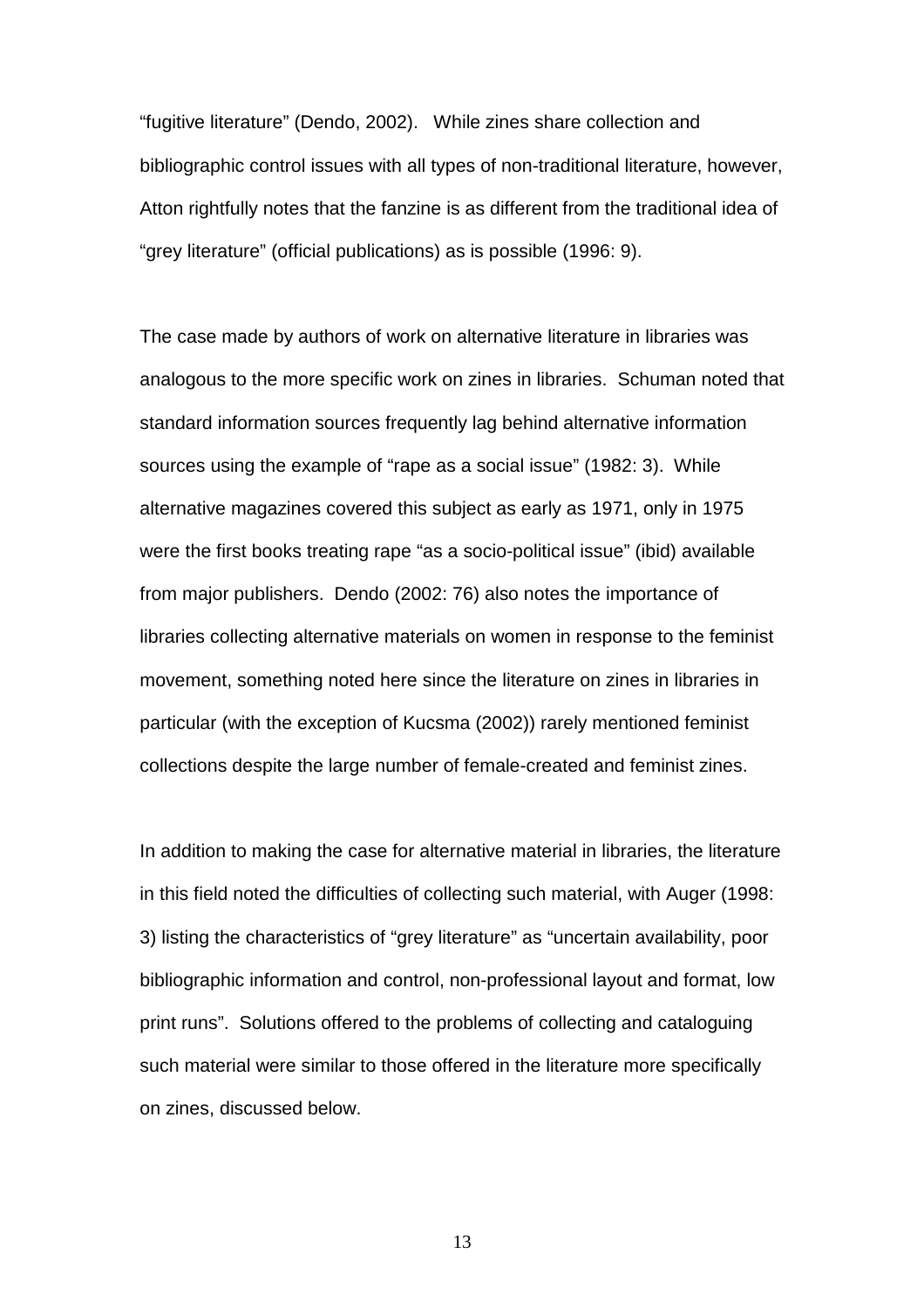### <span id="page-13-0"></span>**Work on zines in libraries**

The literature focussing on the specific topic of this research tended to focus on arguing the case for including zines in libraries, on delineating the problems of cataloguing zines and on case studies of individual library zine collections.

Most literature tended to concentrate on the role of zines within academic libraries. Work covering the role of zines within public libraries includes Julie Bartel's (2003) study of the Salt Lake City Public Library zine collection, which argues primarily that such collections bring new patrons to the public library, teens in particular, a point also made by Dodge (1995: 26-7). Both Aul (1995: 82) and Chepesiuk (1997: 68) cover the New York State Library's Factsheet Five collection and the latter also covers San Francisco Public Library's collection (ibid: 69). References to only three public libraries collecting zines in the US suggest that such collections are rare in this type of library at the time of writing.

The primary strength of the literature relating to zines and alternative literature in libraries is the case it makes for collecting such material. All of the work seemed to feel strongly about the important role zines could play in a library collection. US authors (Kucsma, 2002; Bartel, 2003: 233) have claimed the American Library Association's Bill of Rights supports the inclusion of zines in library collections, with its assertion "materials should not be excluded because of origin, background or views of those contributing to their creation"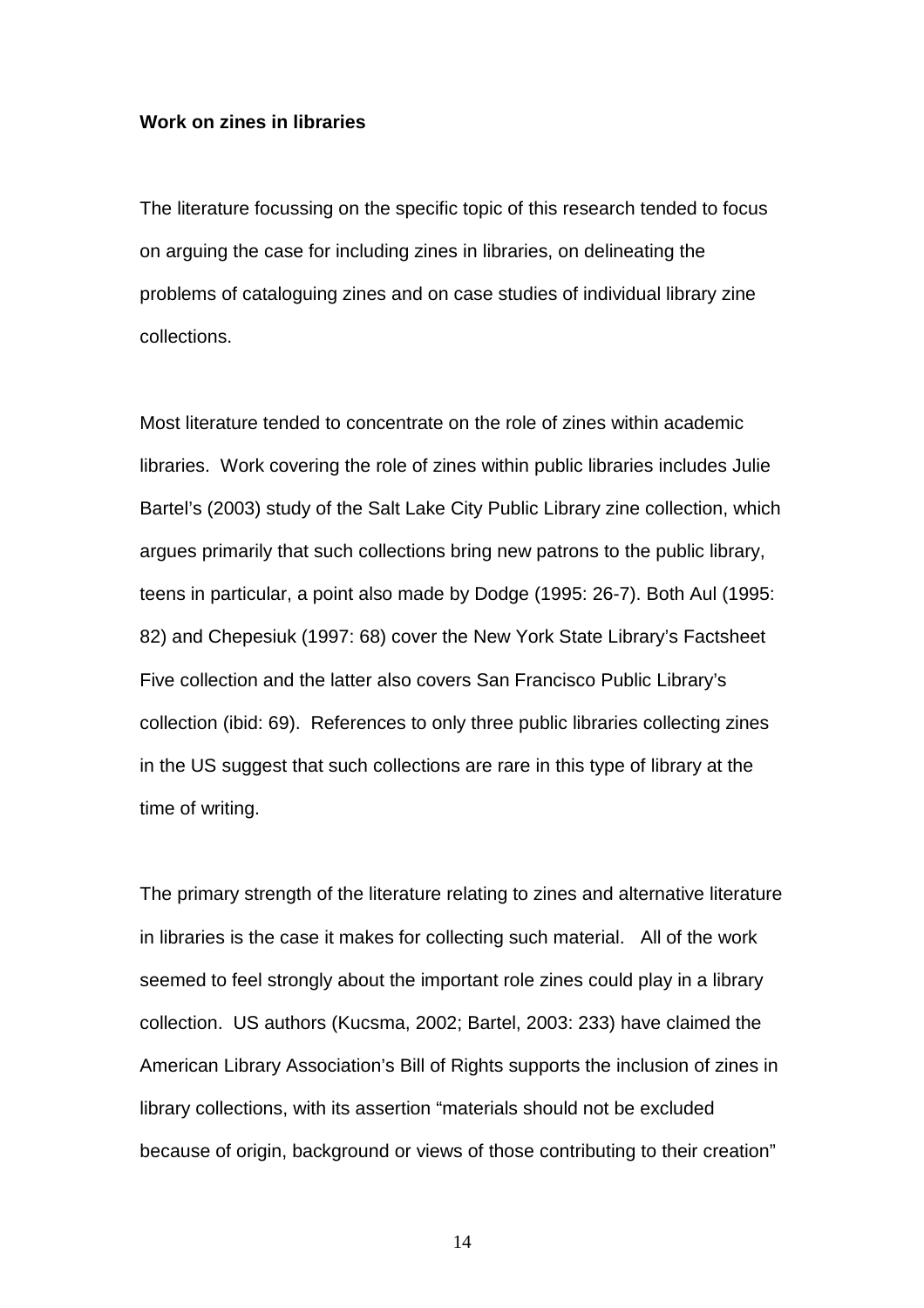(ALA, 2004), asserting that collecting such material supports established professional values.

Much of the existing literature on this subject is a call to arms to fellow professionals from both the academic and public librarian's standpoint. Bartel (2003: 233) says "I believe that public libraries have a responsibility to aggressively seek out and acquire alternative materials in every subject and media available to them".

The literature also offered a strong historical grounding with the lengthy history of zines often mentioned by authors who dated their appearance to the science fiction fanzines of the 1930s (Herrada, 1995: 79) and also identified roots in high school underground newspapers, the literary small press and mini comics (Dodge, 1995: 27).

Links were also made by authors between zines and past forms of underground publications such as the 1960s Little Magazines (Chepesiuk, 1997: 69). Kucsma (2002) notes that few academic libraries today have substantial collections of the 1960s underground press, without which researchers cannot work on the era's "social revolution", a mistake which today's academic libraries need to learn from in time to collect their modern day equivalent – zines.

Annie Knight's (2004a) paper "Scratching the Surface: Zines in Libraries" deals with the treatment of zines in both academic and public libraries, with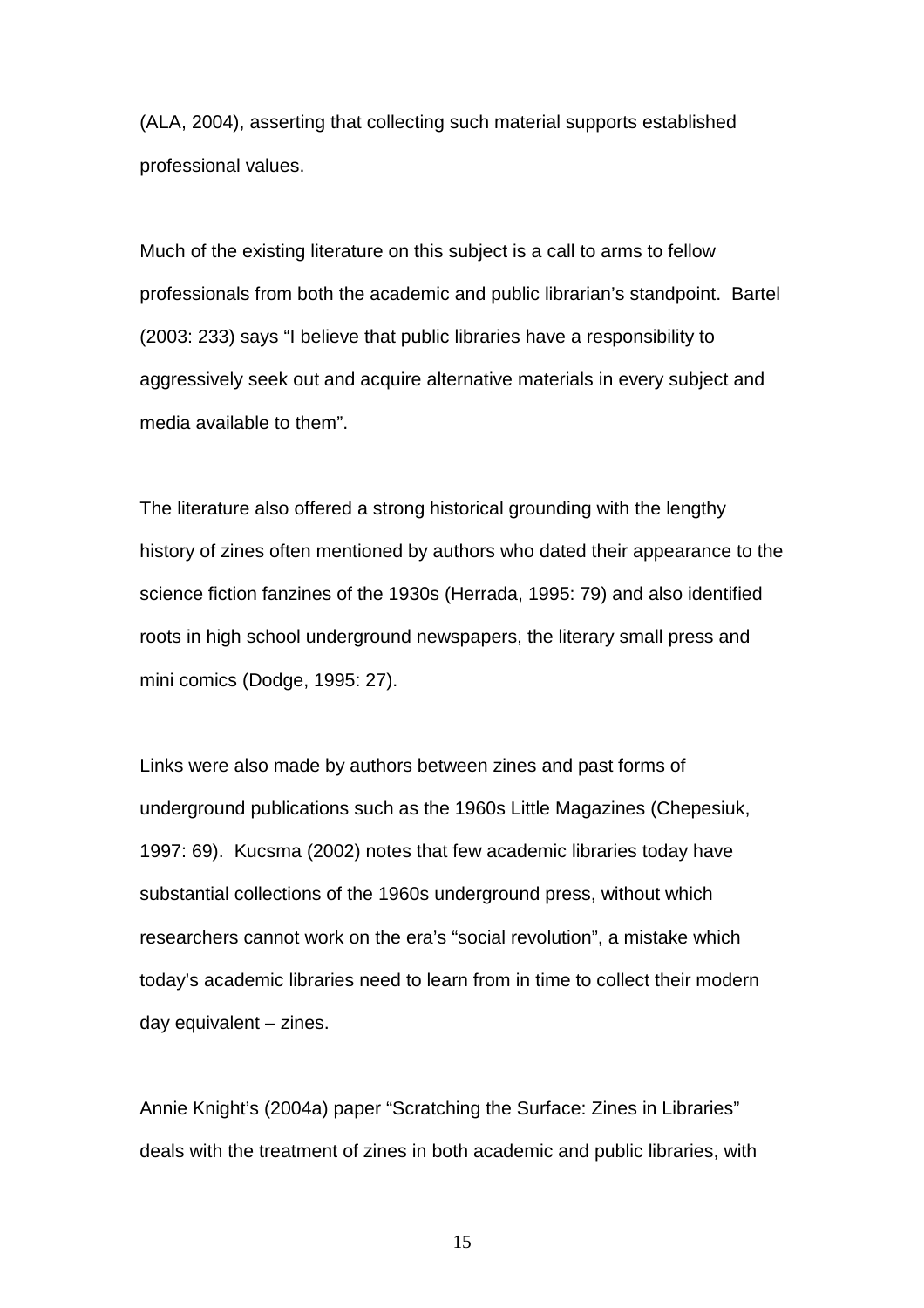special emphasis on catalogue records, online catalogues and other and finding aids. Unfortunately Knight's paper was published only after this research was underway and thus it covers some of the same ground. Since Knight covers catalogue records for zines in detail this paper has covered this area in less detail in order to avoid duplicating her findings.

While zines are suggested as a valuable service for patrons of public libraries, it is usually argued that academic libraries should take long term responsibility for preserving zines (Kucsma, 2002).

The literature suggested that zines should be included in academic collections for the benefit of researchers and students in various disciplines. Moran (1992: 8) suggests that zines are of value to students of popular culture and should be collected now for future researchers of today's culture. Chepesiuk quotes Washington State University librarian Laila Miletic-Vejzovic's opinion that "zine comics can tell us a lot about slang and language in our society" (1997: 69) suggesting that zines are of interest to students of linguistics. Herrada (1995: 81) suggests their value to students of media studies, stating that fanzine collections will provide evidence of how society has challenged the control of information by the mass media. The importance of collecting poetry zines for future students of American literature is taken up by Basinski (1995: 85). Trusky (1995) writes of the "Some Zines" exhibition he curated suggesting that zines can be collected as works of art as well as for their writing.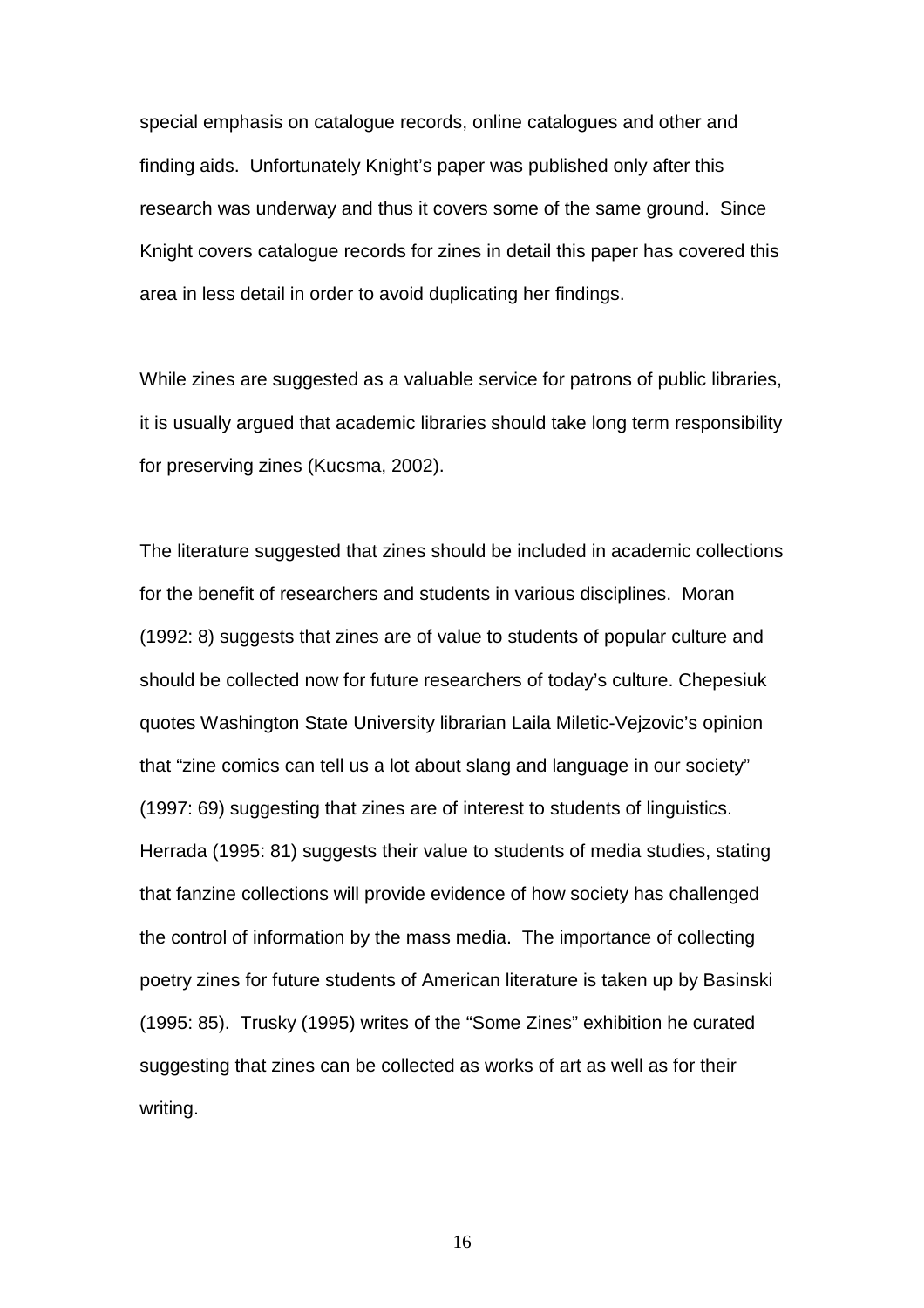With much of the literature on fanzine collections in libraries having been written by librarians with experience of organising such collections, the literature tends to be of a practical bent, with considerable expertise in locating, collecting and cataloguing such material being passed on. Authors such as Bartel (2003), Dodge (1995) and Atton (1996) have experience of collecting zines and relate collection and cataloguing procedures in a way which is easy to follow. Atton's (1996) Alternative Literature: a Practical Guide for Librarians offered the most extensive guide on how to set up collections of non-standard material discovered in the course of this literature review.

While the literature dealing with specific fanzine collections states that this material is usually housed as a special or separate collection, as for example with the Factsheet Five collection in the New York Public Library (Aul, 1995: 82) some authors have argued against this approach.

Atton (1996: 152) says that "[i]t is surely more appropriate for alternative and mainstream to co-exist, for them to be able to inform one another by being housed together as part of a larger collection, than for alternative literature to remain in a ghetto that hardly represents its true place in the world of ideas". He also points out that usage decreases where there is an extra step in the retrieval process where alternative literature is stored separately (Ibid: 153).

As might be expected from an "underground" genre, informal types of information services have arisen to collect zines, usually known as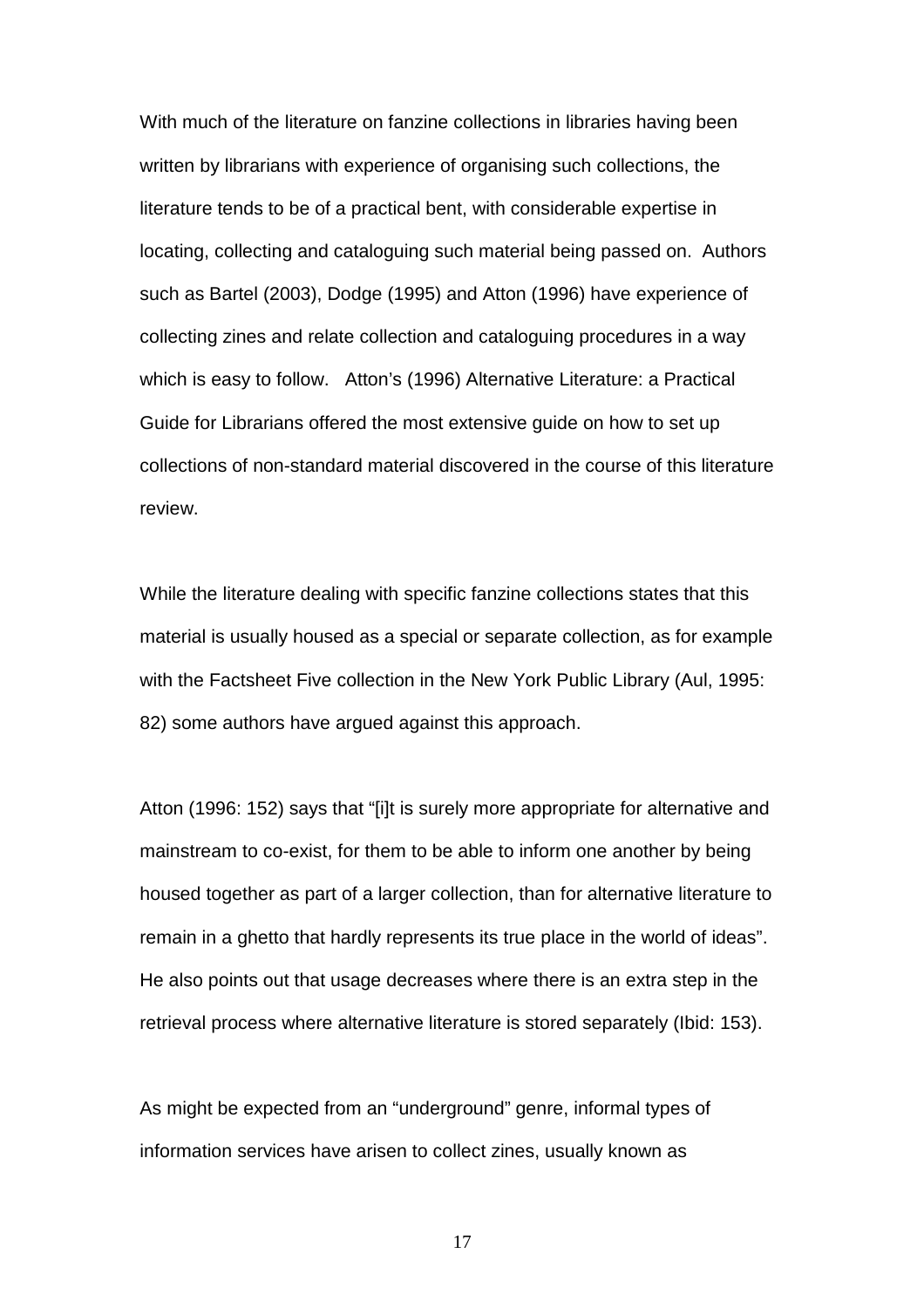<span id="page-17-0"></span>"infoshops". Atton (1996: 143-4) notes the (1990s) "rise of the 'infoshop'" and says that librarians and infoshop volunteers can learn from each others' expertise, infoshop volunteers' in acquiring alternative publications (Ibid: 145) and librarians' in organisation (Ibid: 146). While Atton does not make value judgements about the relative merits of libraries as against infoshops and less formal information services, Kucsma (2002) regards infoshops as unreliable since their longevity is less certain than traditional libraries, arguing that libraries have the resources to better preserve such material.

### **Weaknesses of the existing literature**

The main weakness of the literature which was found in this area was the lack of research or comparative studies on the specific topic of zines within libraries. The only traditional piece of research on the subject found was Hazel Hall's 1997 qualitative study of football fanzines in the Lothians. The methodology of this paper was studied with interest since it was the only piece of research similar to what this research hoped to carry out but its sampling strategy was vague, noting that "[a] number of fanzine experts and collectors from the UK…contributed to the survey" (Hall, 1997: 192). This study also surveyed fanzine producers, something which it was considered incorporating into this research but ultimately rejected in favour of researching the libraries themselves in depth.

Another weakness of the literature was that it tended to focus on its own country, overwhelmingly the US (no literature from outside the US and UK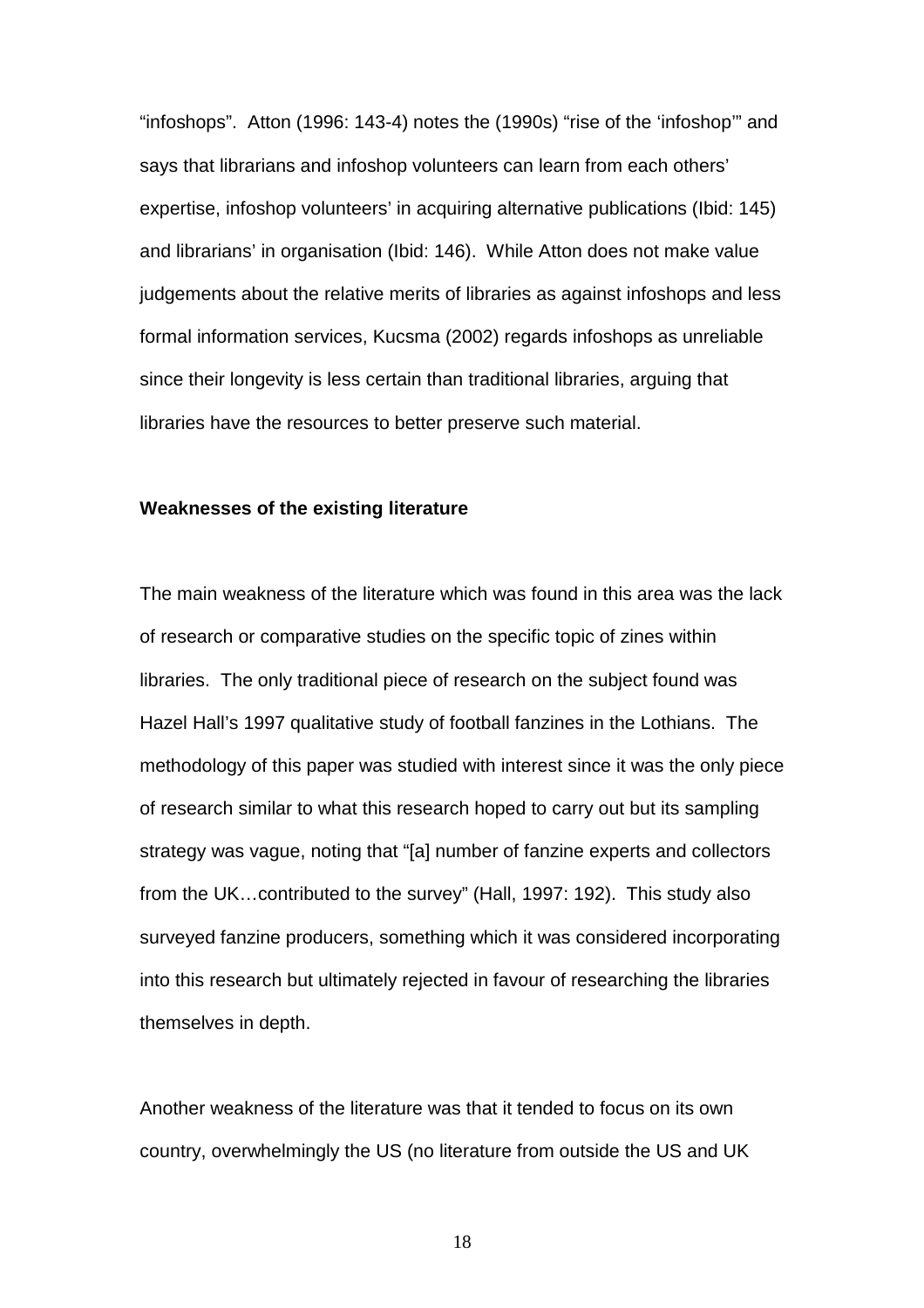was found). There was no effort to look at the international picture regarding zines and zine libraries and to compare the US with other nations.

Literature on zines in particular (rather than on their inclusion in libraries) tends to focus on the accessibility of the medium rather than acknowledging that cultural, class and other factors may have an impact. Duncombe (1997: 8) does acknowledge that zines are largely white and (culturally) middle class. Bleyer's study of girl zine culture notes that participating "requires that one has the leisure time to create zines, a life generally uncluttered with the rudiments of survival, access to copy machines and other equipment, money for stamps and supplies, and enough self-esteem and encouragement to believe that one's thoughts are worth putting down for public consumption – all marks of a certain level of privilege" (2004: 53). Since authors such as Block (1998:1) seemed excessively idealistic in making assertions such as "[a]nyone can join in, even if they don't have the privilege of being able to read and write" it was refreshing to read more realistic assessments of individuals' ability to participate in zine culture.

Bartel (2003: 238) mentions her library's connection with the local Homeless Youth Resource Center, who produce a zine with assistance from the public library, suggesting that disadvantaged groups can sometimes gain access to self-publishing with the assistance of libraries.

It was surprising not to see more connections made between zines and selfpublished comics, with which they have strong links and which could also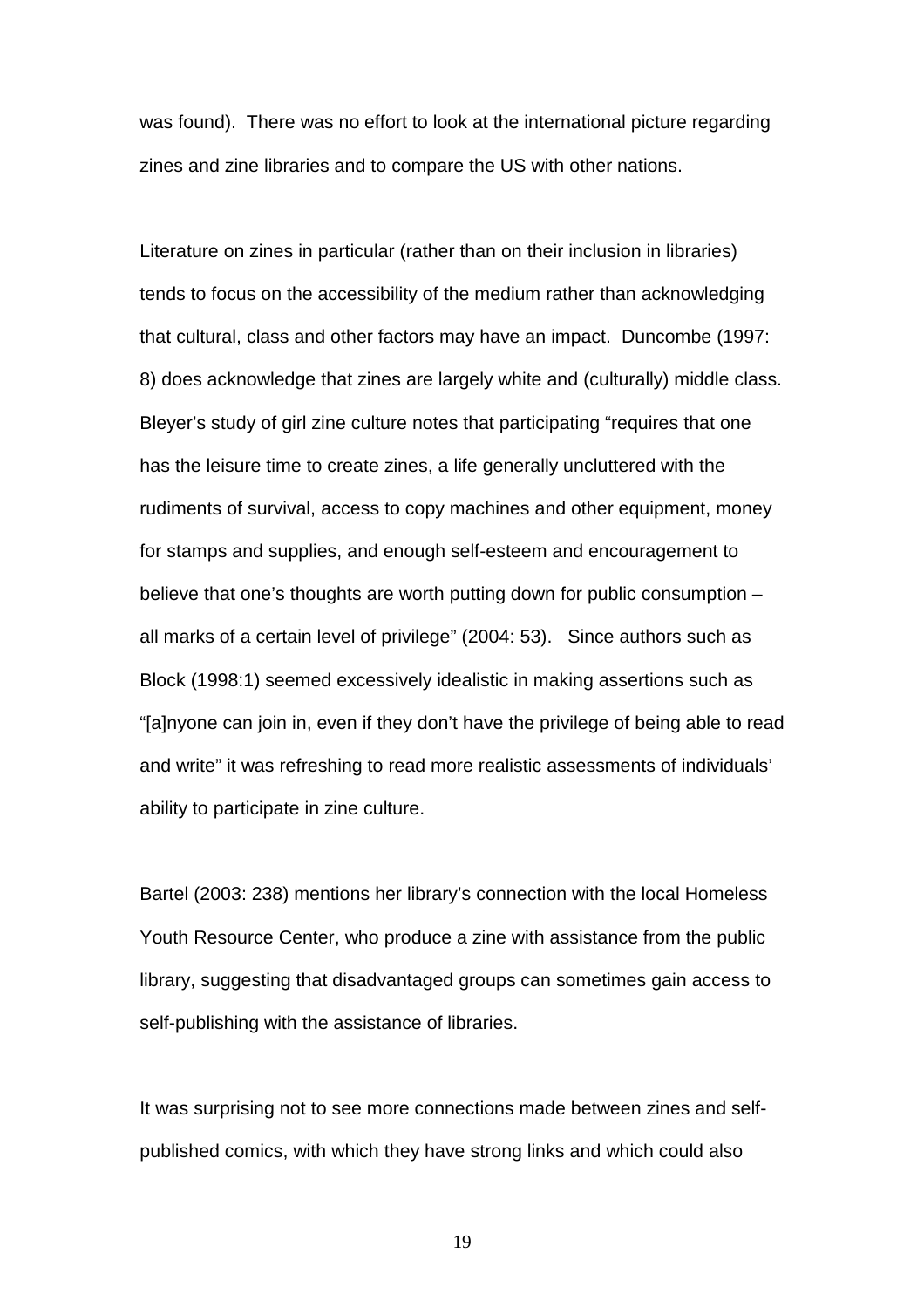<span id="page-19-0"></span>serve a similar purpose to some of those mentioned for zines, for example attracting a teen readership. It is possible that authors do not necessarily regard zines as a separate entity from self-published comics since zines often include comics alongside text but if so, this was not made explicit.

### **Conclusions of the literature review**

The subject of zines in libraries is a relatively new one with not much literature dating from prior to the mid-1990s. What is clearly lacking are any research studies into the subject. Other than Hall (1997) and Knight (2004a) it was not possible to find any comparative studies which had been carried out. Most of the literature was based around the author's personal experience or expertise and appeared to be very useful for librarians setting up this type of collection but not offering any guidance as far as methodology for studying the subject. While a number of case studies were presented as outlined above, there was an almost total lack of comparison between each library used as a case study. For this reason it is intended to do a comparative study in order to find out what differences and similarities exist in libraries' collection and cataloguing processes.

The literature also offered anecdotal evidence of the benefits of collecting zines but many lacked information on who was using collections and for what purpose. This research will attempt to gather some information about readership from the libraries themselves although an in depth study of readers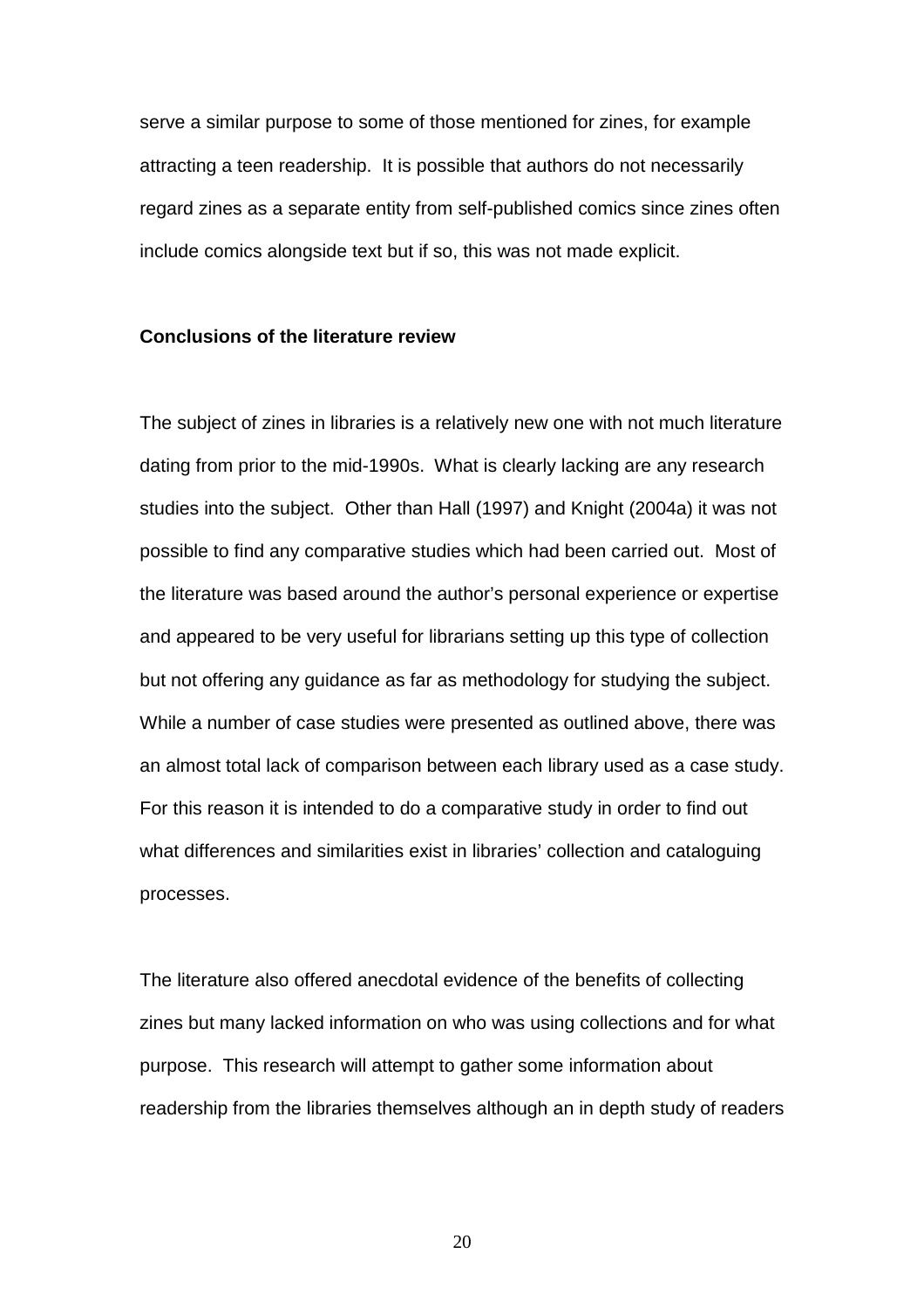may be a more suitable project for someone working in or with access to a library with this type of collection.

Previous studies have barely dealt with libraries outside of the US and it was felt to be important that research be done into collections outside America to counter the invisibility of collections that exist elsewhere but appear nowhere in the literature. For this reason this research has endeavoured to obtain information on UK libraries hosting zine collections as far as possible given that there appear to be only a small quantity.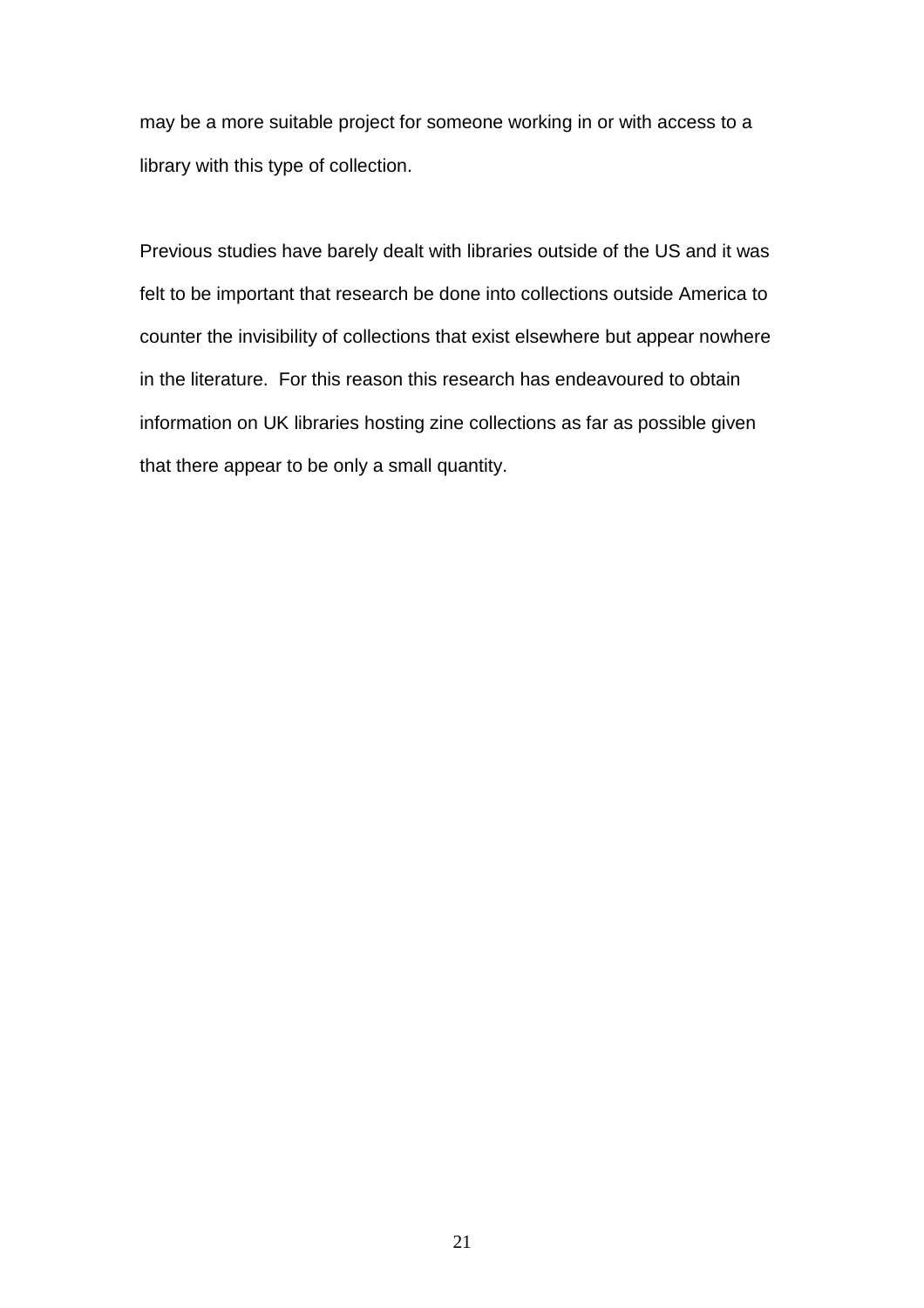### <span id="page-21-0"></span>**Chapter 3: Methodology**

# **Introduction**

The aim of this research is to explore why libraries collect zines and who they see as using this material and for what purposes. An additional aim is to find out how such material is organized and to compare approaches to cataloguing or otherwise organizing zines. For the purposes of this study Duncombe's definition of zines (1997:6) as "noncommercial, nonprofessional, small-circulation magazines which their creators produce, publish, and distribute by themselves" was accepted, since from the literature review it appeared to be noncontentious.

Due to the small numbers of libraries which collect zines, it was decided not to attempt to use a sample but rather to approach all the libraries which could be identified as holding such collections. Libraries which held zine collections were identified using online listings such as The Zine and E-zine resource guide: Zine libraries, <http://www.zinebook.com/resource/libes.html>and Infoshops and Zine Libraries,

<http://www.undergroundpress.org/infoshops.html>(both accessed 2 December 2003).

In addition to internet listings, which focused mainly on US libraries, several UK libraries hosting zines were identified through personal contacts. In this way the British Library and the Glasgow Women's Library were identified as

<u>22</u>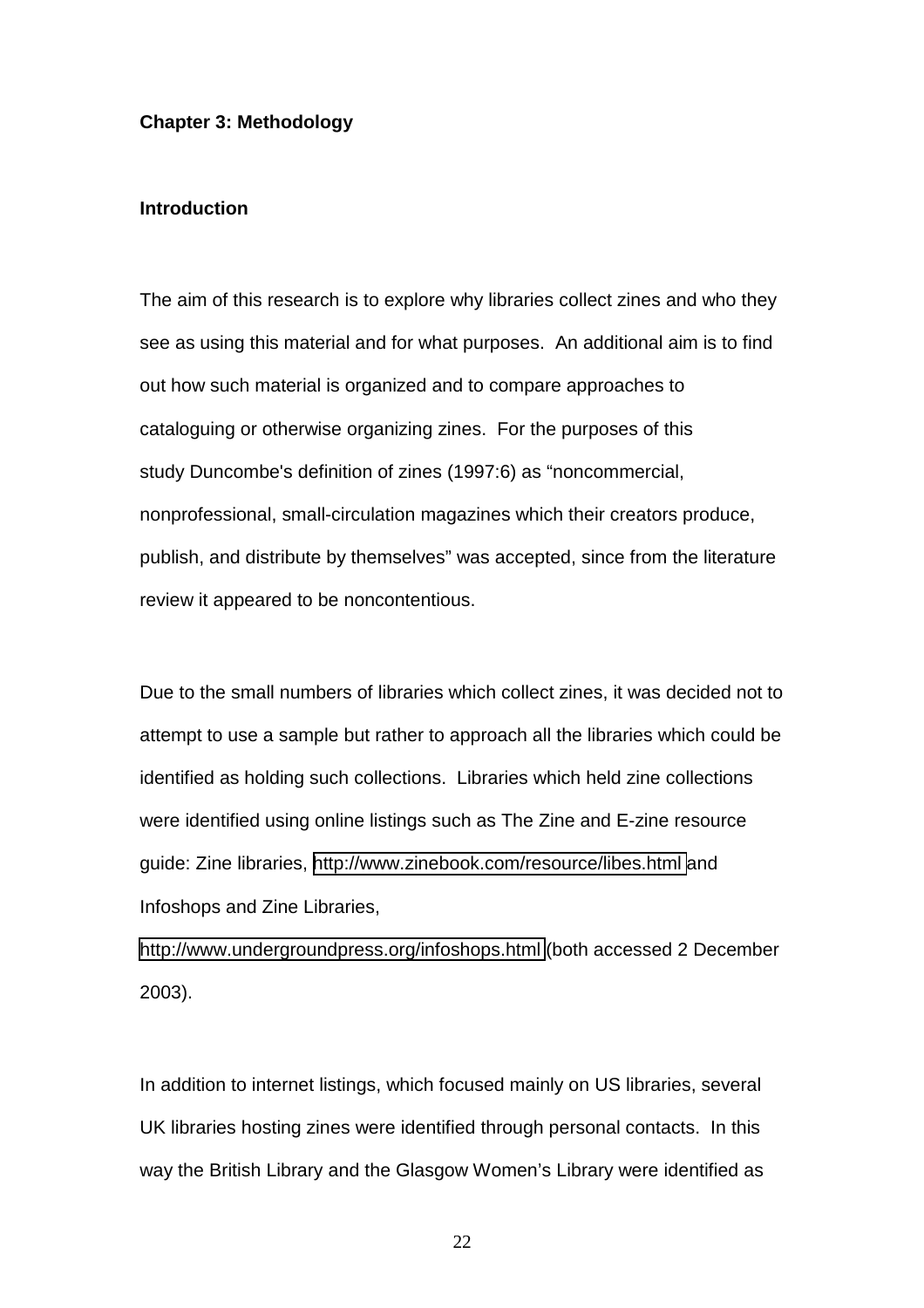candidates for questionnaires and the Women's Library (London Metropolitan University) was identified as having commenced a zine collection when the research was underway, so a questionnaire was sent to them at a late stage.

For the purposes of this research it was decided to concentrate on "traditional" libraries which collect zines in addition to other sources of information rather than those styling themselves "zine libraries" and which concentrate mainly on zines. While it was considered looking at least a small sample of informal zine collections in order to compare their approach to zine collecting with that of traditional libraries it was decided that traditional libraries differed sufficiently in their approaches to allow a comparative approach without addressing informal zine collections. The main interest of the research is how libraries are incorporating a relatively new and non-standard form of information into their existing collections rather than collections which are being set up based on that form of information, the zine. However, the research included one "non standard" library, the Independent Publishing Resource Center, in my research since it was felt that the complexity of their catalogue, available online, compared to traditional libraries and merited attention.

Although it would have been desirable to question users of zine libraries, identifying users would be difficult without visiting these libraries and time and financial constraints would have limited the research to local organisations, which would not have provided a representative sample. For this reason, this study relies on library service providers' reports to build up a picture of users.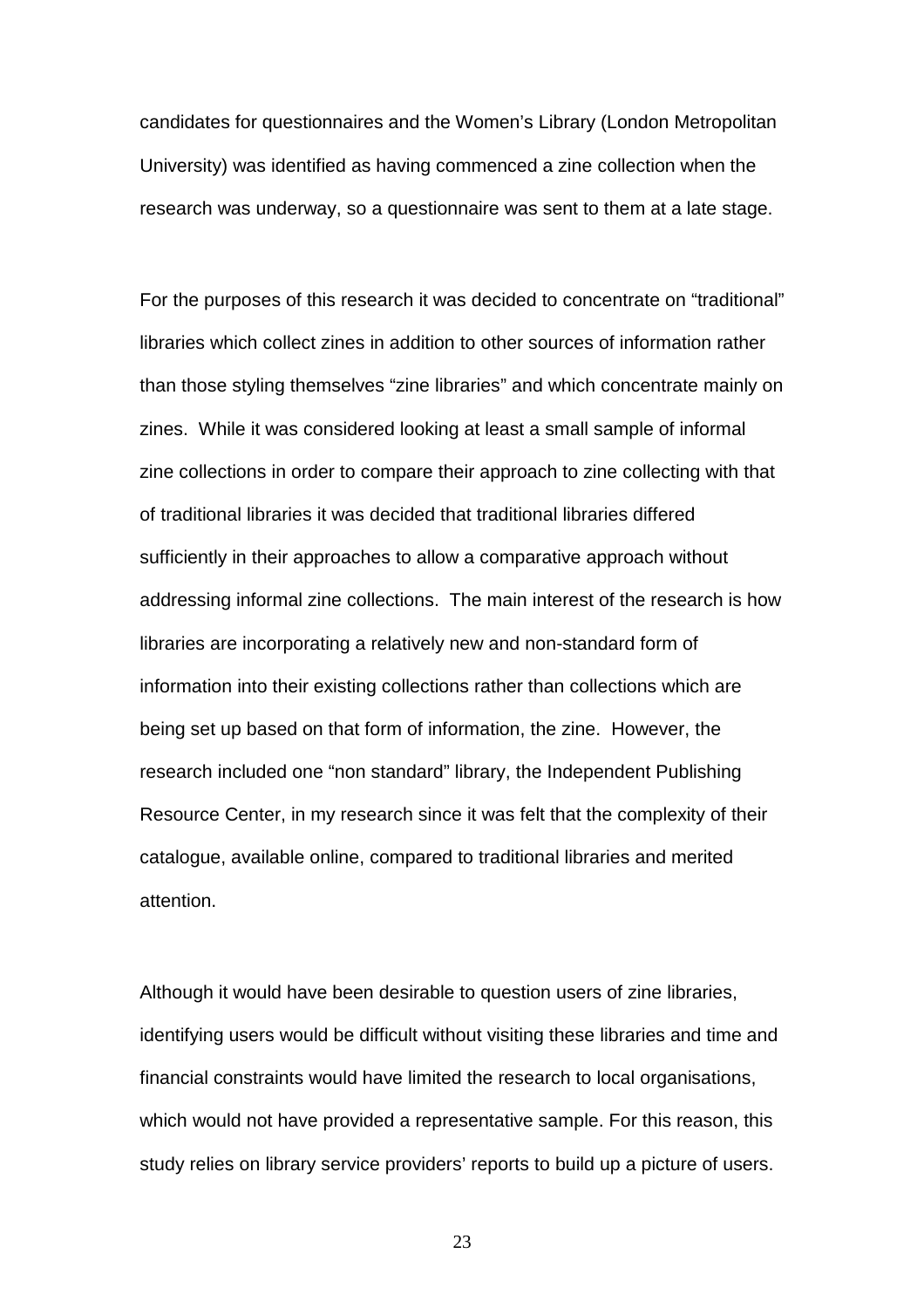## <span id="page-23-0"></span>**The Questionnaire**

The use of an email questionnaire, as discussed, was the most suitable way of obtaining in depth information from a group of geographically disparate libraries. The same questionnaire was used for all libraries in order to allow direct comparison on the same topics (see Appendix A for complete questionnaire).

While one quantitative question was included, the questionnaire used was predominantly qualitative. This method of research was chosen since the study is addressing a complex, real world phenomenon and the questionnaire aimed to elicit in depth responses.

While the research was willing to anonymise responses in order to protect respondents' identities, none requested that this be done and all replies are identified in the research.

The first question, "how many zines (approximately) do you have in your collection?" was included as the initial enquiry in order to begin with a closed and relatively non complex question in the hope of gaining a higher response rate than beginning with a more difficult and open query would have.

The second question enquired as to the origins of the zine collection as it was felt important the original purpose of the collection would necessarily shape everything about the collection.

24 and 24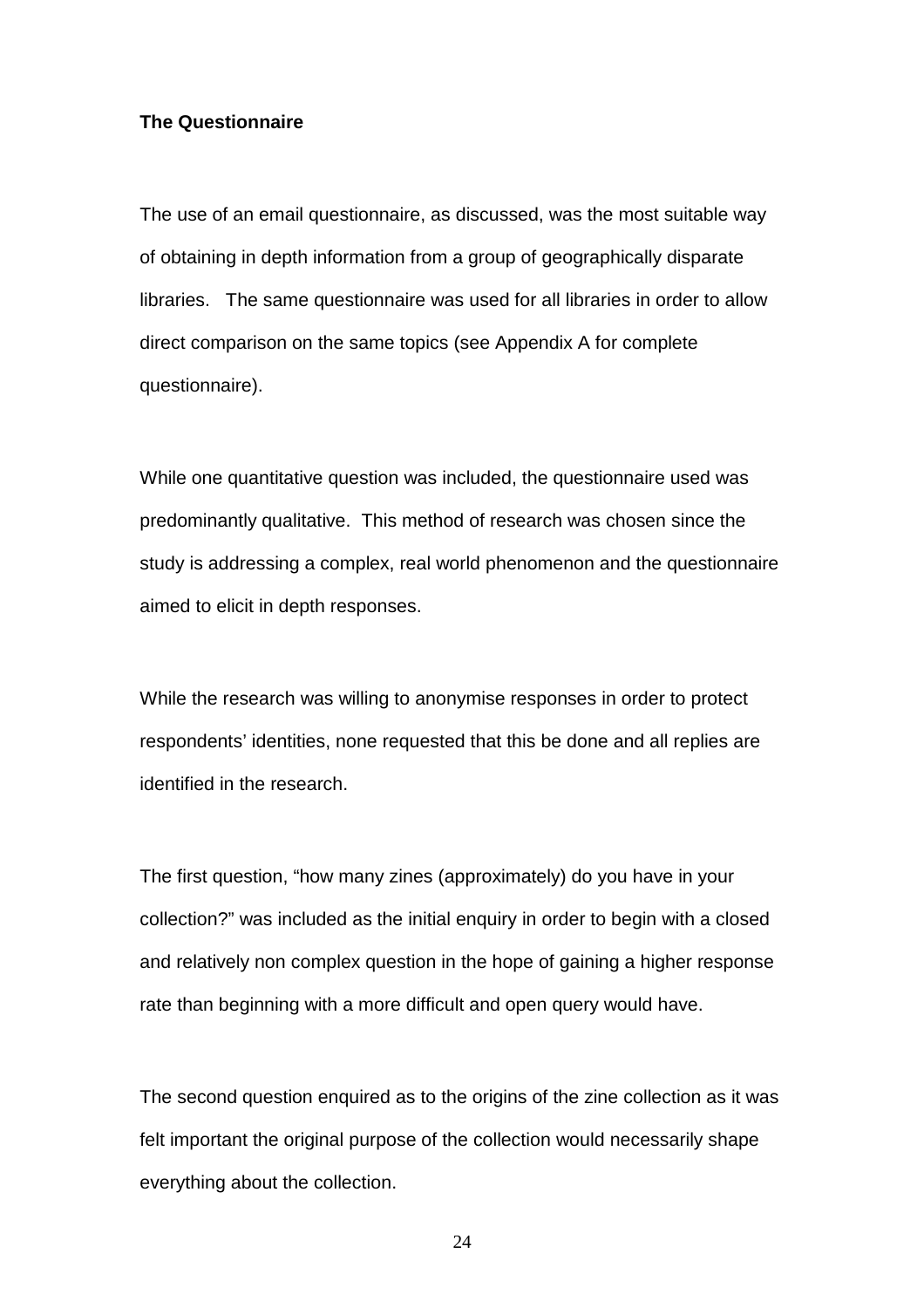This was followed by questions intended to elicit information on the nature of the collection in order to discover if libraries were, for example, building up a collection based on a certain topic or topics or collecting local area zines. It was wondered whether libraries were duplicating each other's collections at all or whether some collections were attempting to collect what was not covered elsewhere.

This was followed by an enquiry on any related material in order to ascertain where zines fit in to the library's collection and whether library staff saw zines as belonging to any other traditions.

In retrospect it would have been more useful to group together questions 5, 7 and 8 concerning the practical issues of collecting and cataloguing zines. It would also have been better for question 6 concerning the users of the zine collection to follow question 2 concerning the original purpose of the collection. However despite these problems in the ordering of the questions they did elicit sufficient data to meet the aims of the research.

The research asked about the social composition of users of the zine collection and a possible follow up could be to ask how often the zine collection was used in order to find out how frequently collections were used, as well as by whom. Future research may wish to concentrate on this aspect which arose out of the study.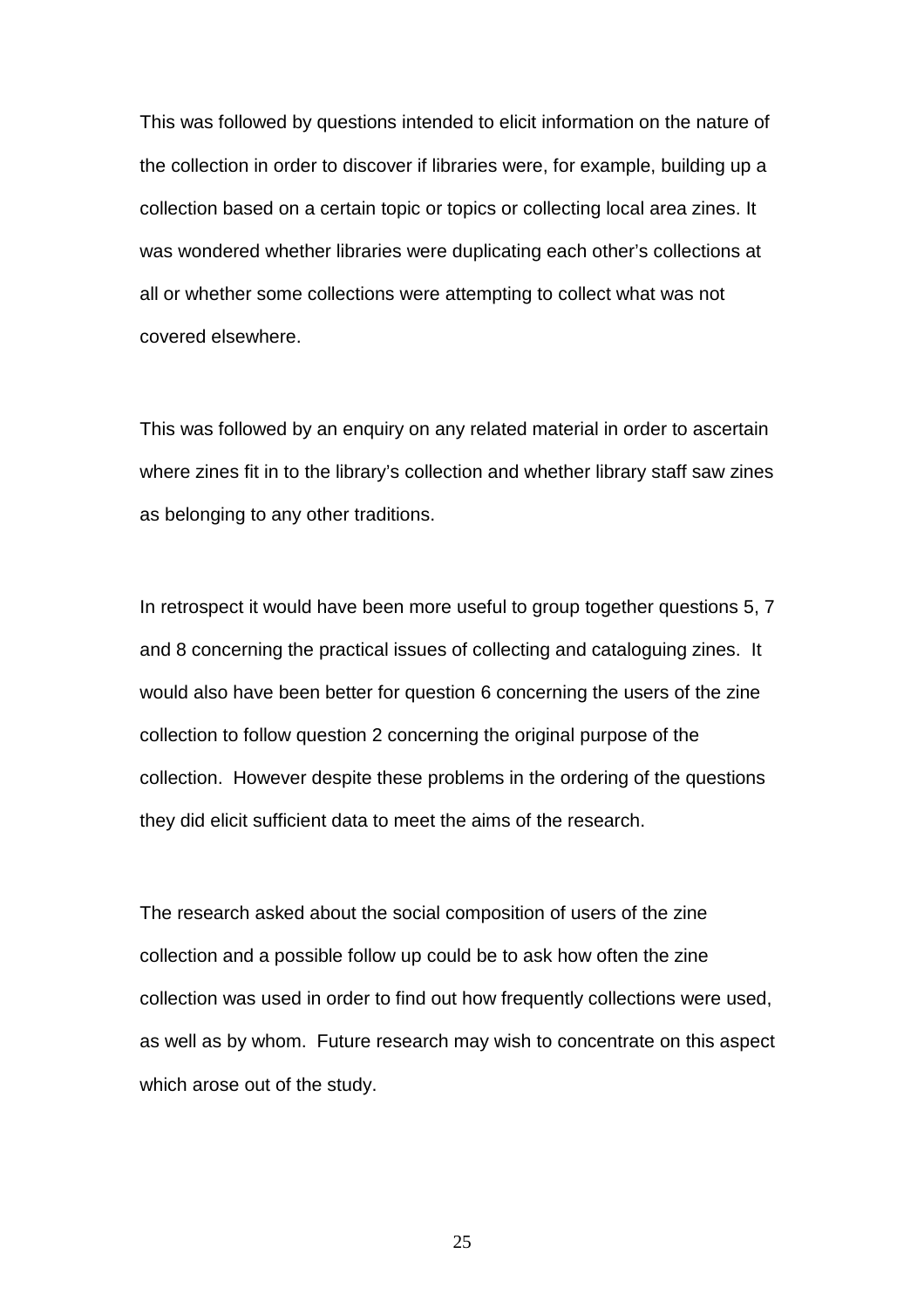### <span id="page-25-0"></span>**Pilot questionnaire**

It was necessary to pilot the questionnaire in order to discover any unforeseen ambiguities in wording or other difficulties in comprehension. However, due to the limited number of possible candidates for completing the questionnaire it was not possible to test it on a group identical to the anticipated recipients. It was inadvisable to cut down the relatively small pool of potential recipients of the questionnaire by using any of them to pilot it.

It was tested, therefore, on two recipients who were asked to respond as if they worked in a library hosting a zine collection. While comments were largely favourable, the piloting process did lead to a number of changes. Both pilot recipients suggested that the term fanzine or zine be defined in the email so an explanation of the term as used in the research based on those found in the literature review ("For the purpose of this research I am considering zines (also known as fanzines) to be self-published, non-professional, noncommercial magazines") was added to the introductory remarks.

The terminology used in the questionnaire was also changed as from fanzine to zine as one recipient suggested that fanzine tended to suggest more fan orientated material, particularly in the US where most of the questionnaires would be sent. This point is further discussed in "a note on the term 'zine" above (pg. 7).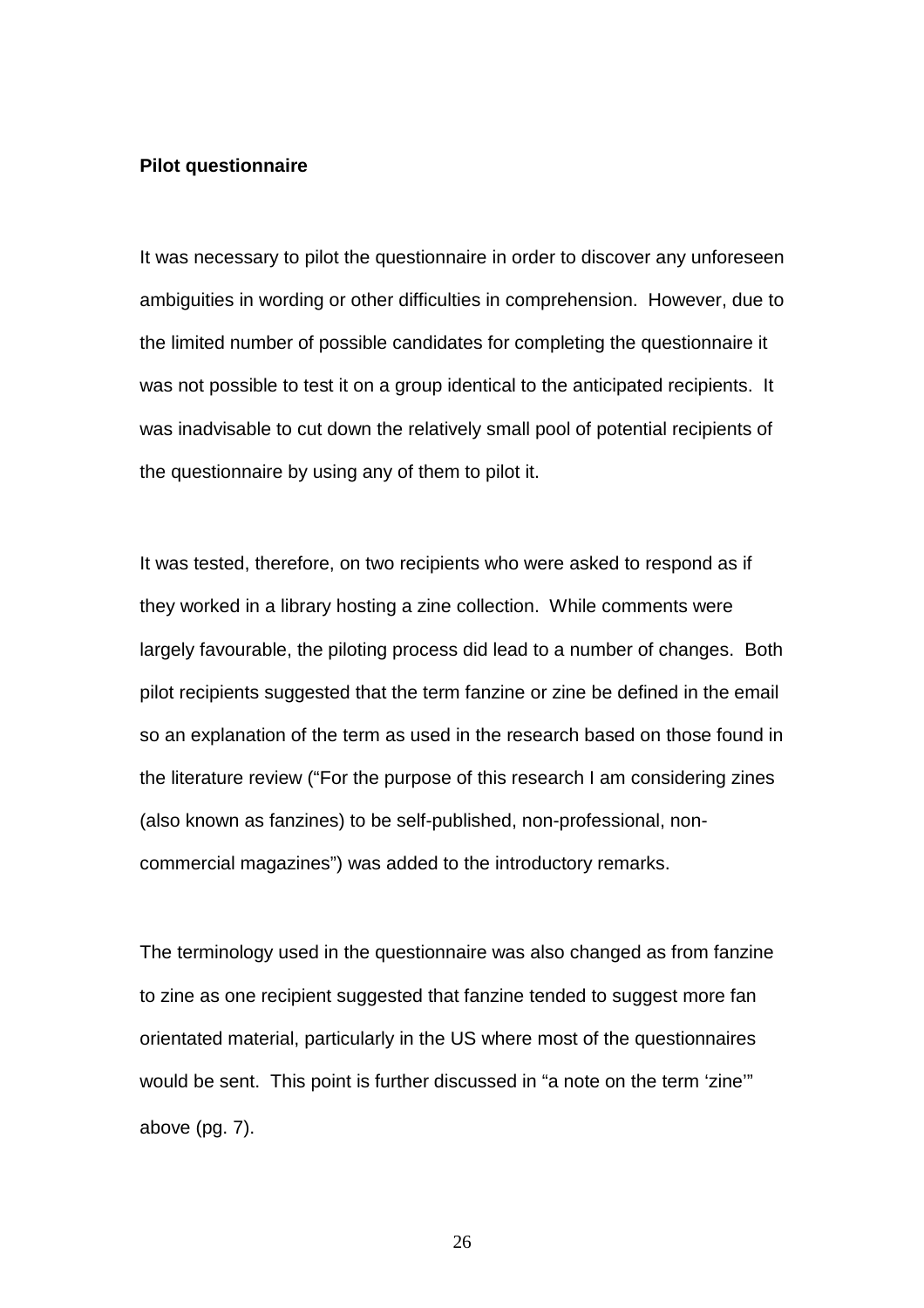<span id="page-26-0"></span>As a result of the pilot, examples of genres were added to the question on genres of zines collected as one recipient thought this would be helpful. It was also suggested that age and occupation be mentioned in the question on types of user, again to assist the questionnaire recipient, so these were added together with gender as examples.

### **Distribution of questionnaire**

The main distribution of questionnaires took place via email on 4 May 2004. Initially, 19 questionnaires were sent out. No deadline was given for replying to the questionnaire and in retrospect it would have been helpful to provide guidance as to when a reply was received by. However, all responses were received promptly and the research does not seem to have been unduly affected by the absence of a deadline.

It may also have been advisable to email recipients in advance of sending out the questionnaire in order to check email addresses and gauge possible response rate. As it was, two email addresses as published in the web listings mentioned above were incorrect and correct addresses had to be relocated via the institutions' own web pages.

Following the initial sending out of questionnaires, a further zine collection held at Barnard College was identified via the zine librarians yahoo group (Perris, 2004a) and a further questionnaire was sent separately to that institution. The Women's Library, London Metropolitan University, started a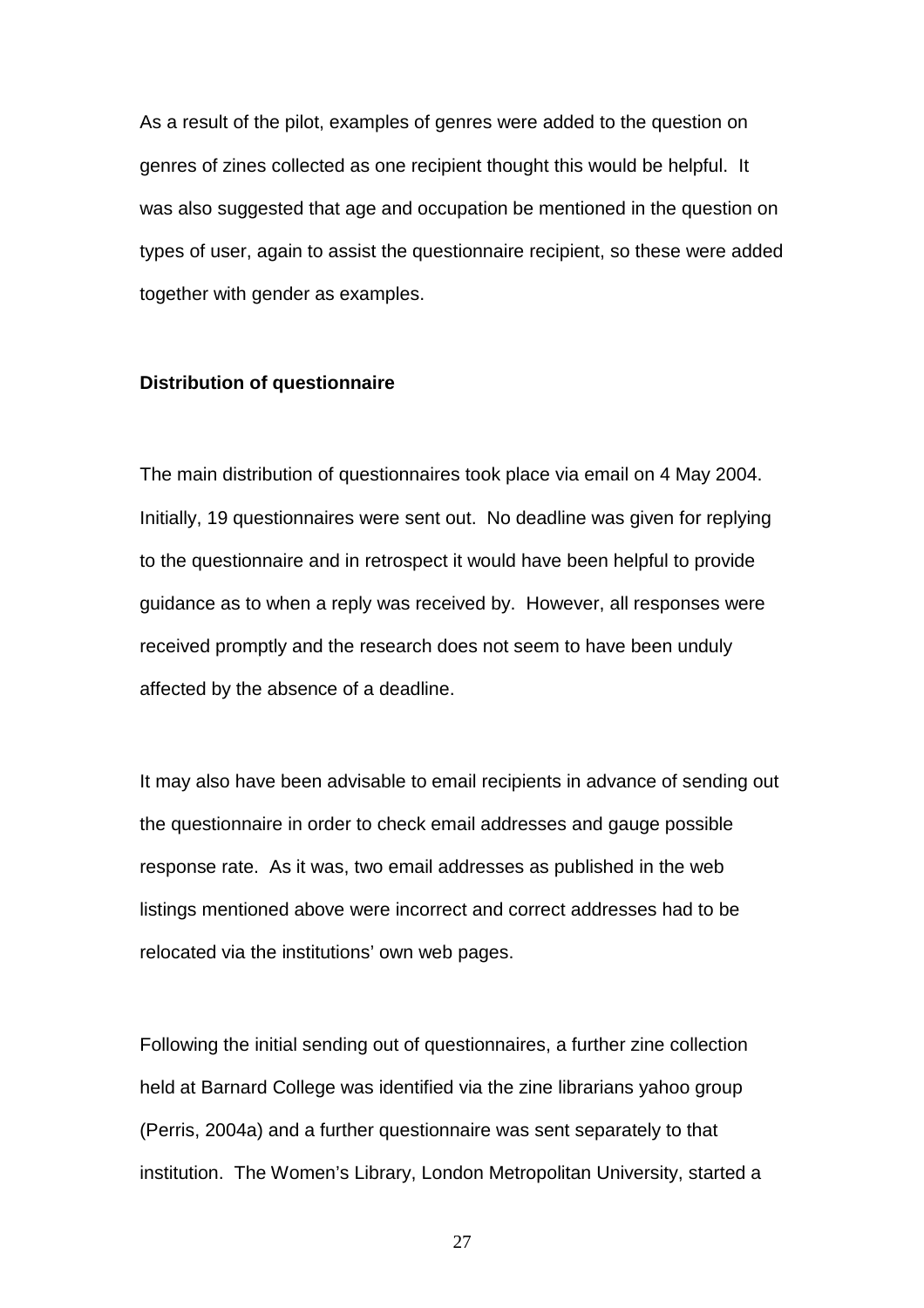<span id="page-27-0"></span>collection of zines during the period of research and having seen an appeal for donations (Knight, 2004b) a questionnaire was also sent separately to the library. Although this was sent at a considerable time lag to the other questionnaires it was felt important to include a collection, however young, at the institution where the research was taking place and to try and obtain another response from another UK library if possible in order to balance the heavy US bias of questionnaires sent out and responses received.

A reminder email was sent to the 9 recipients who had not yet responded on 17th May, nearly 2 weeks after the initial email questionnaire.

### **Questionnaire response rate**

The response rate to this questionnaire was very high. Of the 21 questionnaires sent out, one library responded to say they did not in fact host a zine collection making a total of 20 questionnaires sent to (as far as the researcher is aware) valid organisations. From these a total of 15 completed questionnaires were received. One response was sent via the post due to email problems but this did not affect the research as it was not received significantly later than other responses.

The unusually high response rate of 75% may be due to the fact that most library staff working with zines are likely to feel strongly about their collections and may wish to share information on their collections and contribute to research on the subject.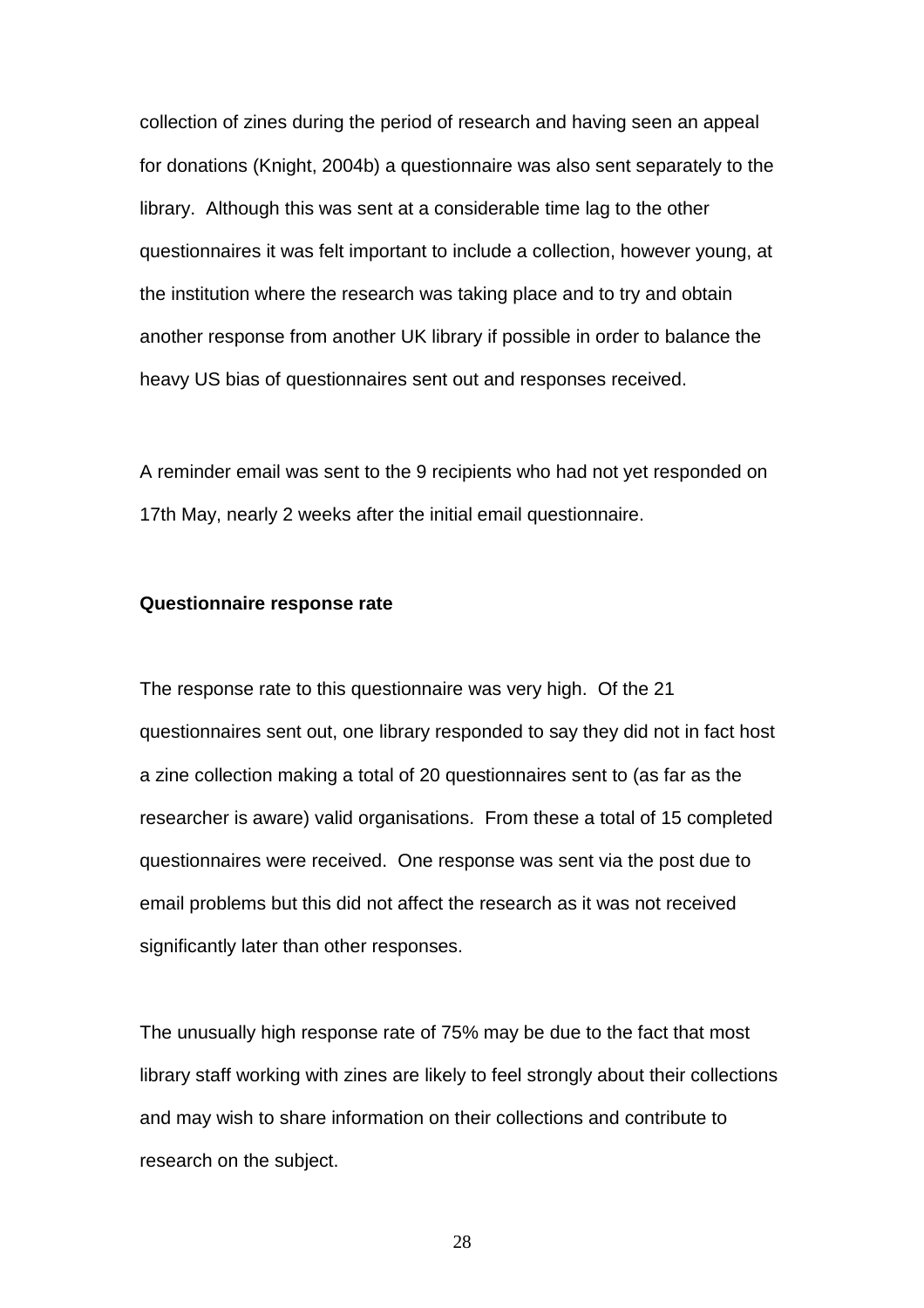<span id="page-28-0"></span>Three of the responses were received after the reminder email was sent out suggesting that the use of a reminder encouraged response. The reminder email also identified one response which had been sent but not received and had to be sent again which would otherwise have been assumed to have been a non-response.

## **Limitations of the methodology**

It is acknowledged that largely using the internet to identify possible recipients for the questionnaire may have led to an English-speaking bias since the internet tends to be English biased and all the libraries identified were in the UK or US. However, no other way of identifying libraries was found and libraries identified in the literature review were also found in internet listings.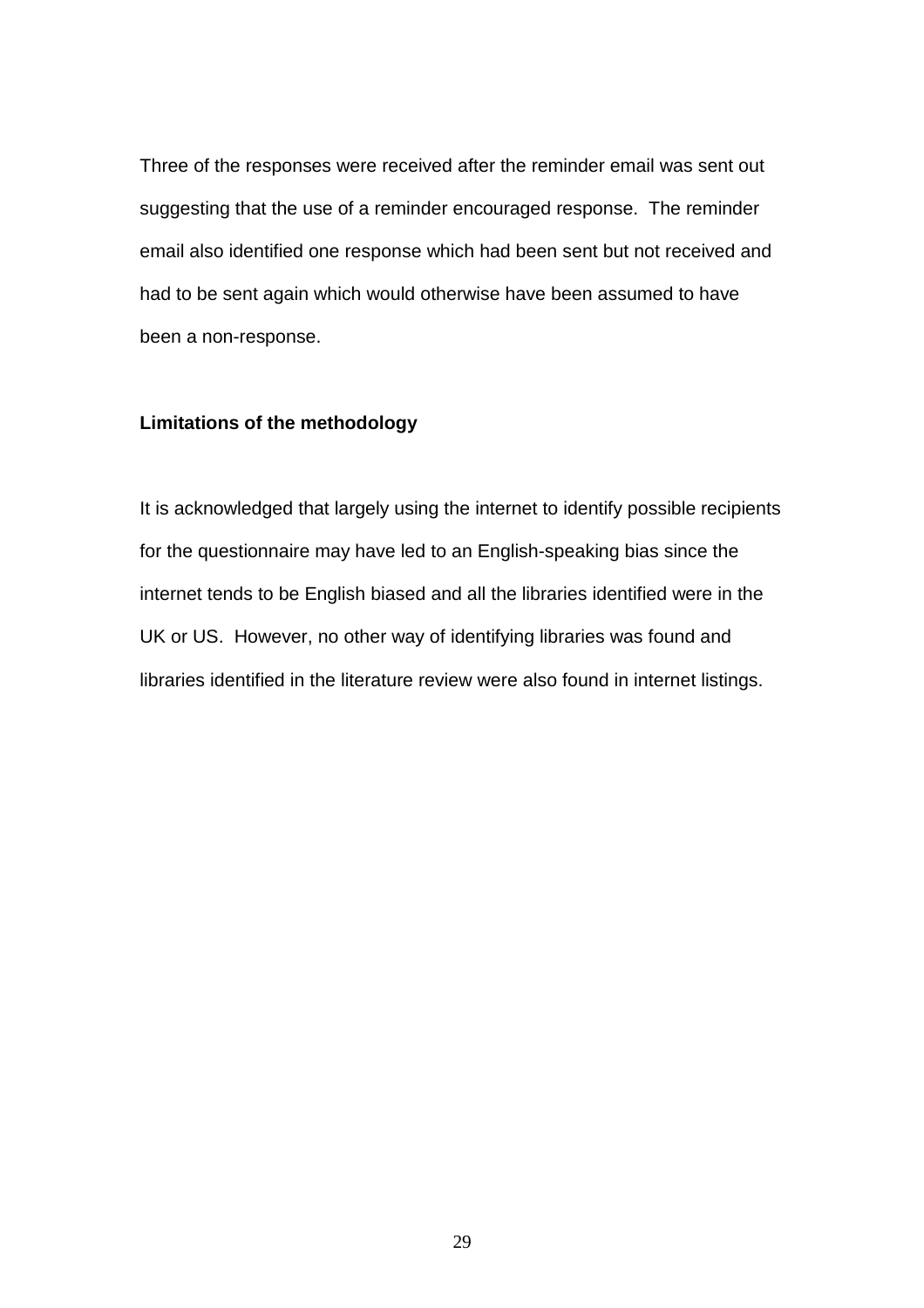# <span id="page-29-0"></span>**Chapter 4: Analysis and Interpretation of Results**

This chapter will analyse the results of the 15 email questionnaires received from zine library staff. These questionnaires revealed a high level of dedication among information professionals working with zines. Although the questionnaire was not limited to information professionals, the email signatures (listing qualifications) of responses did reveal most respondents to be qualified librarians or archivists.

Five respondents mentioned having founded their institution's zine collection, as will be discussed below. In addition, three of those who replied had written articles on their collections or the principles of zine collection which had been read in the course of the literature review. Therefore the information amassed comes from experts in the field with a strong commitment to this type of collection. Table 1 lists all of those who responded and their institutions in alphabetical order.

| Name of<br>respondent | Institution                           | Date of<br>email   |
|-----------------------|---------------------------------------|--------------------|
|                       |                                       | response<br>(2004) |
| Bartel, Julie         | <b>Salt Lake City Public Library</b>  | 17 May             |
| Thomas                |                                       |                    |
| Basinski,             | <b>State University of New York</b>   | 4 May              |
| Michael               |                                       |                    |
| Danky,                | University of Wisconsin-Madison       | 14 June            |
| James                 | Libraries                             |                    |
| Down,                 | <b>Bowling Green State University</b> | 7 May              |
| Nancy                 | <b>Popular Culture Library</b>        |                    |

# **Table 1 – Respondents to email questionnaire**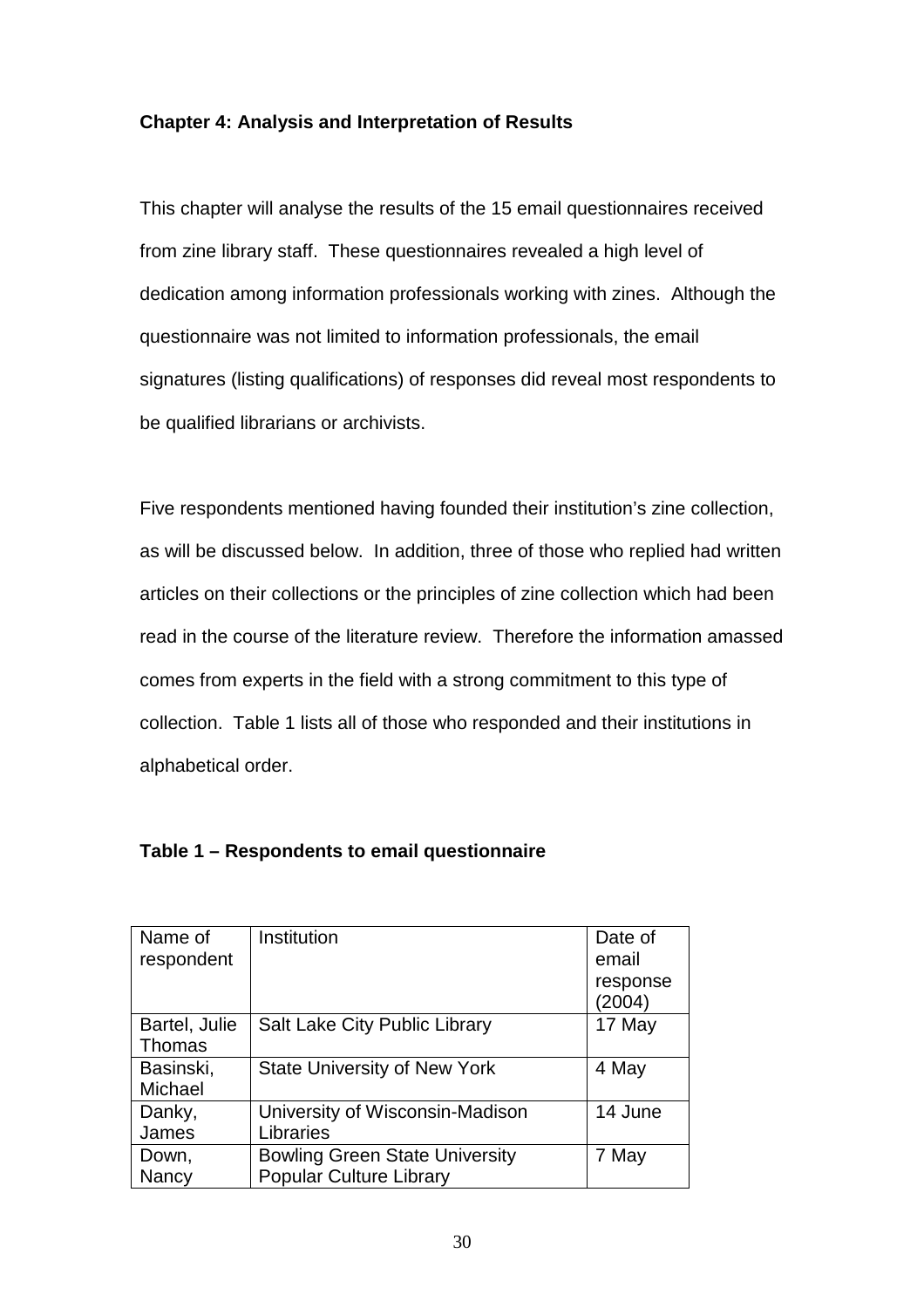<span id="page-30-0"></span>

| Eland,          | Minneapolis Community & Technical            | 7 May  |
|-----------------|----------------------------------------------|--------|
| <b>Thomas</b>   | College                                      |        |
| Freedman,       | <b>Barnard College</b>                       | 18 May |
| Jenna           |                                              |        |
| Grimes,         | San Francisco Public Library                 | 21 May |
| Andrea          |                                              |        |
| Hagardorn,      | Sallie Bingham Center for Women's            | 6 May  |
| Amy Leigh       | <b>History and Culture</b>                   |        |
| Kemp,           | The Women's Library, London                  | 2 July |
| <b>Beverley</b> | <b>Metropolitan University</b>               |        |
| MacIntosh,      | <b>DePaul University Special Collections</b> | 11 May |
| Morgen          | -Underground Press Collection                |        |
| Means,          | <b>Independent Publishing Resource</b>       | 22 May |
| Greg            | Center                                       |        |
| Mercer,         | New York State Library                       | 3 June |
| Paul            |                                              |        |
| Mullin,         | University of Montana                        | 4 May  |
| Chris           |                                              |        |
| Price,          | The British Library                          | 4 May  |
| Richard         |                                              |        |
| Scott,          | <b>Michigan State University Libraries</b>   | 6 May  |
| Randy           |                                              |        |

# **Number of zines held**

This question proved more difficult to answer than anticipated since some libraries did not have up to date records of the numbers of zines held or were unable to give an estimate given sheer number of zines or the complexity of deciding what exactly could be classified as a "zine" (see below for further discussion). Among those who provided numbers, estimates ranged from 50 in the case of the newly founded Women's Library collection (Kemp, email communication) to 25,975 issues held at the Bowling Green State University Popular Culture Library (Down, email communication). The average figure of the 11 libraries which provided an overall estimate of the number of zines held was 4609 individual zines but this high figure may be indicative of the fact that larger collections were more likely to have come to the researcher's attention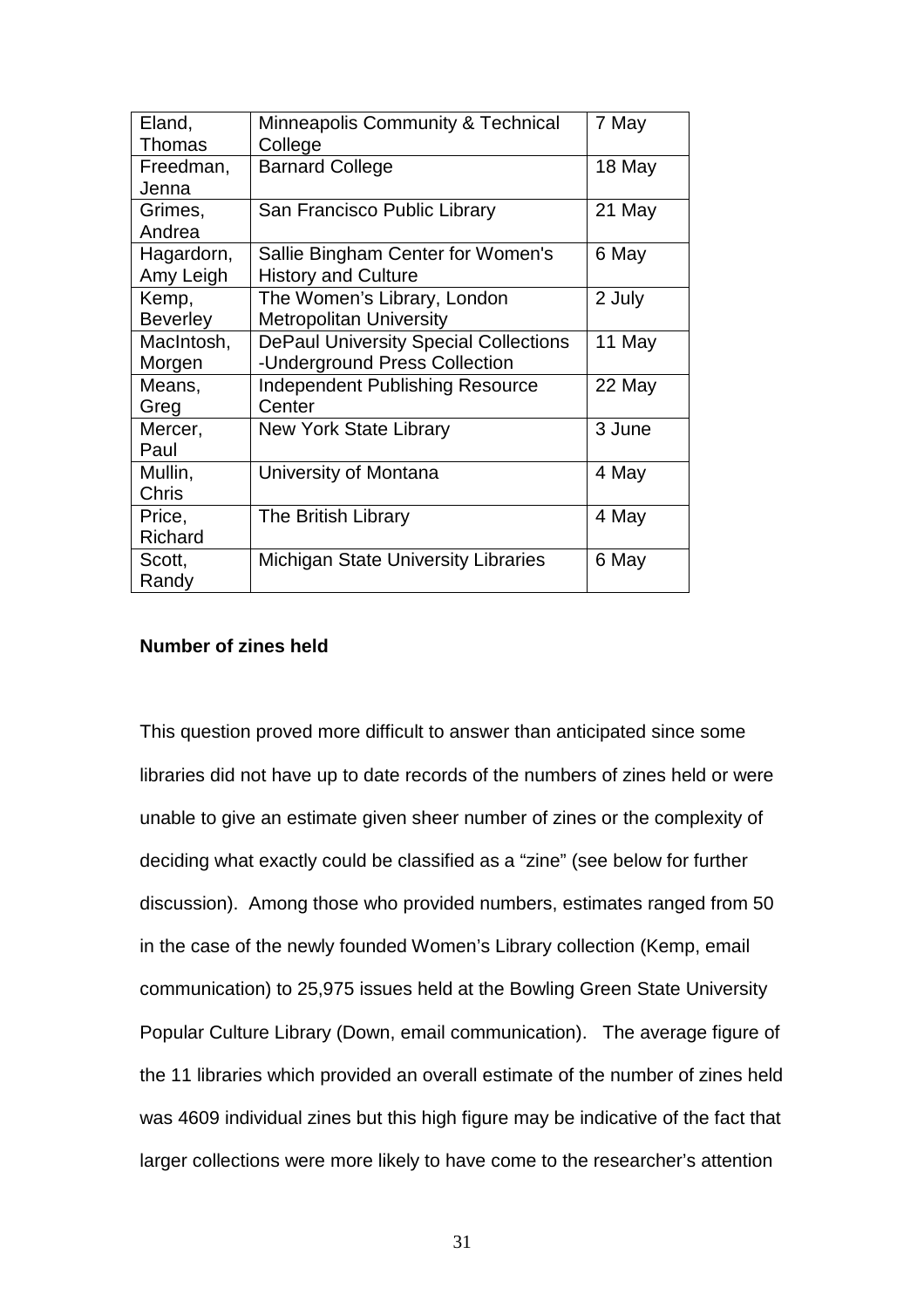and be included in the study. Figure 1 shows approximate numbers of titles.



Figure 1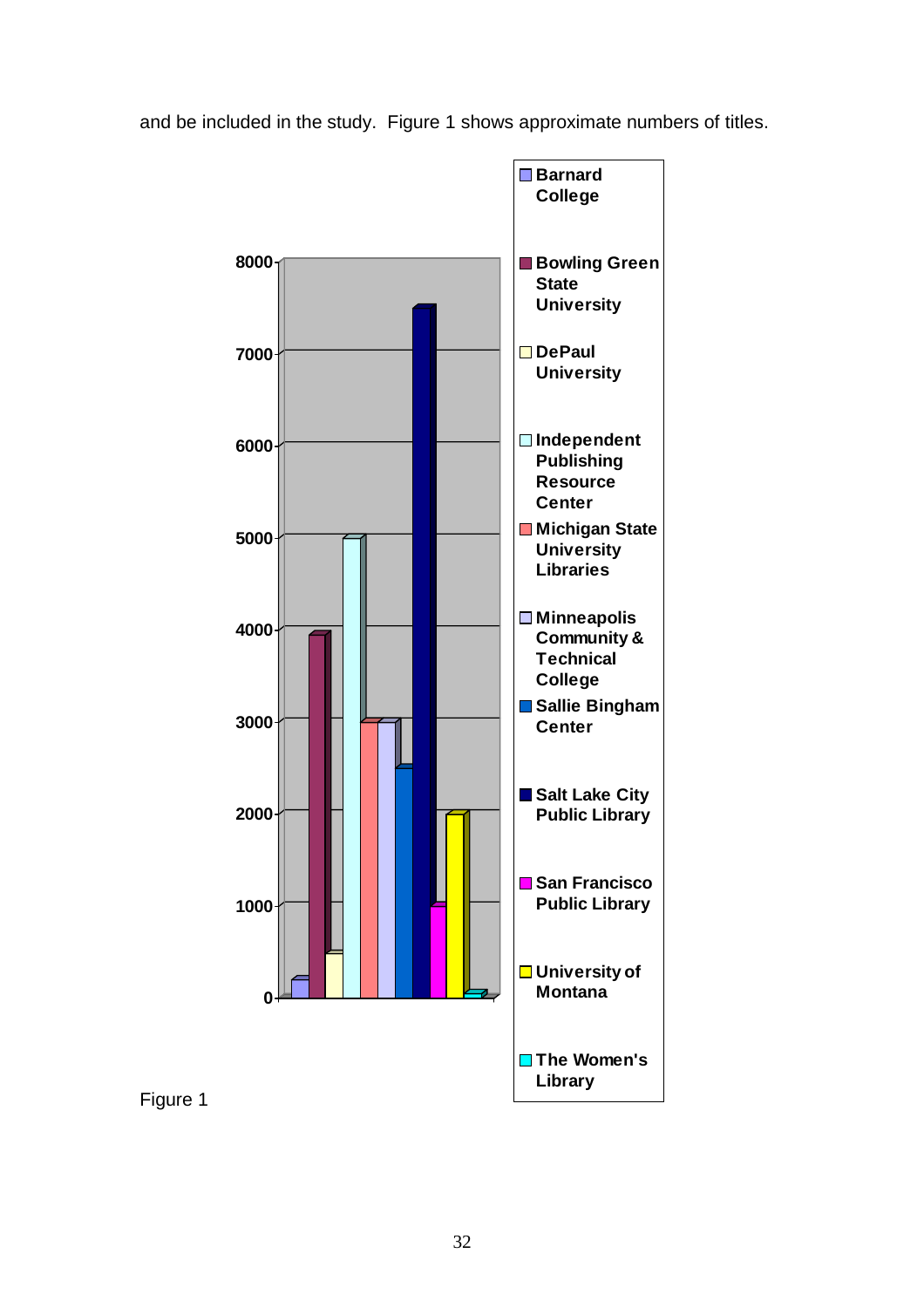<span id="page-32-0"></span>Many respondents included information relevant to other questions under this category and the information provided is included in the appropriate category below.

### **Types of zines held**

Most respondents' institutions appeared to have a wide focus, with 6 of the 15 collecting all or almost all genres of zine without restrictions, 4 collecting all or almost all genres but restricted by geographical origin and 3 collecting all or almost all genres limited by gender.

While Michigan State University Libraries collect only "subject matter relating to our other collections" this appeared to cover a broad range: "[s]cience fiction, comics, rock music, poetry, gay and lesbian writings, and general popular culture and/or radicalism" (Scott, email communication). Only the State University of New York concentrated on a single genre, the poetry zine (Basinski, email communication).

The large number of collections which claimed to have a wide open collections policy may reflect the fact that libraries which host zine collections are already open to a variety of forms of expression in order to collect this unusual type of publication. As Julie Thomas Bartel states: "we are open to just about anything (and have just about anything…)" (email communication).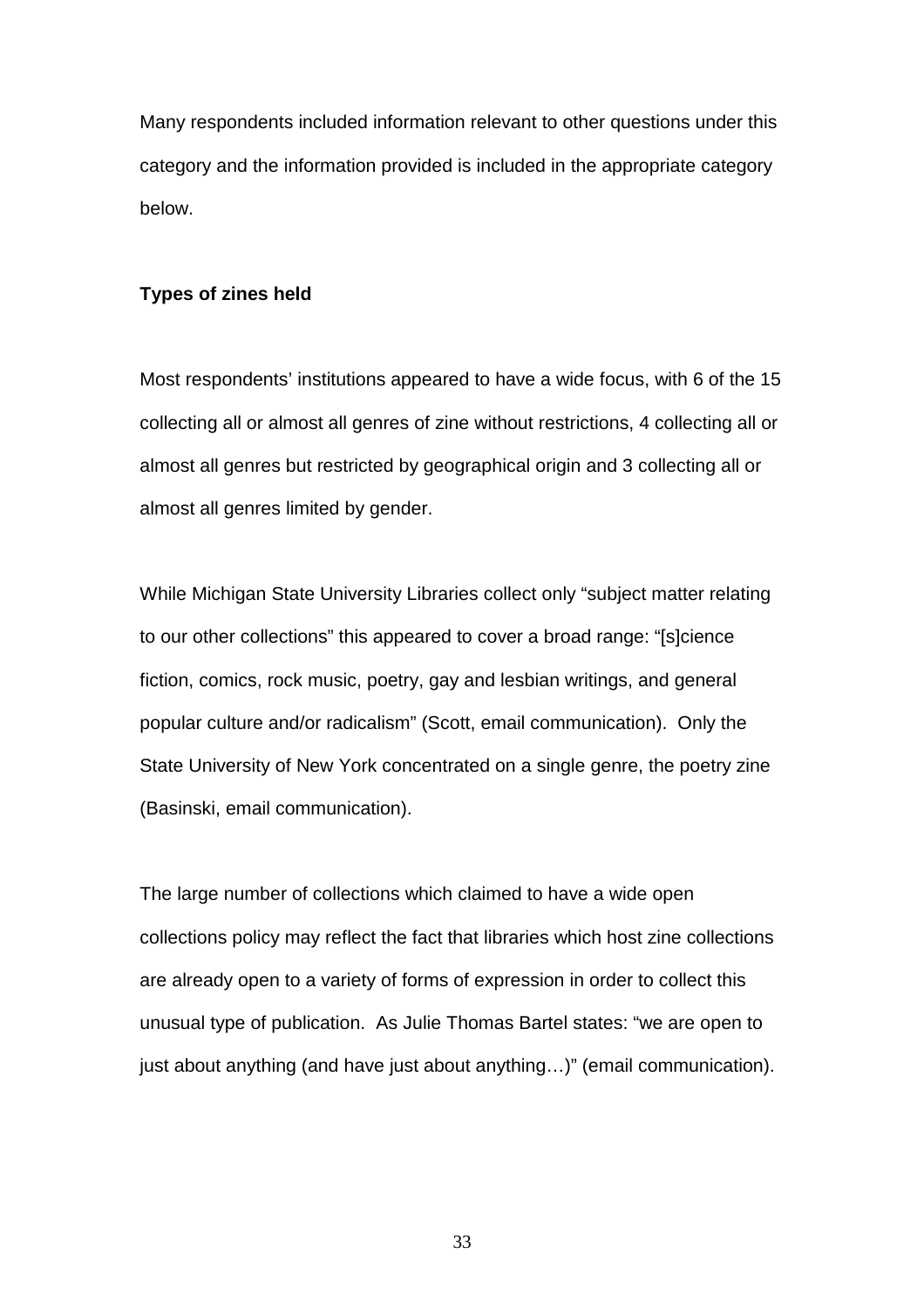Libraries appear to be eager to preserve local culture even where they do not impose geographical restrictions on the collection, with Greg Means (email communication) of the Independent Publishing Resource Center stating "we have a special focus on zines from our region" and Barnard College collecting zines by "urban women (especially NYC)" (Freedman, email communication).

Libraries appeared to be eager to find alternative libraries to host any zines which they received outside of their own institution's collection development parameters. While both the Bowling Green State University Popular Culture Library and the San Francisco Public Library Little Maga/Zines collections excluded the music genre of zines from their holdings this was only because these were passed on to other departments in the same institution, the Sound Recording Archives at Bowling Green (Down, email communication) and the Art & Music Department of SFPL (Grimes, email communication) respectively.

Another possible explanation for the large percentage of libraries collecting all or most genres is that many are in receipt of donations (as will be discussed below) and thus the collection may be shaped by material donated which may be wider in remit than that which the institution purchases.

Of course some institutions simply have a very wide remit and the large number of subjects included in their zine collection reflects a general commitment to including a large body of knowledge, for example the British Library's Collection Development Policy states that "[a]t the core it represents the collective memory of the nation" (British Library, 2004). Such a broad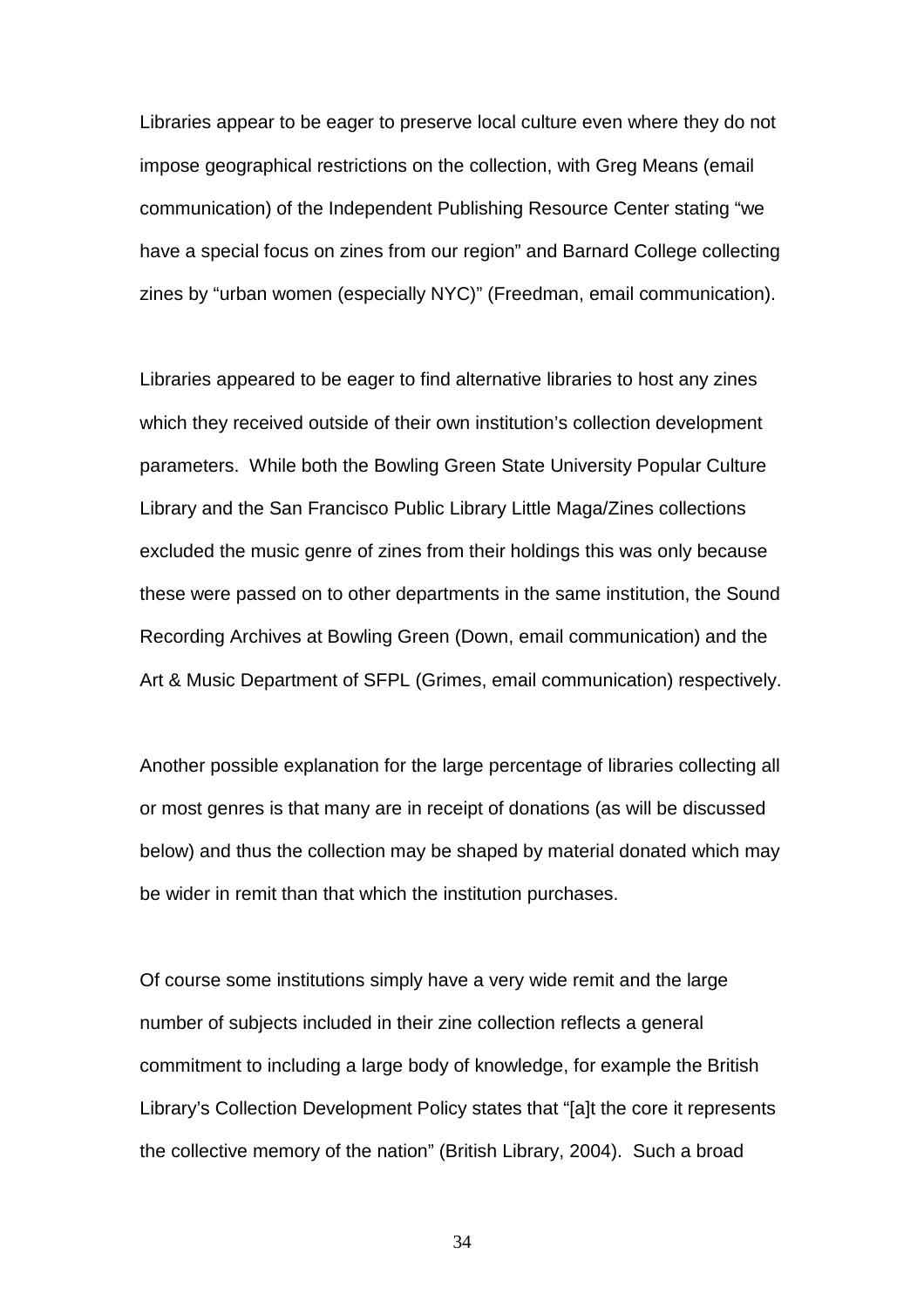<span id="page-34-0"></span>remit it is not surprising that the British Library's collection spans sport, "adult comics" and punk zines (Price, email communication).

With a fifth of respondents hosting collections of zines created by or about women this question brought out the fact that zines would appear to be considered especially valuable by woman-focussed libraries. The Women's Library collects zines "about" women (Kemp, email communication), the Sally Bingham Center for Women's History and Culture collects zines "created by women or girls" (Hagardorn, email communication) and Barnard College, a women's college, zines by "all those who identify themselves as [women]" (Freeman, email communication).

# **External constraints**

While the collections policies of libraries which host zine collections are likely not to be restrictive, the type of material collected was of course restricted by institutional collection policy. Most commonly, libraries were restricted to the local geographical area which may be limited to a metropolitan area, with the San Francisco Public Library concentrating on Bay Area zines although willing to "consider West Coast zines" (Grimes, email communication) to the British Library which focuses on zines "published in the UK and Ireland" although it does hold a small collection of US zines also (Price, email communication).

Funding means that the law is an issue, with Julie Thomas Bartel stating "[b]ecause we are taxpayer-funded, we do not collect anything that is illegal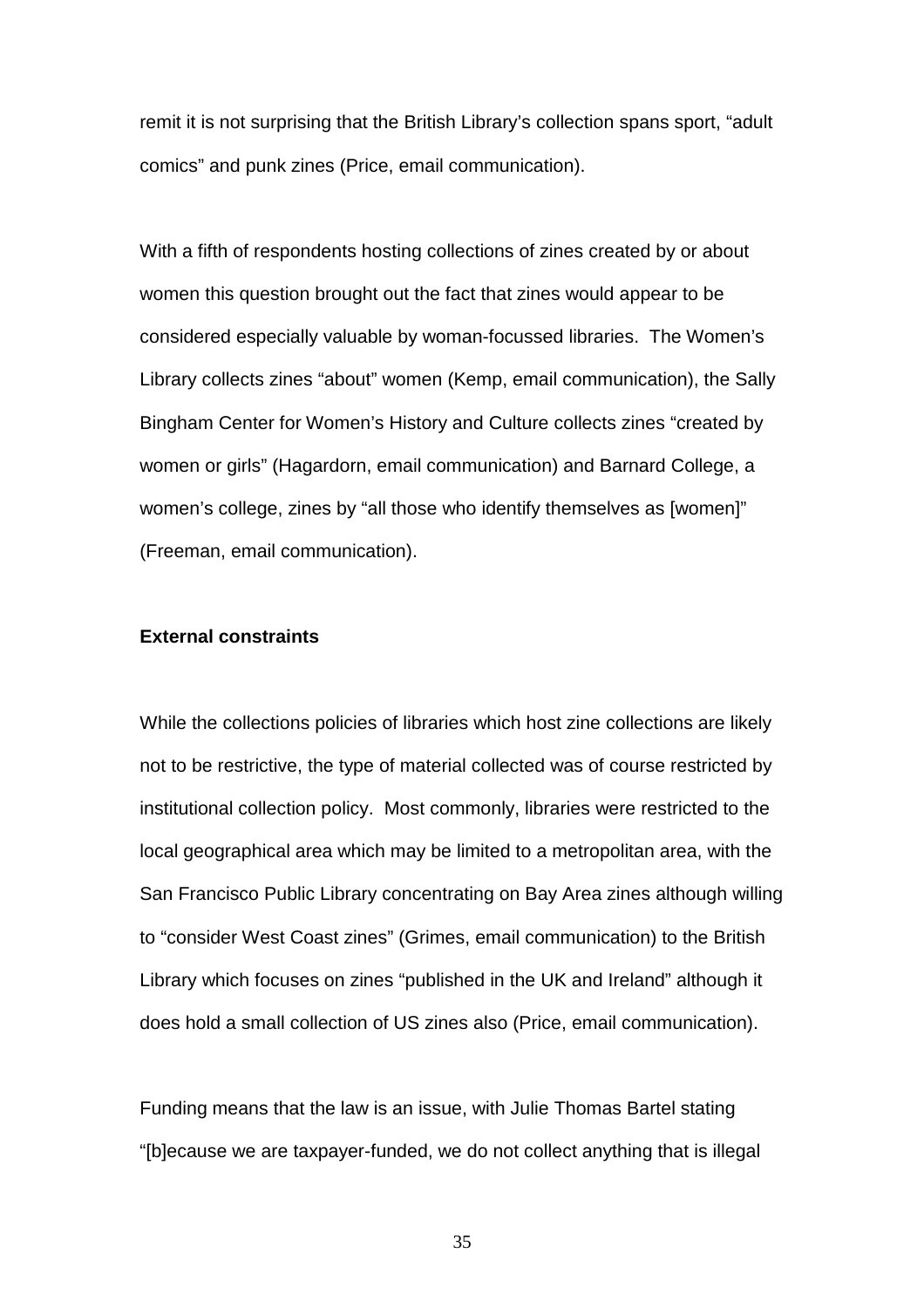(hate speech, pornographic, for the most part)" (email communication). Paul Mercer of the New York State Library noted that "[g]iven our standing as a public research library, there could conceivably be problems relating to "controversial" content, although I stress that this has not been a problem to date" (email communication). No libraries reported problems with contentious issues but Bartel as the only public librarian surveyed noted that she took special care to ensure sensitivity with regards to age boundaries, hosting separate collections in the teen departments of the Salt Lake City Public Library: "[z]ines in those collections are selected especially for teens, and the content is toned down accordingly" (email communication).

It appears that such measures have so far ensured that zine collections have not attracted opponents despite the potentially contentious nature of the material housed within them. It is also possible that the sometimes difficult nature of accessing the collections ensures that only those less easily offended are likely to obtain it. These collections may not be well known enough to attract censure or calls for censorship.

While most libraries appear to collect zine material of all types without imposing any kind of institutional or personal biases, political or otherwise, it is likely that the nature of zines themselves ensures a dominance of left-leaning viewpoints, as uncovered in the literature review. Duncombe sees zines as filling the gap created by the failure of the official left: "[t]hroughout the 1980s while the Left was left behind…zines and underground culture grew by leaps and bounds" (Duncombe, 1997:3). It appears there may be few right wing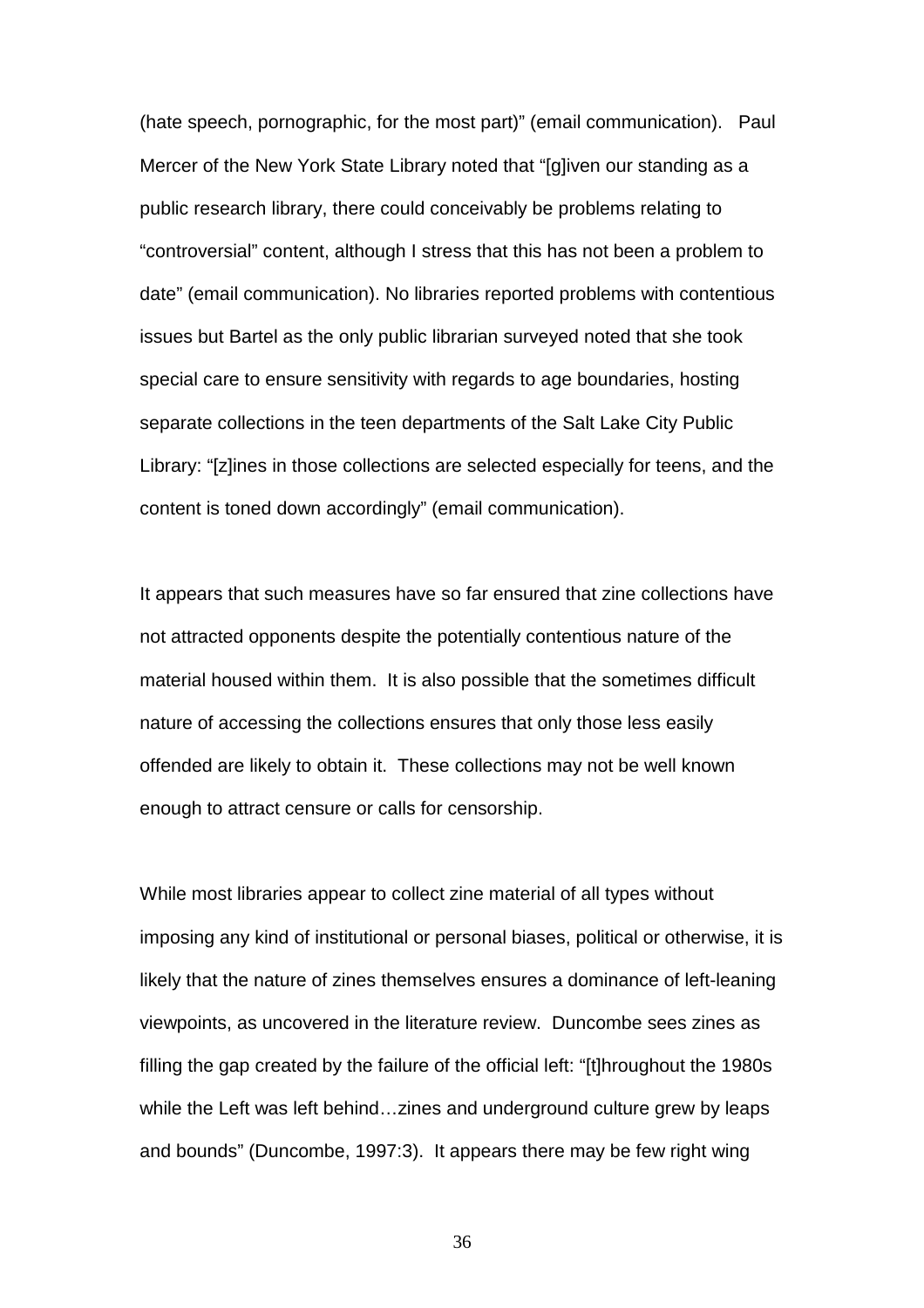<span id="page-36-0"></span>zines - a recent appeal (Wolfe, 2004) on the zine librarians yahoo group for suggestions of titles of "conservative zines" in order to provide balance in a zine exhibition elicited no titles. Nevertheless, libraries which collected zines reported that they included alternative publications encompassing the "far right" (Danky, email communication) and "libertarian material" (Mullin, email communication). It would appear that some academic libraries at least are collecting alternative publications across a wide range of political viewpoints although zines themselves broadly remain on the left of the spectrum.

### **Sport zines**

The research found that one genre of zine was found only in the UK: sport zines. Whereas no US library mentioned holdings of sport related zines as a genre, the British Library's football related zine collection was estimated at "1,500 to 2,000 separate titles" (Price, email communication) ranging back as far as 1967. This coverage includes general zines such as When Saturday Comes, regional zines such as Football North as well as the largest category, club specific zines. The genre even extends to electronic zines such as the Manchester United title United on CD (Price, email communication).

While football dominates the collections due to a "major acquisition" other sports do feature with smaller numbers of, for example, rugby zines (Price, email communication). Since none of the US libraries questioned mentioned sport zines as a genre, an enquiry was sent to the zine librarians yahoo group on whether any US libraries hold sports zines (Perris, 2004a). This elicited a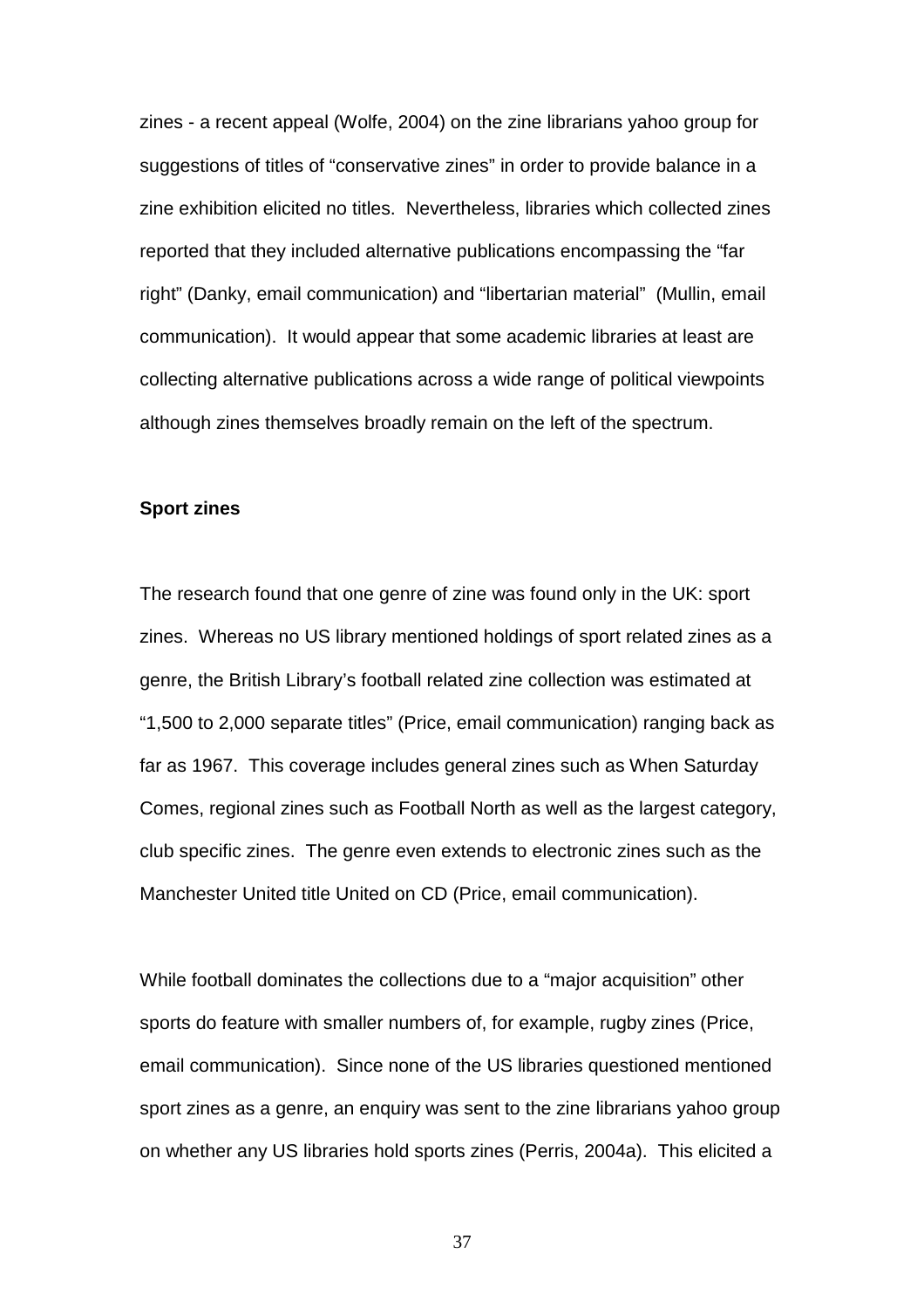response from the Denver Zine Library who hold 16 zines with "sports" as a keyword, mostly on skateboarding, out of a total of 4206 zines (Costello, 2004). That such a large collection includes such a small proportion of sports related titles and that the literature review uncovered no mention of American sports titles suggests that zines on this subject do not exist in sufficiently large numbers in North America to form a significant part of library collections. It would appear that the lack of sports related titles is not a deliberate omission or oversight rather than a reflection that these titles are far less prevalent in the United States.

This research had hoped to provide further comparison of United States and United Kingdom zine collections but since only 3 zine collections in the UK were identified (of which 2 responded to the questionnaire) it has proven difficult to make any direct comparisons given that the libraries themselves are very different in nature. While the US would seem to be much more advanced in this field with many more libraries hosting such collections this may be a reflection that zine culture itself is more established and extensive in the US, relative to publication, although this is something that could not be measured for this research.

It would appear however that the UK does have an advantage in that its national library appears to be taking the lead in the collection of zines and in creating a collection on behalf of the nation, whereas no evidence could be found of any library in the US undertaking a similar task or of a zine collection at the British Library's US equivalent, the Library of Congress. Having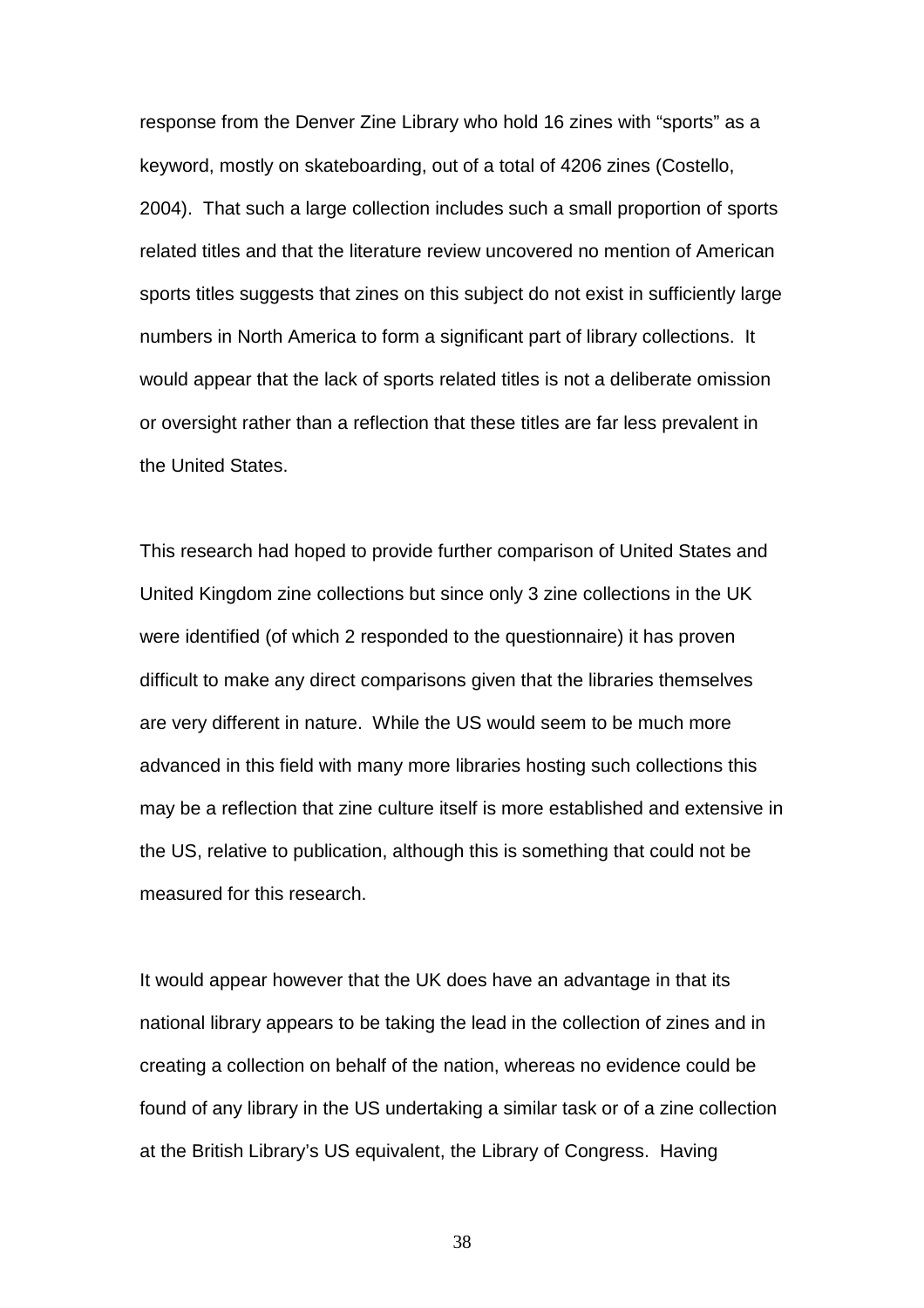<span id="page-38-0"></span>searched the Library of Congress catalogue ([http://catalog.loc.gov/\)](http://catalog.loc.gov/) a number of guides to zines were found (using "fanzines" as is the Library of Congress subject heading) but no zines themselves. Since most US libraries are able to collect by donation only it would appear unlikely that any of the libraries surveyed is able to take on the task of building a national archive representative of the entire US's output in the way that the British Library is attempting to do with UK and Irish zines. So while few UK collections were uncovered by this research, the British Library's comprehensive collection and commitment to zines may to some extent reduce the need for smaller collections elsewhere. Should zine collecting become more widespread among other UK libraries, the British Library could potentially take a leadership role and offer guidance as they do in other areas.

### **Genesis of zine collection/why collect zines**

The questionnaire asked why but not when the zine collection at the respondents' libraries had started and it would have been better to have asked the approximate date of commencement also. However, many replies gave this information unasked, with collections having begun as long ago as the 1960s through to as recently as June 2004, although some dates referred to the foundation of the collection in which zines are included rather than a "zine collection".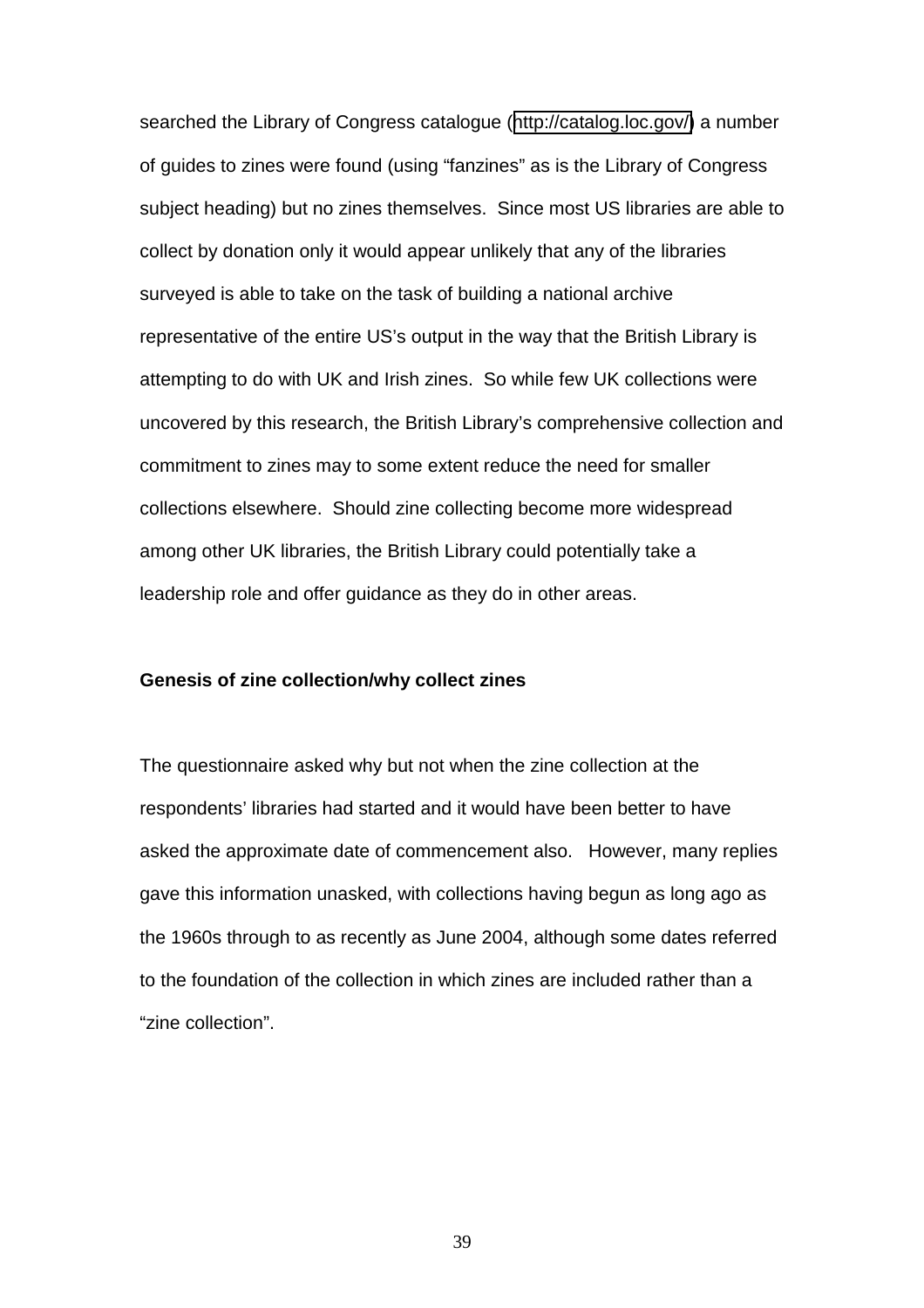Through asking why the zine collection had begun it was hoped to gain some insight into the ethos of the collection and also, hopefully, how it had changed or developed over time.

Several respondents reported that they had founded their institution's zine collection themselves, often due to links with the zine community. Jenna Freedman of Barnard College, and creator of Lower East Side Librarian Winter Solstice Shout Out reports: "I drafted an elaborate proposal for my Dean" (email communication). "I had been involved with a small press and with zines…for some years and thought the library should have some," was Julie Thomas Bartel's "short answer" to how the Salt Lake City Public Library's zine collection began (email communication).

Many zine collections seem to have been started as a result of receiving a collection of zines via donation. Amy Leigh Hagardorn from the Sallie Bingham Center for Women's History and Culture states: "[w]e knew that zines were critical to documenting contemporary feminisms, but were reluctant to begin collection piece-meal. It just happened that Sarah Dyer…offered us her collection after finding out about the Bingham Center online" (Hagardorn, email communication). Dyer, publisher of Action Girl Newsletter from 1992-6, amassed a collection weighing one hundred and forty pounds over the lifespan of her "girl zines" listings newsletter (Bleyer, 2004: 47). Similarly, the collection of Mike Gunderloy, retiring editor of zine listing publication Factsheet Five was the foundation of the New York State Library's zine collection (Mercer, email communication). While these libraries began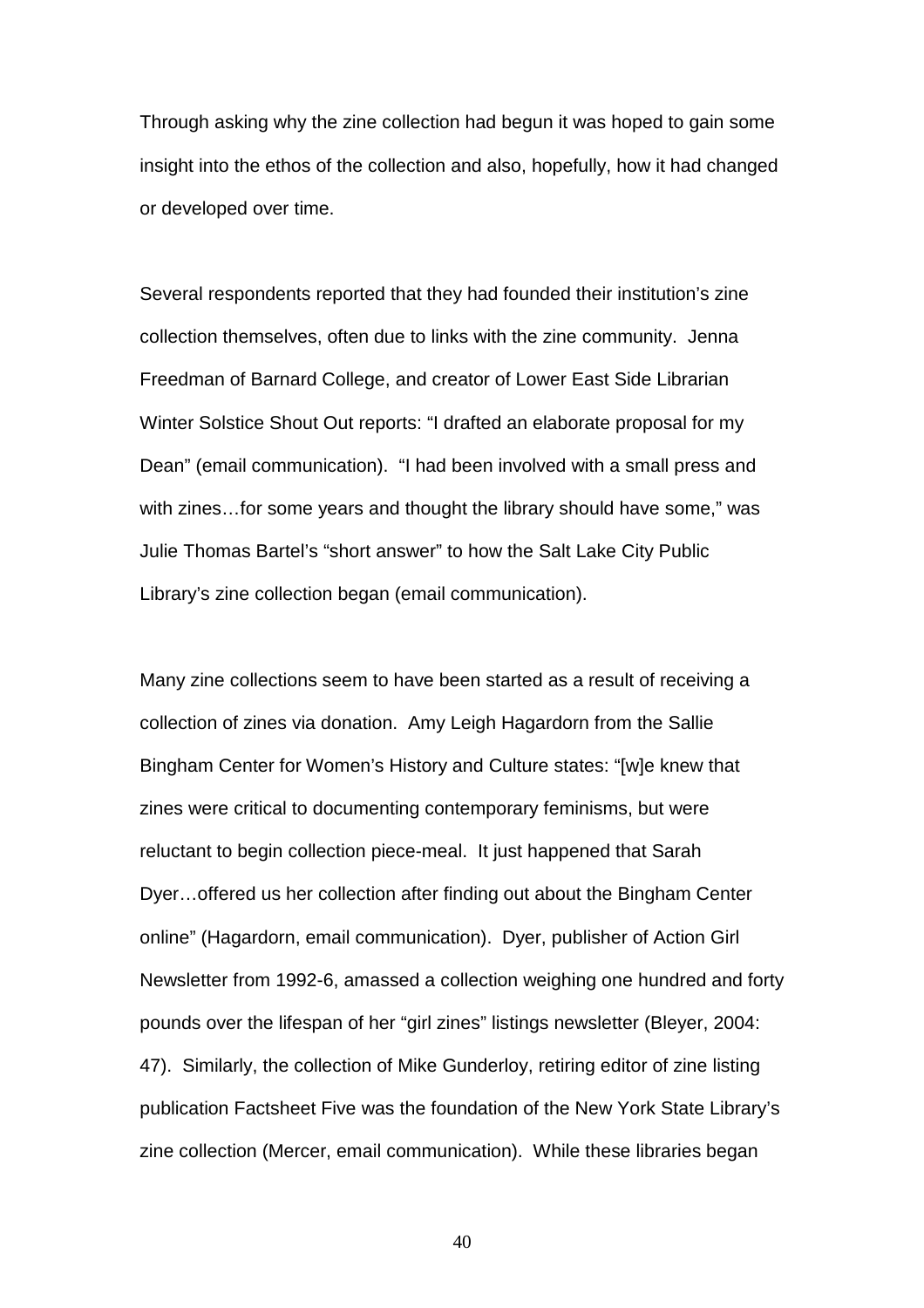with large donations, The University of Montana's collection began with only a small donation of zines from a student (Mullin, email communication), suggesting that a donation need not be extensive to start a successful collection. Donations will be dealt with more fully in the section on obtaining zines but the phenomenon of individuals donating their collections to libraries suggests that many people involved in the zine community both see the need for preservation of zine culture and see libraries as the best site for preserving that culture, and that such links are benefiting both libraries and zine culture.

As previously seen, the literature review brought up a number of reasons why various authors felt libraries should collect zines including preserving "underground" culture for future generations, documenting women's experiences and for students of popular culture, all of which were mentioned in the responses received to the questionnaire.

The San Francisco Public Library's collection of underground publications was begun "in response to the literary renaissance exploding in the San Francisco (the Beats, the San Francisco Renaissance, Hippies, radical politics…)" (Grimes, email communication). While these 1960s publications may predate the modern zine it can be seen that this collection is and will be of great interest to scholars of that time and place and that more recently founded collections of zines may some day fulfil a similar role as custodians of the counterculture.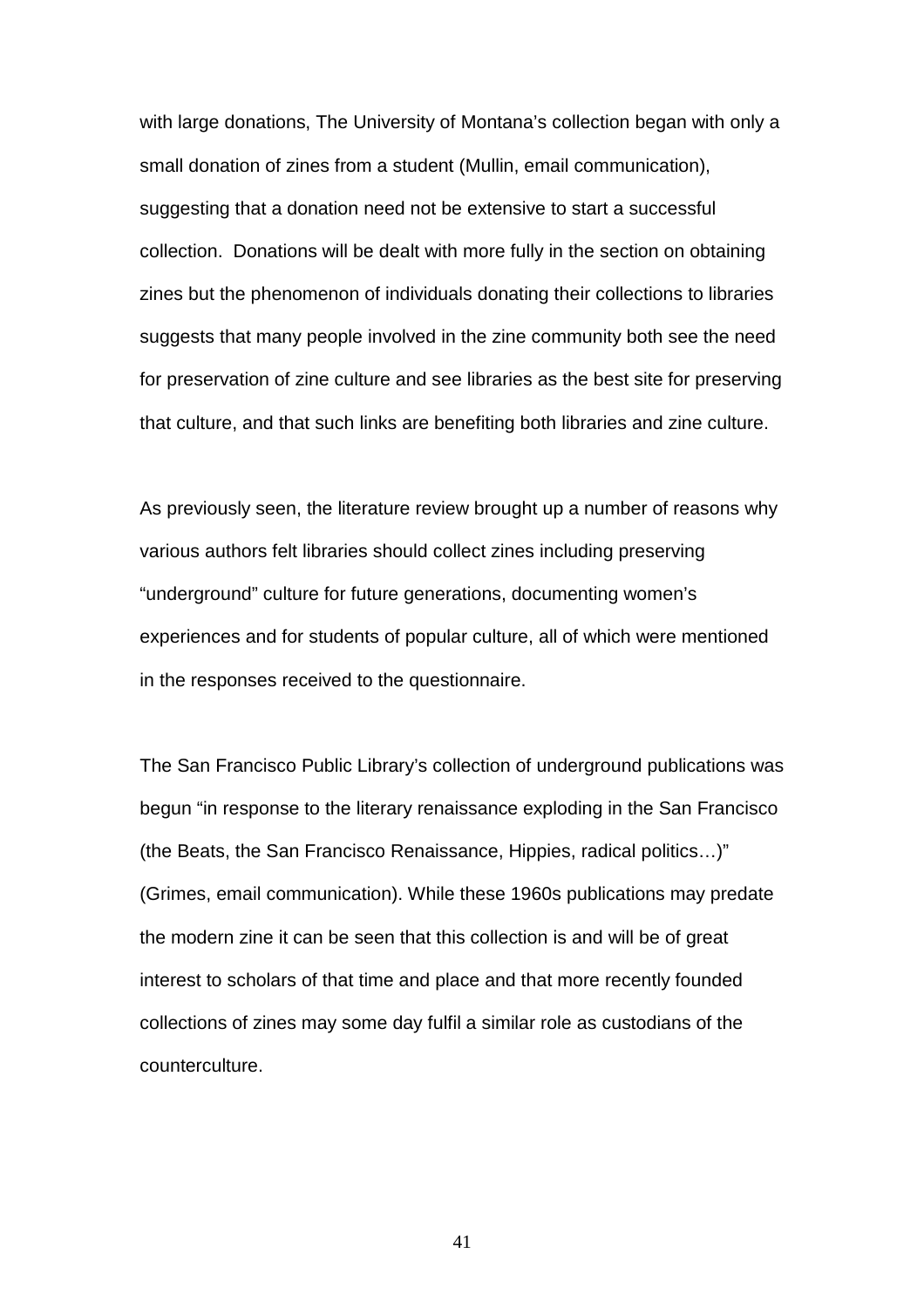Both the Sallie Bingham Center for Women's History and Culture in the US (Hagardorn, email communication) and the Women's Library in the UK (Kemp, email communication) appeared to support the idea highlighted by the literature review that zines are an important document of women's lives. Kuscma (2002) notes that in the US at least, zine culture is an area where women are in the majority and states that "zines continue to act on feminist claims that women's voices need to have an outlet for the expression of ideas and sharing of experiences". While it cannot be proved that women are a majority among zine creators or readers given the impossibility of identifying and surveying the whole of these populations, it is clear that women's voices are prominent in this area and it is encouraging that this is being recognised by libraries in the areas of women's/gender studies.

The 1990s saw an explosion of female created zines in response to "riot grrrl": "a grassroots movement of young women who decided that mosh pits, bands, fanzines, and revolution were not just for boys…Zines were the perfect outlet for expressing discontent and new beliefs" (Bleyer, 2004). The Grrrl Zine Network bibliography, listing over 50 articles (Zobl, 2003) demonstrates that female created zines have been used as a resource for academic writing across many disciplines internationally.

Collecting zines as a document of popular culture was cited as the primary reason for their collection by the New York State Library (Mercer, email communication) and, naturally, the Bowling Green State University Popular Culture Library (Down, email communication), with the former adding it to an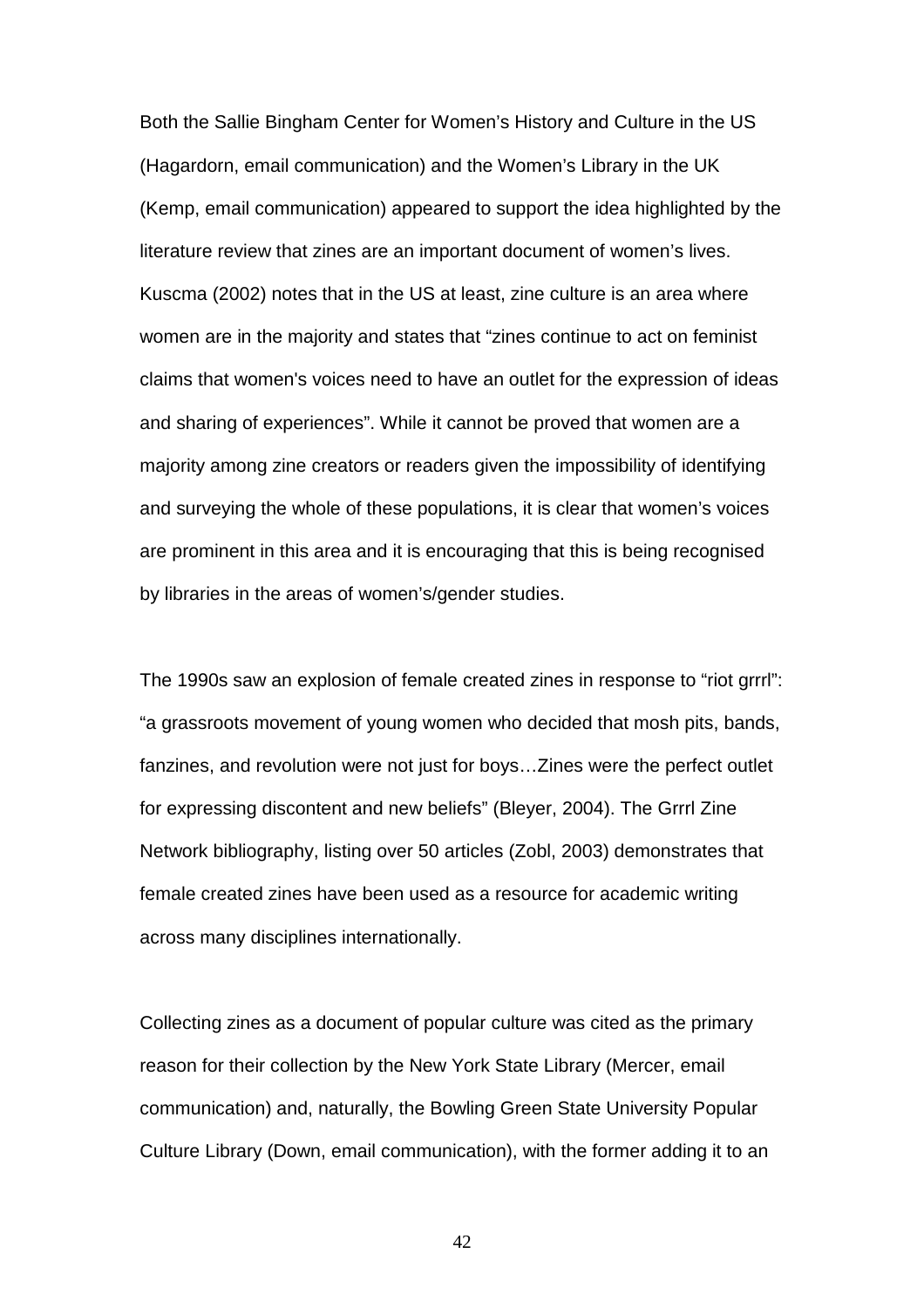existing collection of "'ephemera' - broadsides, posters, postcards, calendars, photos,etc." (Mercer, email communication). It seems that libraries see adding zines to their popular culture collections as part of presenting the broader picture, of collecting more than the "official" record of contemporary society.

In addition to the above factors previously encountered, the questionnaires suggested another reason for collecting zines: encouraging creativity. Julie Thomas Bartel (email communication) declares: "we encourage patrons to create content, rather than just consume it". This is also the Independent Publishing Resource Center's raison d'être, with Greg Means (email communication) saying "[o]ur organization is dedicated to helping zinesters and book artists create there (sic) work. The library offers reference and inspiration through collecting exciting zines". Such ideals offer a new way of thinking about the library – traditionally somewhere users think of as a place they only borrow from – as a site to which a wide spectrum of users can actually contribute their own creations. The idea of the library as a focus for creativity rather than a repository for existing ideas may not yet be widespread but there is certainly scope for libraries not only collecting zines but hosting their creation, given that most house word processing and photocopying facilities. The Salt Lake City Public Library "alternate[s] the basic 'make your own zine' workshop with a more advanced session on distribution and publicity" (Bartel, 2003: 238) and visits schools (ibid), showing how active libraries can not only attract zine donations but actually assist in the creation of new zines.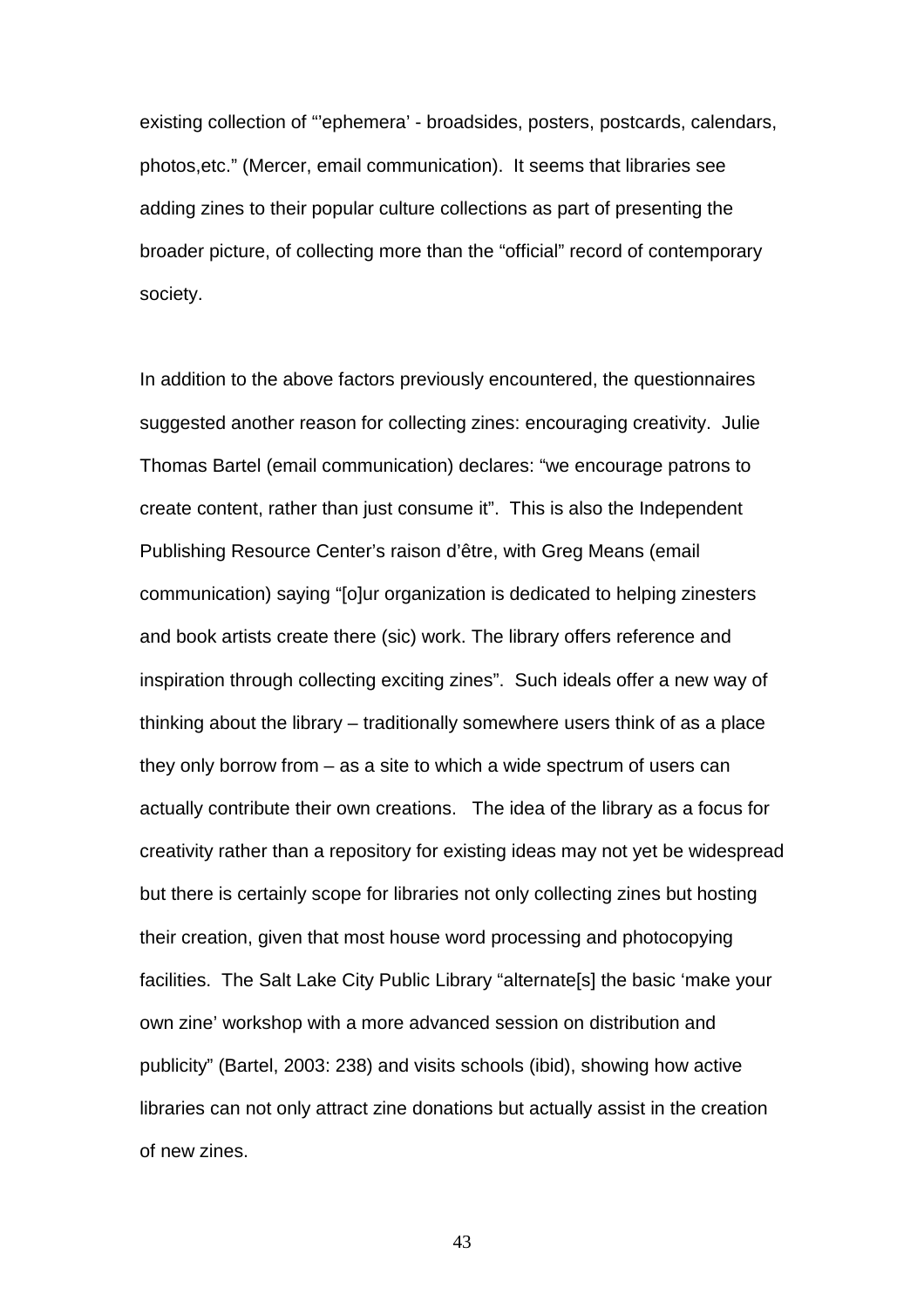Many patrons will of course not have been aware of the concept before encountering zines in the library and as Thomas Eland of the Minneapolis Community and Technical College Library says "[p]art of the reason that we have the collection of zines is to educate people that they exist" (Carlson, 2004).

The British Library mentioned fostering creativity, too, in a comprehensive explanation of the institution's duty to collect zines: "zines are collected to document fully the range of experiences and expression across the creative, social and political spectrum in the United Kingdom, for current readers and later historians; to encourage and give inspiration to other creative artists (whether zine artists or not); and to give pleasure and educational information to the general public…" (Price, email communication).

Only one of the zine collections mentioned having changed in focus or scope since its foundation, perhaps because the majority of collections surveyed had been founded in the 1990s or 2000s and many were still in the hands of their founders. However, the De Paul University Special Collections Underground Press Collection, founded in 1995, reported that its guidelines had been revised in 1999 to focus on the Midwestern states since "there was no longer interest from DePaul faculty present at the creation of the collection; it did not meet any curricular needs of DePaul faculty; and staff time was needed for other projects in the department" (Macintosh, email communication). While this collection was an exception since most collections appeared to have

44 and 2012 and 2014 and 2014 and 2014 and 2014 and 2014 and 2014 and 2014 and 2014 and 2014 and 2014 and 201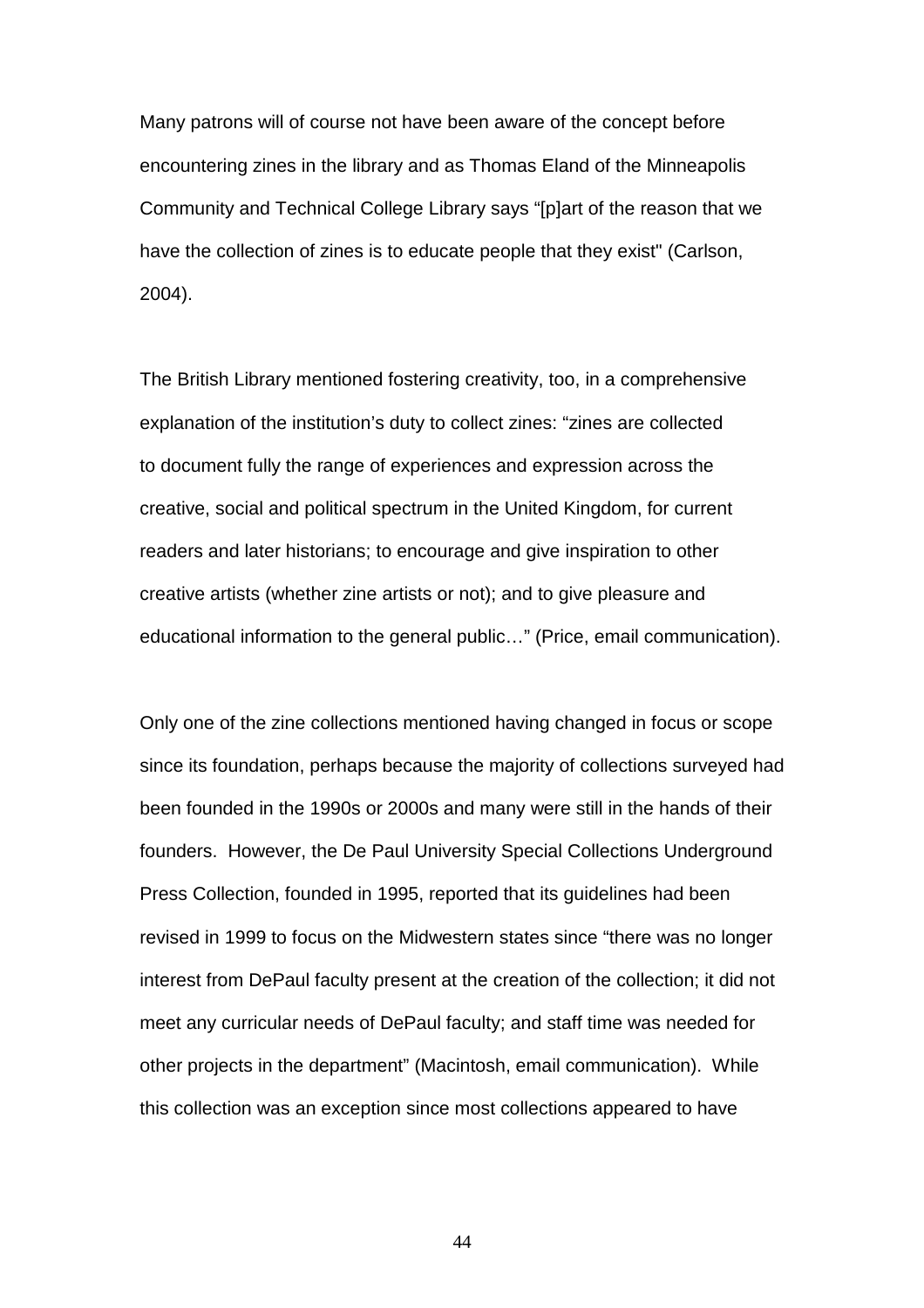expanded rather than narrowed, the problems related are potentially those of all such collections and bear consideration.

The large number of collections still in the hands of their founders could prove problematic should those individuals or other supporters of the collection (such as the DePaul faculty mentioned above) change jobs or retire. Of course those who change jobs may found a zine collection at their new place of work. For example, Christina Favretto, former Curator of the Sarah Dyer Zine Collection went on to co-found the West Coast Zine Collection at San Diego State University's Malcolm A Love Library (Knight, 2004a: 24).

In the case of academic libraries, it would appear that a connection with the curricula would be helpful in securing the future of a collection. Other institutions did report attempting to make or maintain such links with faculty in order to ensure that the collection was of use to the institution rather than visiting scholars: "[t]he collection is mostly used for personal interests. However, we are working with faculty to get them to include the zines in research assignments" (Eland, email communication). While the various types of user of a collection will be dealt with more fully below, it is worth noting that the long term future of zine collections in libraries may be dependent upon proving its use to the institution in which it is housed as well as to the wider academic community. Some collections are already involved in teaching, however, with Nancy Down of the Bowling Green State University Popular Culture Library saying: "Fall semester a course was taught in the Popular Culture Department on fanzines" (email communication).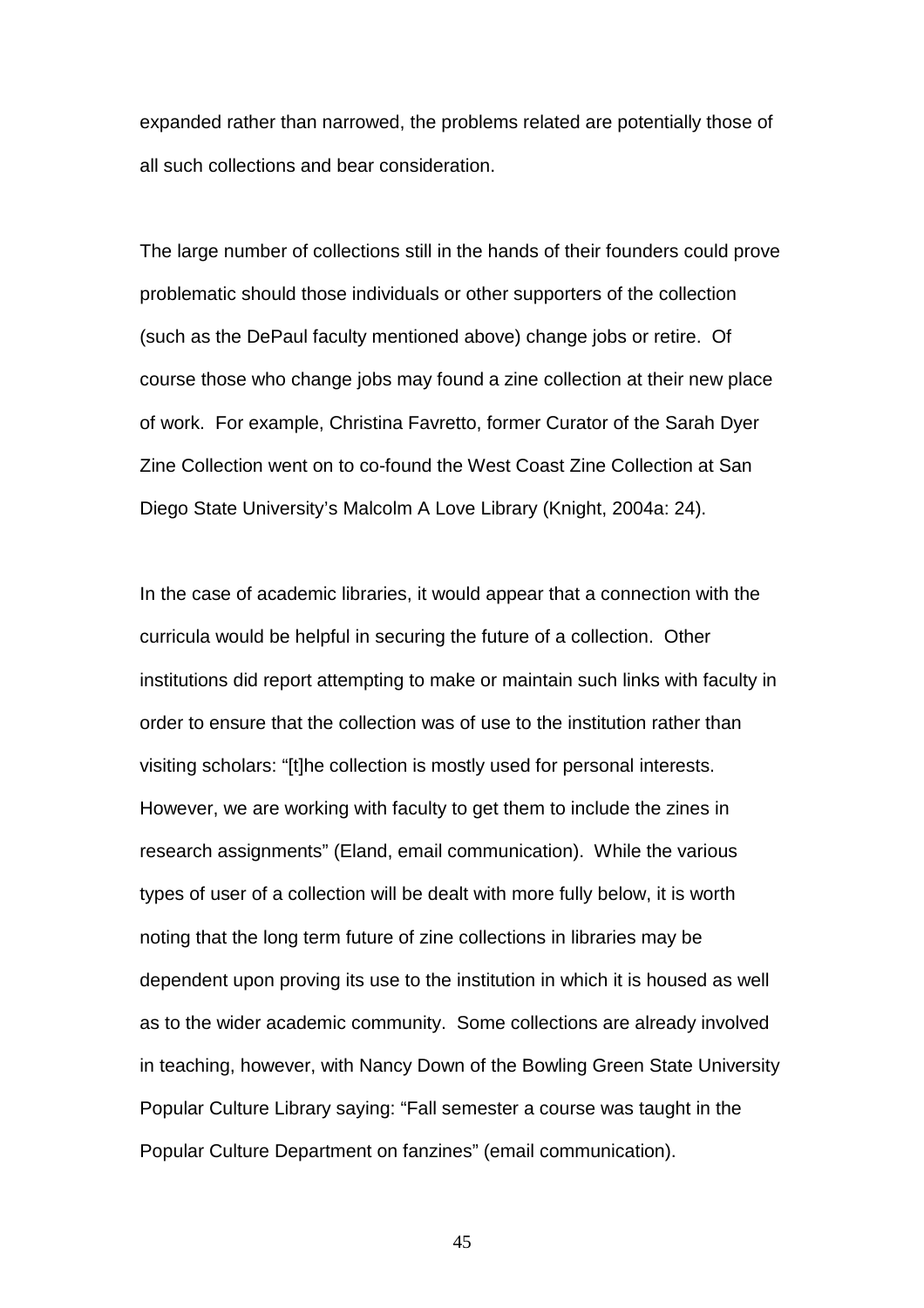<span id="page-45-0"></span>While libraries would naturally not be aware of exactly how much research resulted from their zine collections, the New York State Library did state that: "[a]t least one major book has been written based largely on research in our collection" (Mercer, email communication).

### **Range of users**

Two libraries were unable to describe a typical user or range of users given the recent origins of their collections, and the British Library had no data available. Of the academic libraries who were able to respond, 5 of the 7 indicated that the primary users of the collection were their own students/academics. While most did not supply info on the disciplines of those users, the Sallie Bingham Center for Women's History and Culture said its readers' fields "run the gamut from Psychology to Graphic Design" (Hagardorn, email communication).

The two university libraries which supplied information about their demographics had very different student populations, with the Minneapolis Community & Technical College home to a large immigrant, minority and working class student population (Eland, email communication) and Barnard College students being women only, the majority of "traditional college age" (Freedman, email communication). The example of these two very different libraries suggests that zine libraries can potentially be of use to very different student populations although of course this would require further research and Barnard's collection is not yet in the stacks (Freedman, email communication).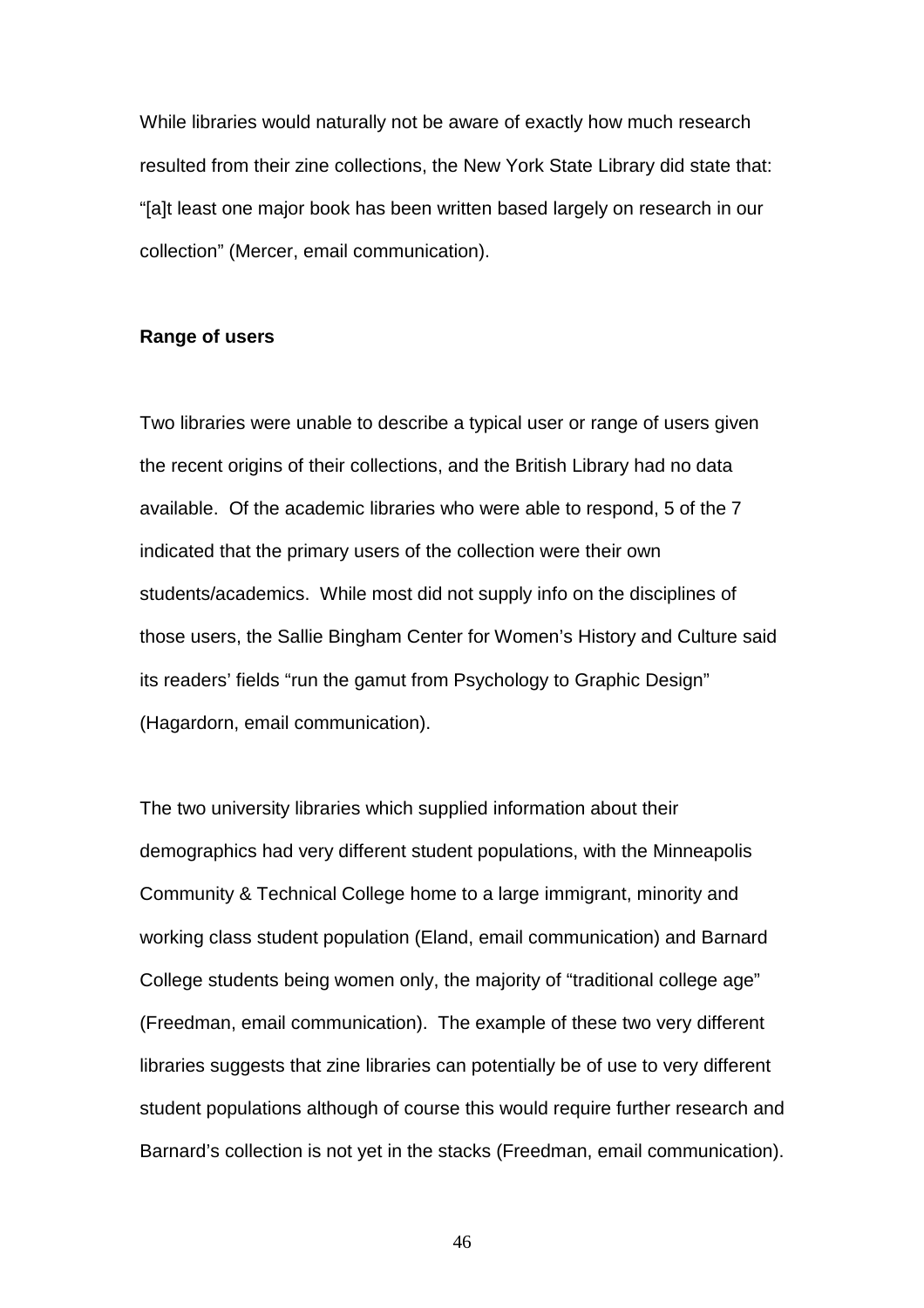The non-academic libraries who responded to this question reported a wide readership, with the Salt Lake City Public Library reporting an age range of "between maybe ten years old and very elderly…[a]ll kinds, types, occupations, genders, styles, colors, etc" (Bartel, email communication). Also reporting a wide range of users, the Independent Publishing Resource Center noted that "older patrons seem to focus more on informational material (zines about parenting, cooking, politics, etc.)" (Means, email communication). If further research confirmed this observation, libraries open to the public may wish to stock more "informative" zines where possible to attract older readers to zines. However based on this research it appears that such libraries are already proving successful at attracting a diverse group of readers.

Librarians were mentioned by 3 respondents as visitors to zine collecting libraries and it would appear that this group may be curious about how to host a zine collection with a possible view to creating one in their own libraries. Indeed, Paul Mercer of the New York State Library notes that: "[m]any of our reference queries--not unlike yours--come from librarians and students in information sciences researching ways to integrate zines into more 'traditional' library collections" (email communication). This suggests that zine collections in libraries may become a growth area – also given that the Women's Library collection was founded during the period of this research.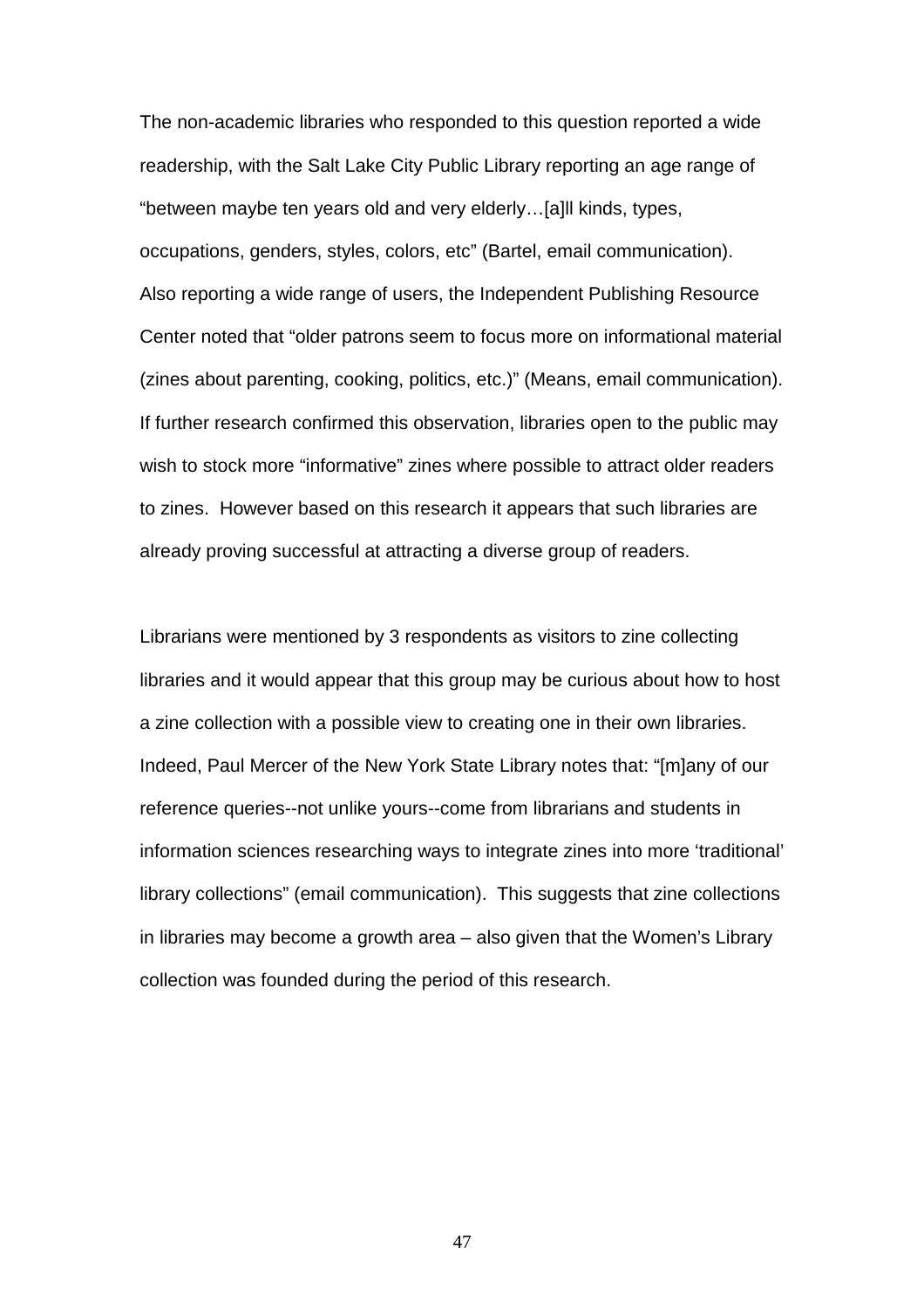### <span id="page-47-0"></span>**Inter Library Loan/sharing with other institutions**

One area not specifically addressed in the research but which arose is that of interlibrary loan/document delivery. The Minneapolis Community and Technical College reported that they will be adding abstracts to their zine catalogue ([http://www.minneapolis.edu/library/zines,](http://www.minneapolis.edu/library/zines) accessed 19 July 2004) with a view to providing scans of requested zines to other libraries via Ariel (Eland, email communication). Such a service could be invaluable to researchers given the geographically diverse, US-centric nature of zine holdings and the international availability of Ariel. Since many zine collections, as noted above, focus on local zines, if interlibrary loan became widely used to distribute zine articles it could encourage the trend to collect locally but still enable library users to obtain zines from other areas. Interlibrary collaboration could potentially allow libraries to collect fewer titles where space and money are issues and where other libraries are already collecting the same titles. Further research into what inter-library co-operation already exists could identify possible areas for working together.

# **Definition of the term "zine"**

The questionnaire asked libraries about the other types of "alternative" publications they collected in addition to zines and this raised issues about what each library considers to be a "zine" and what each considers not to be a zine.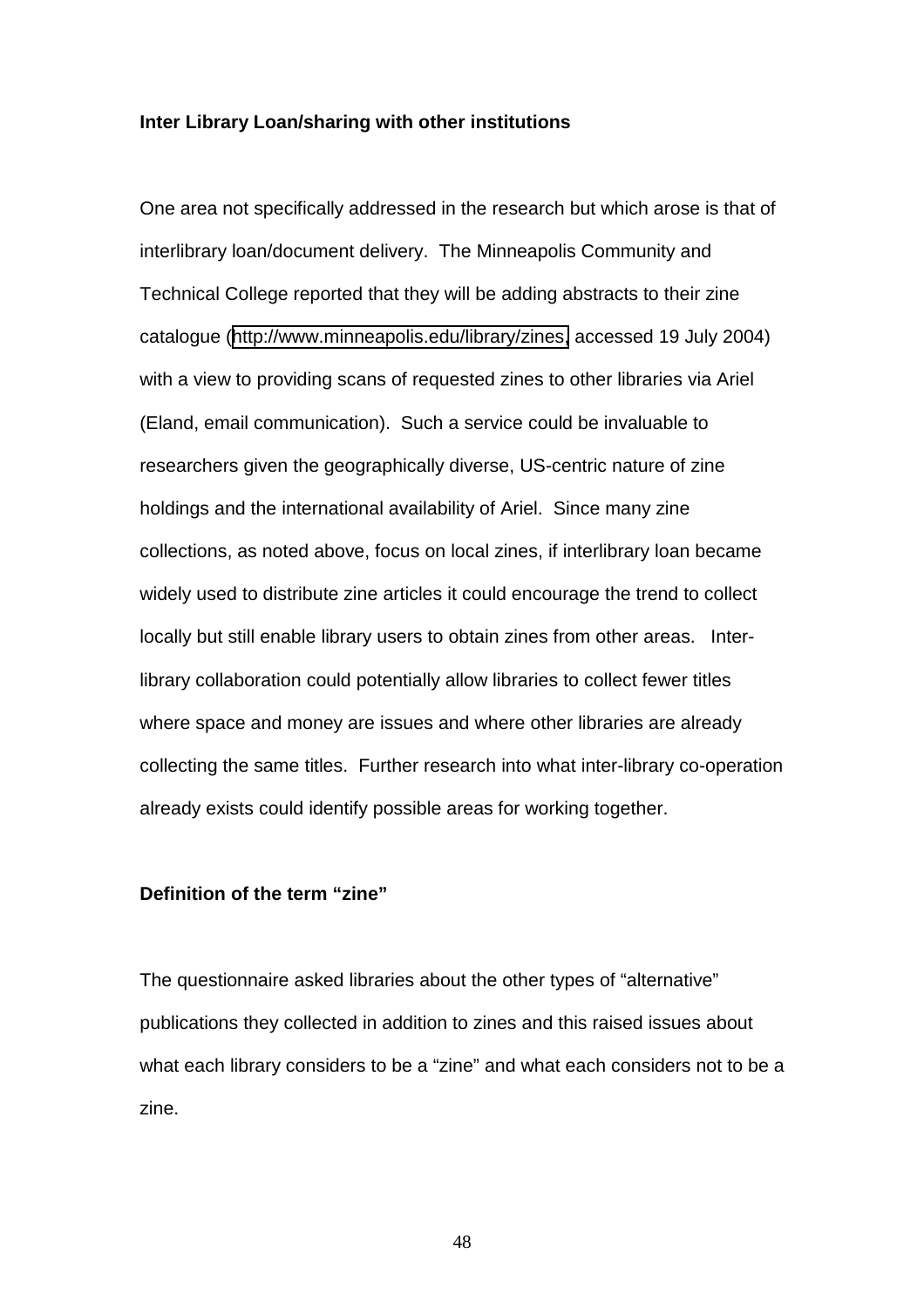One area of possible confusion is that of "alternative comics", as mentioned in the literature review. Many zines incorporate comics and some publications made up entirely of comic panels would seem to be zines in comic format. The British Library considered its collection of more than 500 "adult comics" to be part of the zine collection (Price, email communication), while the Bowling Green State University Popular Culture Library regarded them as related to but separate from zines (Down, email communication). It is difficult to decide what might be considered a zine and what a comic, so it is intended here to merely note that this is a significant area where there is no distinct line between what is a zine and what is not and that individual libraries appear to deal with this material in different ways.

While the questionnaire did not ask respondents specifically what they considered to be a "zine" it nevertheless provoked some thought about the distinction between zines and other small press/alternative materials. There appeared to be broad agreement that "the one essential difference between zines and other alternative publications is one of institutionality" (Mullin, email communication). Mullin felt that political publications created by organisations other than political parties could still be considered as zines if created with "no hope of making money, and basically as a labor of love" (email communication). Being "non-commercial" seems to be considered something which defines zines but is also shared by other alternative publications, so a lack of institutional links appeared to be, in general, the main distinguishing feature between zines and other small press materials in the eyes of those respondents who pondered this issue.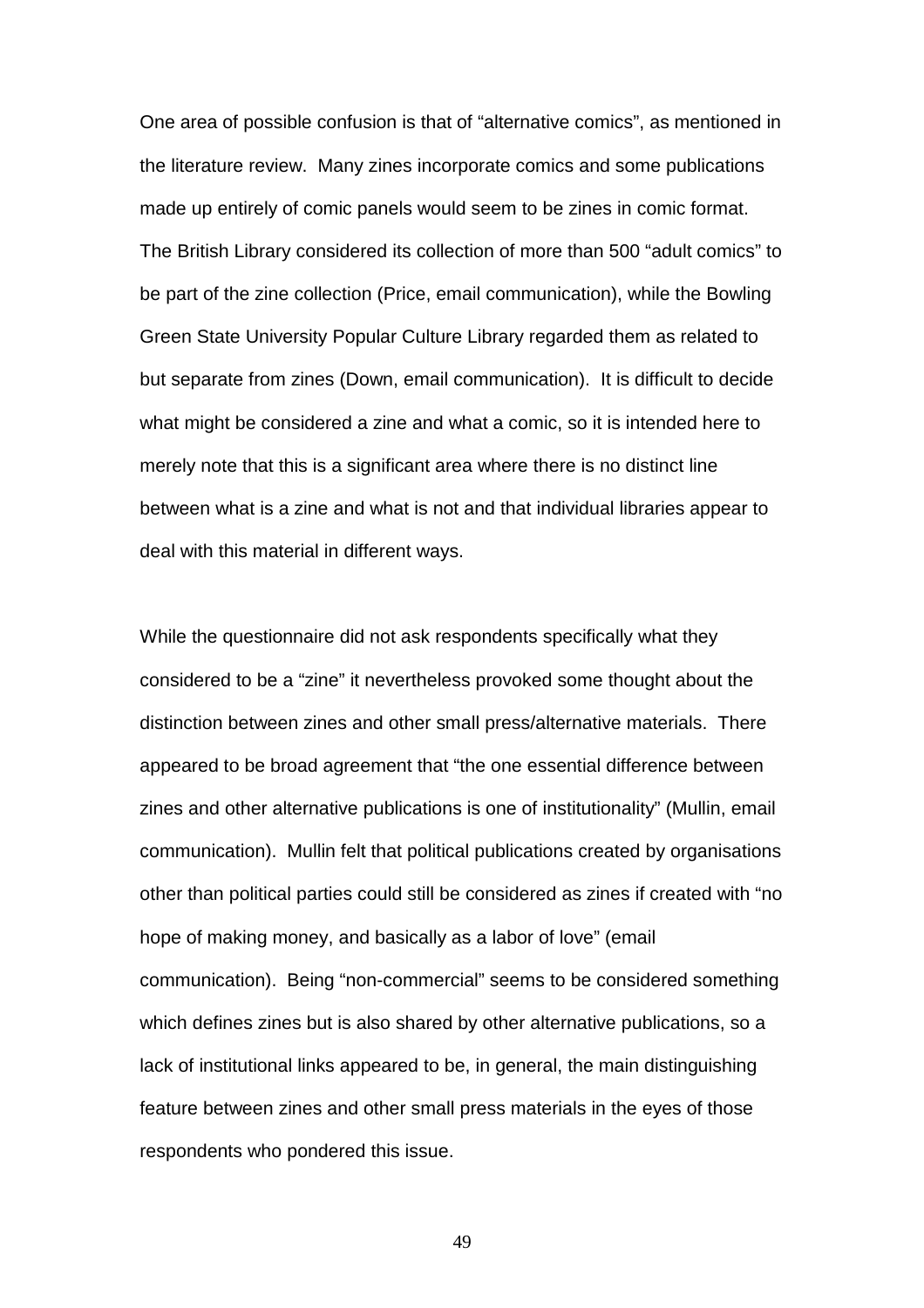#### <span id="page-49-0"></span>**Other types of "alternative" publications held and relationship to zines**

All libraries bar two reported collecting other types of "alternative" publications, most commonly newsletters (mentioned by 6 institutions). Greg Means of the Independent Publishing Resource Center reported that although they had collected other kinds of alternative publications, they were now limited to "strictly self-published zines" (email communication). Noting that "many of these publications started as zines" (ibid), he feels however that many are collected in mainstream libraries thus the focus on zines only. The fact that zines do grow into larger publications is perhaps another good reason for collecting them – zine collections could be housing the origins of all kinds of future publications, for example the US feminist magazine Bust which started as a zine (Stoller, 1999: xiv).

For the San Francisco Public Library, linking zines to other alternative publications was a way of justifying collecting them: "[w]hile I believe zines are important in documenting the life of a certain time and place…at some point in their history zines were considered so ephemeral as to warrant almost complete dismissal by libraries and readers. So in order to validate collecting them, I chose to make them a part of the Little Magazine Collection, which already had some kind of status" (Grimes, email communication). It would seem that being able to place zines within some kind of alternative press tradition could help librarians justify this type of collection where its value may not be recognised.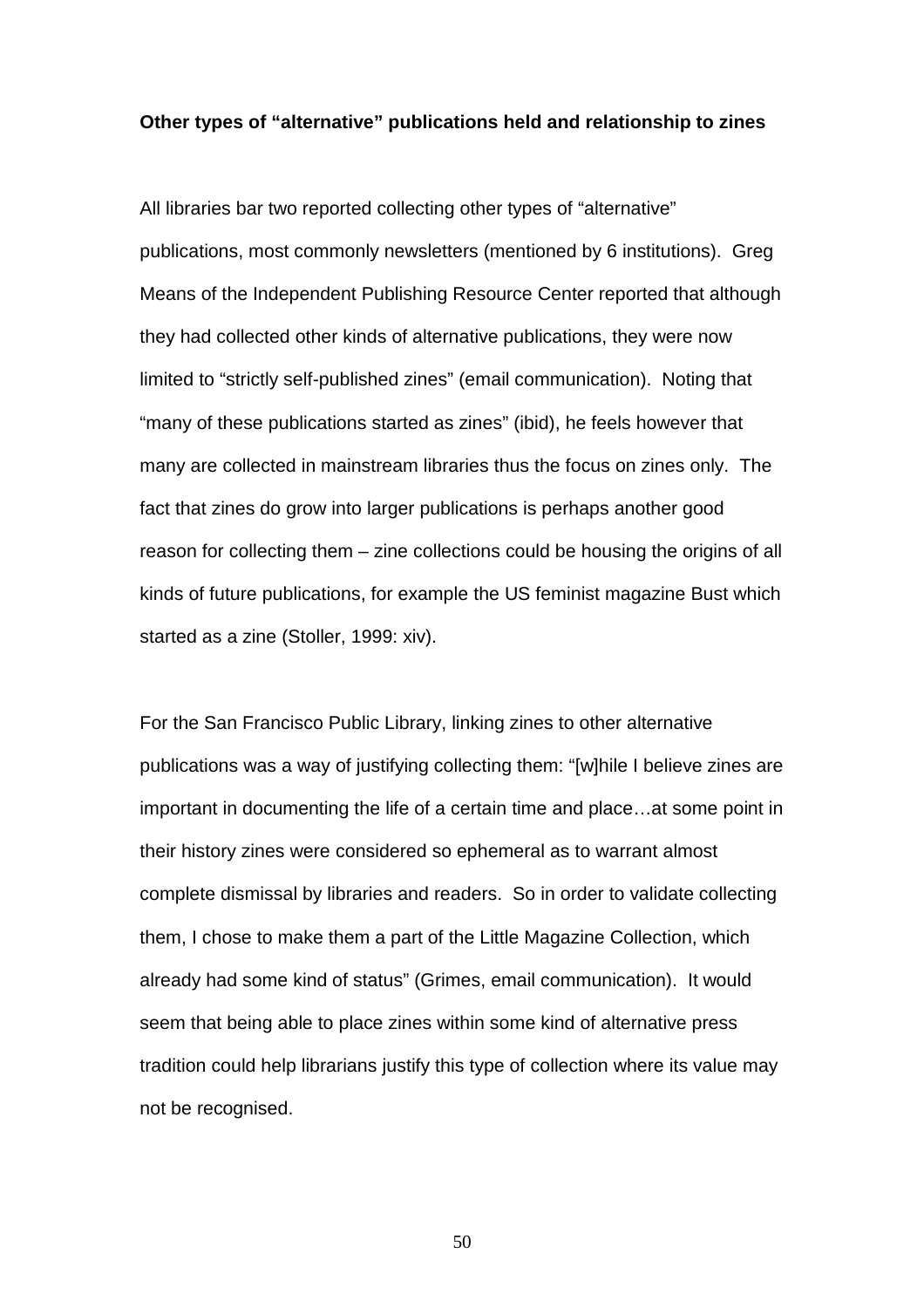<span id="page-50-0"></span>The British Library and the University of Wisconsin-Madison Library as large research libraries with large historical collections were able to make connections between historic alternative publications and zines with Richard Price of the former saying that zines and Little Magazines "may be brother and sister descendants of the same tradition (for example, the chapbook tradition)" (email communication).

Some libraries such as the Women's Library did not see a connection between zines and other publications they hold and it is true that such connections depend on the content of the zines. While political zines may fit more easily within past traditions, highly individual and personal zines known as "perzines" may, on the face of it, have more in common with works of memoir than the traditions of the "alternative" press.

So while not all libraries agreed that zines formed part of an alternative press tradition, it also appears that not all regarded being part of such a tradition as necessary to consider zines as worth collecting.

# **Obtaining zines**

Donation has previously been mentioned as a significant impetus for the foundation of zine collections and the research revealed that donation is overwhelmingly the largest source of zines for libraries. 11 of the 15 libraries surveyed rely totally or mostly on donations for adding to their collection. Several of those surveyed mentioned buying and donating zines out of their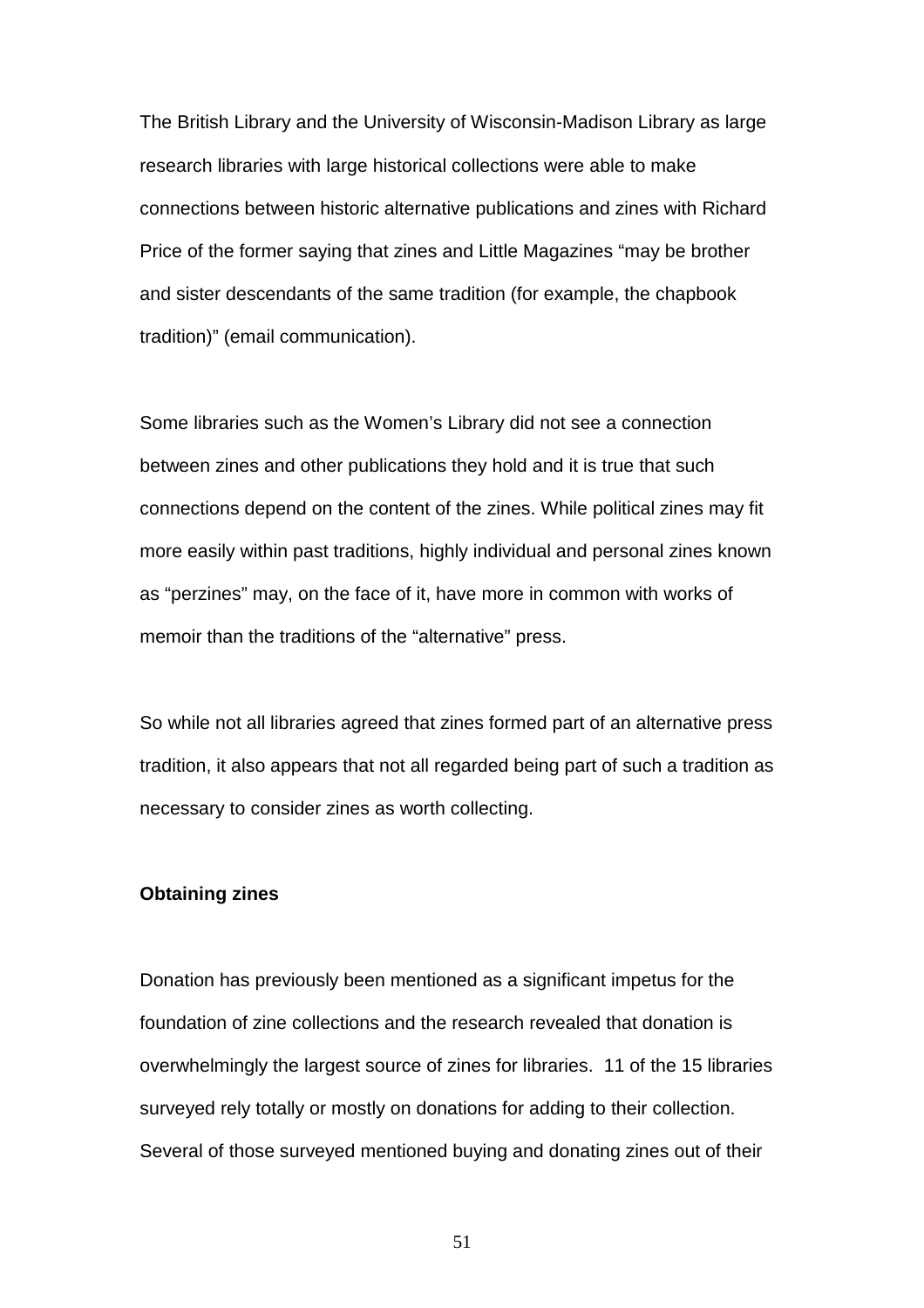own pocket (or trading their own zines for other zines), demonstrating again the dedication of the workers who maintain these collections.

Since in the era of the internet web pages offer an arguably as accessible or more accessible form of self-expression, it seems that the idea of creating a physical object could be a strong reason for creating a zine rather than a website (as touched on in the literature review, these issues are dealt with in Wright, 2001). Julie Thomas Bartel (2003: 232) says "[z]ines are about paper, about making a tangible material object that can be physically passed from one person to the next". Librarians who successfully solicit donations may be successfully tapping into this desire to create something lasting since it is a short step from wanting to create something lasting to wanting it to last by being preserved, from wanting to pass something on to being willing to have a library pass it on to readers on one's behalf.

Although the literature review touched on the fact that zine creators may not wish to have their works stocked by libraries, discovering what proportion of zine creators are in favour or against preservation of their creations is outside the scope of this research, which did not attempt to interview zine creators. However measuring the true scope of resistance or otherwise to being held in libraries in the zine community in general could the examined by future researchers.

Established zine libraries may be well known enough to receive donations on a regular basis but some libraries reported having to build up their donated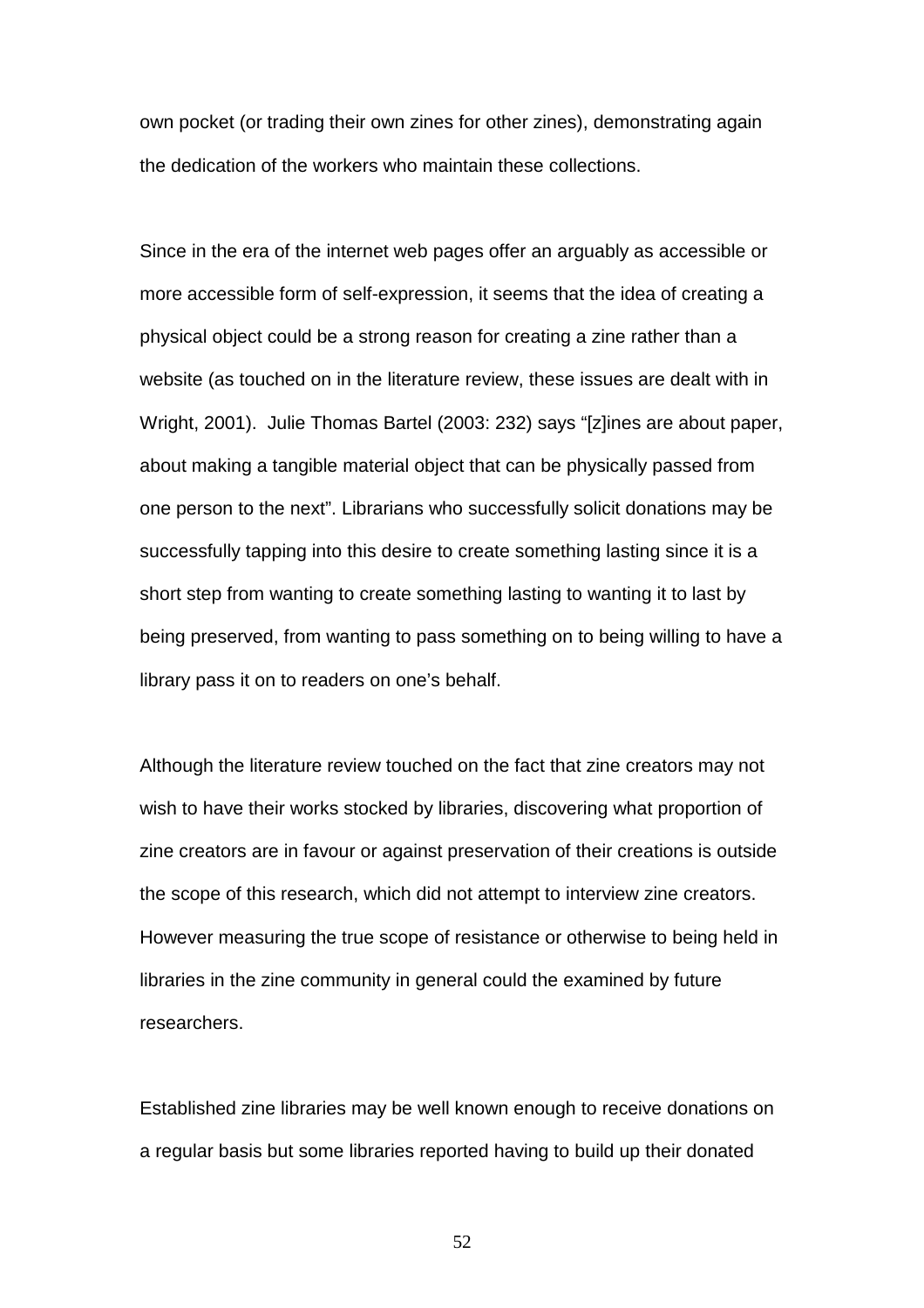collections through an initial effort to publicise themselves in the zine community, through advertising in zine review zines, (Grimes, email communication) and through a "call" "which went out to the community, bookshops, libraries and local newsletters", leading to further mentions in articles, directories and on websites (ibid). Such outreach having proved successful for these libraries these may be ideas to draw on for future library zine collections.

The British Library, of course, is entitled to a copy of all UK publications via Legal Deposit and while it seems unlikely that a large proportion of zine publishers send a copy of their photocopied works to the Library, some are received in this way (Price, email communication). The British Library was also the only library to report purchasing titles on the second-hand market.

The dominance of donation as a means of acquisition reflects, of course, the fact that normally the budget allotted for zine purchase is small or nonexistent. In addition, libraries may be unable to send cash, usually the preferred form of payment by zine editors, as is the case with the Minneapolis Community & Technical College Library (Eland, email communication).

Only two respondents mentioned subscriptions, reflecting the fact that few zines offer subscriptions. Single issues were purchased from sources including bookshops, infoshops, distros, at special events, and titles were also discovered via personal contact and via email discussion groups.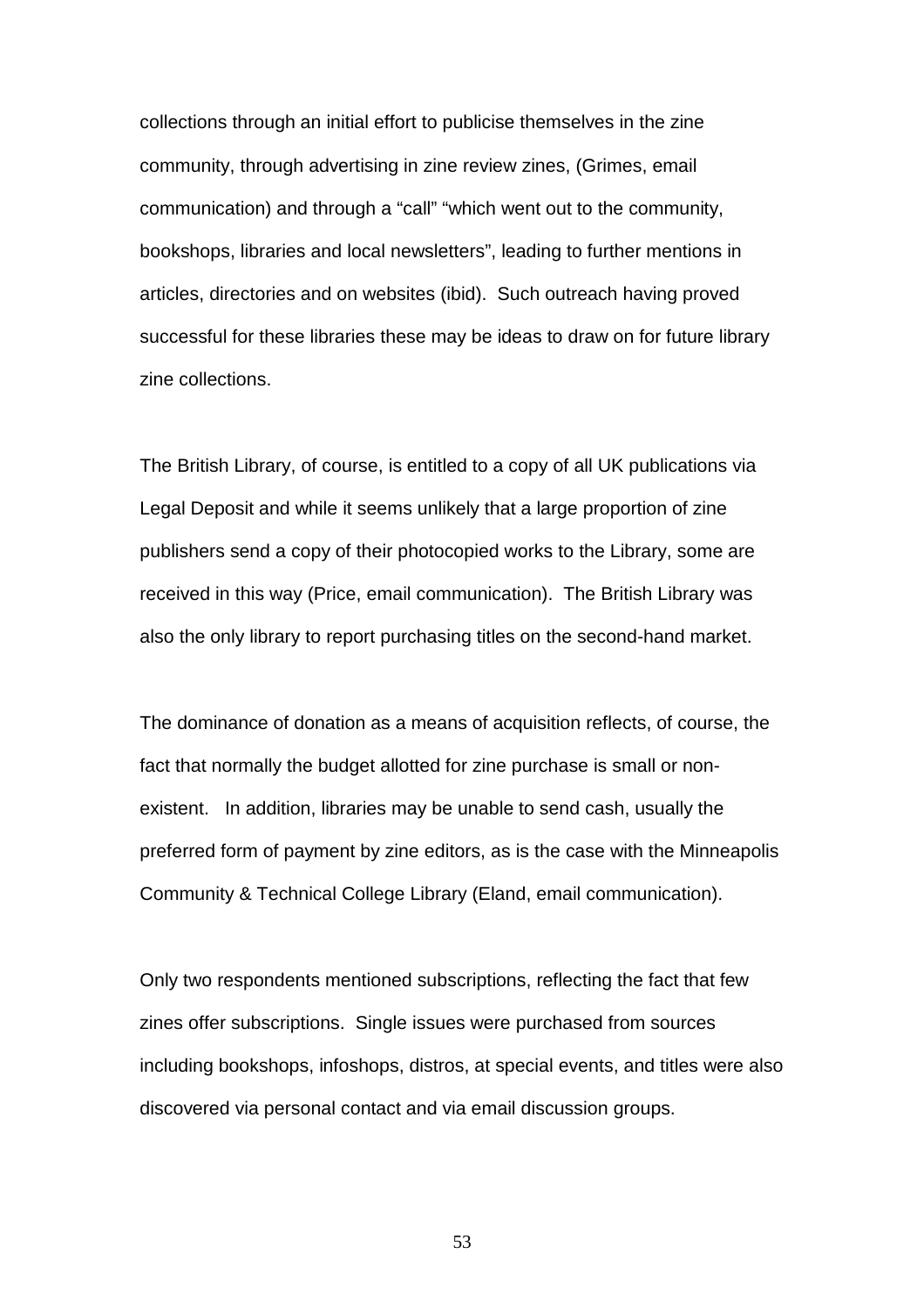<span id="page-53-0"></span>One special event specifically mentioned by the Women's Library was Ladyfest, an event held in London in 2002, which generated zine donations for the Library. Connections with such events could prove a source of donations/purchases of zines as well as attracting new patrons to libraries hosting zine collections.

### **Cataloguing zines**

Having collected zine material, all libraries will of course be concerned with making it as easy to find as possible and the questionnaire asked how zines were catalogued or otherwise kept track of in order to find out how libraries dealt with this potentially difficult area.

The split between integrating zines into the wider collection and housing them separately in a "zine collection" arises again here since some libraries have a separate list or "finding aid" for zines and others include them on the catalogue with other materials. Other libraries would like to include zines on their catalogues but have not yet done so. Of the 15 libraries surveyed, 6 catalogued zines as they would any other item (although in one of these, the Independent Publishing Resource Center, zines are the norm in any case) and the remaining 9 had separate aids for finding zines, some available online and others available in the library only. Of the libraries who have yet to integrate their zines onto the library catalogue, most have plans to do so or have begun doing so.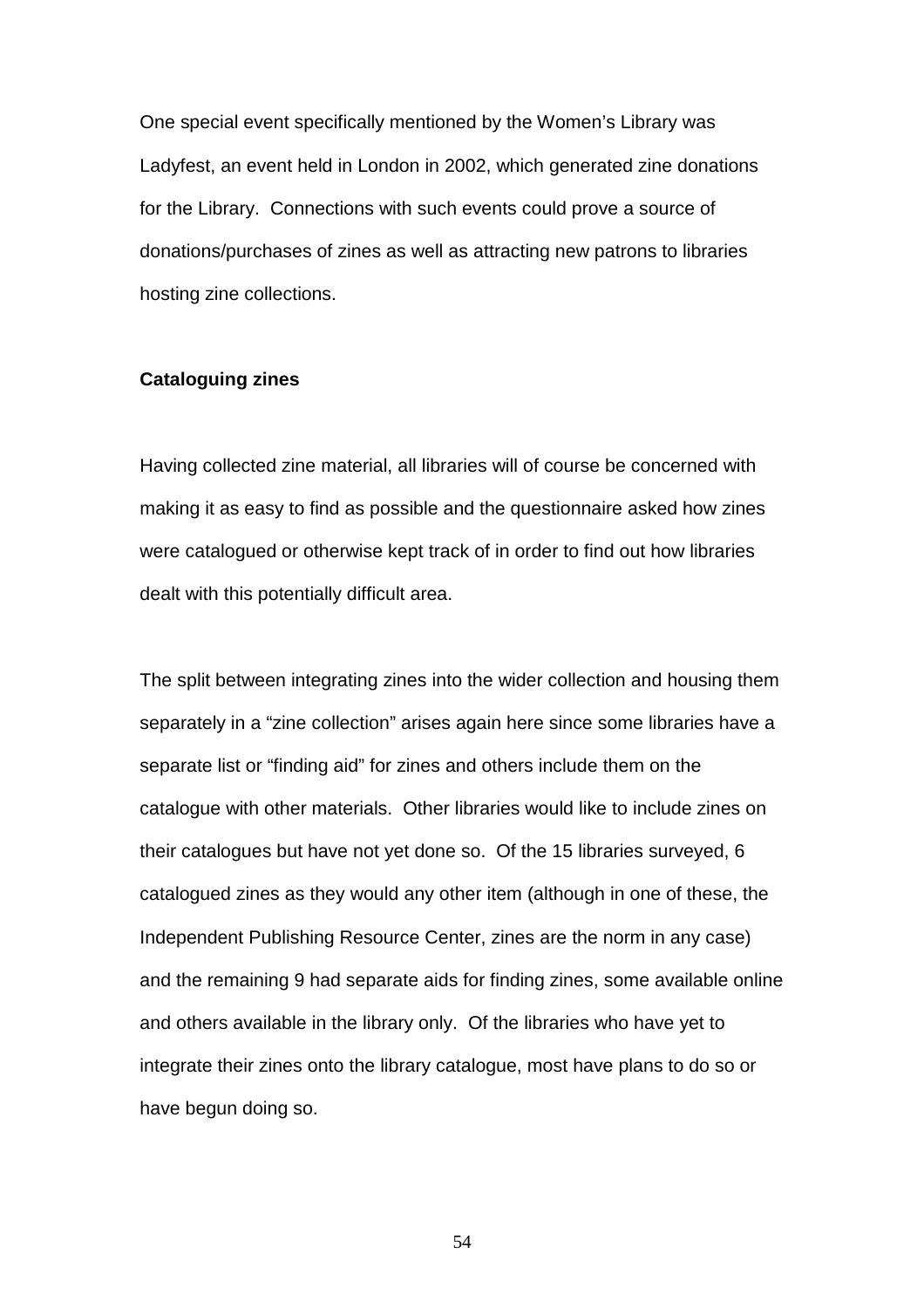Some libraries collecting zines, which have so far found it impossible to catalogue zines individually, or for whatever reason have no intention to do so have put a collection level description for their zine collections (or part of their zine collections) on the catalogue. In such cases, "readers are likely to need guides and/or curatorial support to make the most of the collections" (Price, email communication). Three of the libraries surveyed mentioned having "collection level" catalogue entries for at least part of their collections.

Most of those who do catalogue or hope to catalogue all of their zines individually reported difficulties with this due to the nature of the material. Two libraries noted problems with including subjects in zine records given that zine titles are apt to change subject with each issue. While it would be possible to use "zines" or a similar heading as the subject the British Library has rejected the idea of using the format as the subject "in keeping with a likely subject approach within the zines field, i.e. researchers are more likely to be researching a topic within feminism, say, qualified by a need to see periodicals on the topic, than they are simply to be looking for the many kinds of possible 'zine'" (Price, email communication). Therefore, they use a subject heading with a "periodicals" subheading and those who are looking for zines generally can cross-reference the public catalogue with the published guides to zines held by the British Library (ibid).

It is possible to include a zine on a library catalogue both under "fanzines" and other subject headings. The record for the zine Fat! So? on the University of Wisconsin-Madison Libraries' online catalogue has the following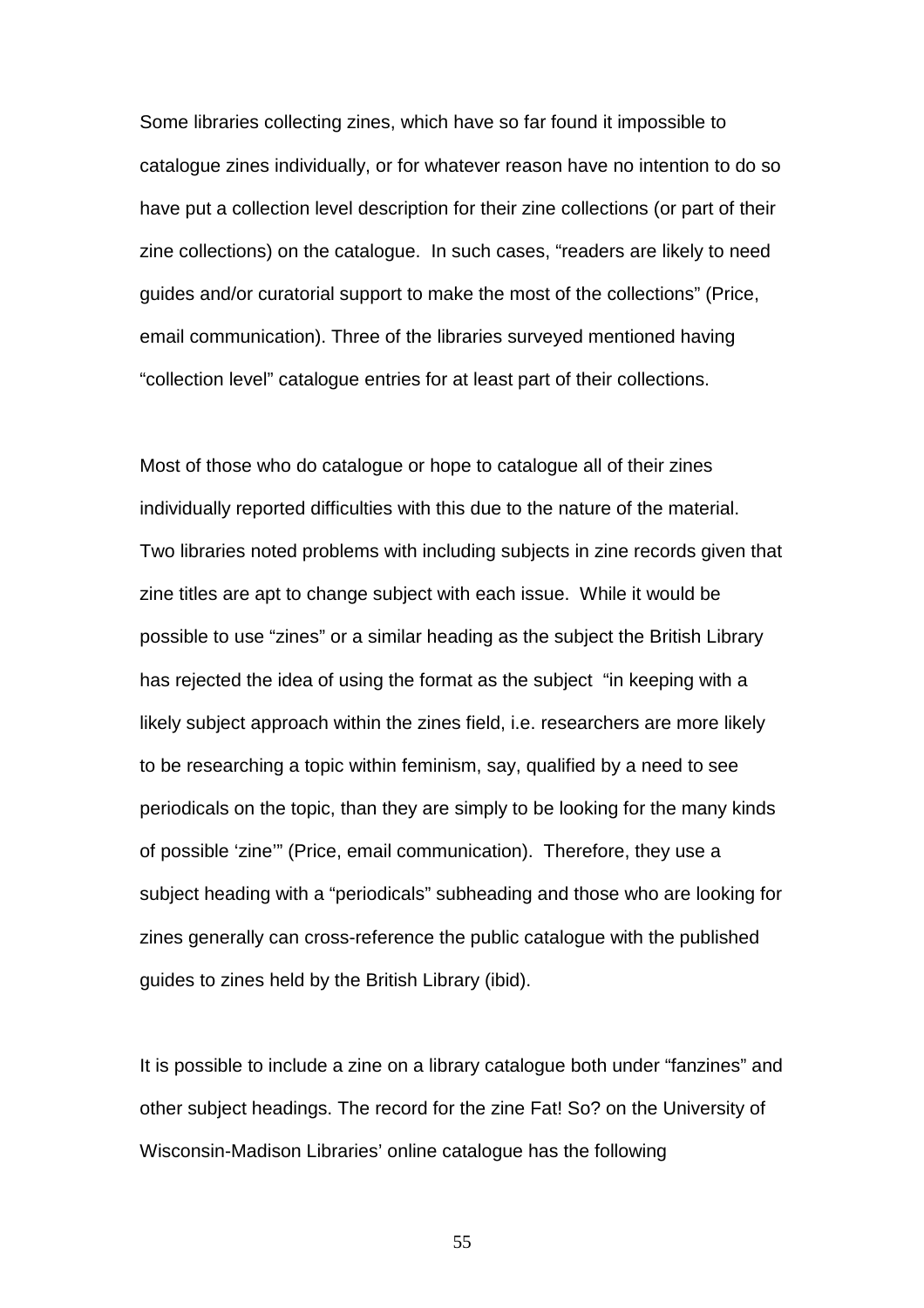### headings:

 [Fanzines.](http://madcat.library.wisc.edu/cgi-bin/Pwebrecon.cgi?SC=Subject&SEQ=20040720111438&PID=27109&SA=Fanzines.)  [Body image--Periodicals.](http://madcat.library.wisc.edu/cgi-bin/Pwebrecon.cgi?SC=Subject&SEQ=20040720111438&PID=27109&SA=Body+image+Periodicals.)  [Overweight persons--Periodicals.](http://madcat.library.wisc.edu/cgi-bin/Pwebrecon.cgi?SC=Subject&SEQ=20040720111438&PID=27109&SA=Overweight+persons+Periodicals.)

While some libraries may eschew "zines" as a subject heading, others do wish to use it as a subject heading and are frustrated that the term has yet to be accepted by the library "authorities" making cataloguing of zines more difficult. Since most of the libraries hosting zines are in the US they tend to use Library of Congress subject headings and the fact that the Library of Congress has yet to implement "zines" as a subject heading and continues to use "fanzines" is a matter of controversy. "The Library of Congress is molasses slow in changing the term 'fanzine' to 'zine' as widely accepted by communities", notes Andrea Grimes of the San Francisco Public Library (email communication). Christina Favretto, creator of the West Coast Zine Collection at San Diego State University has said that those at the top of the Library of Congress "'probably don't know much about zines' – something she urges those passionate about preserving zines in libraries to help change by continuing to write letters to the Library of Congress, as a means to reiterate the importance of zines as extremely important and valid social documents of their time" (Knight, 2004a: 32-3).

In addition, librarians who work with zines have also expressed a desire that the Library of Congress adopt headings for recognised genres of zines such as "perzine" for personal zines (Freedman, 2003).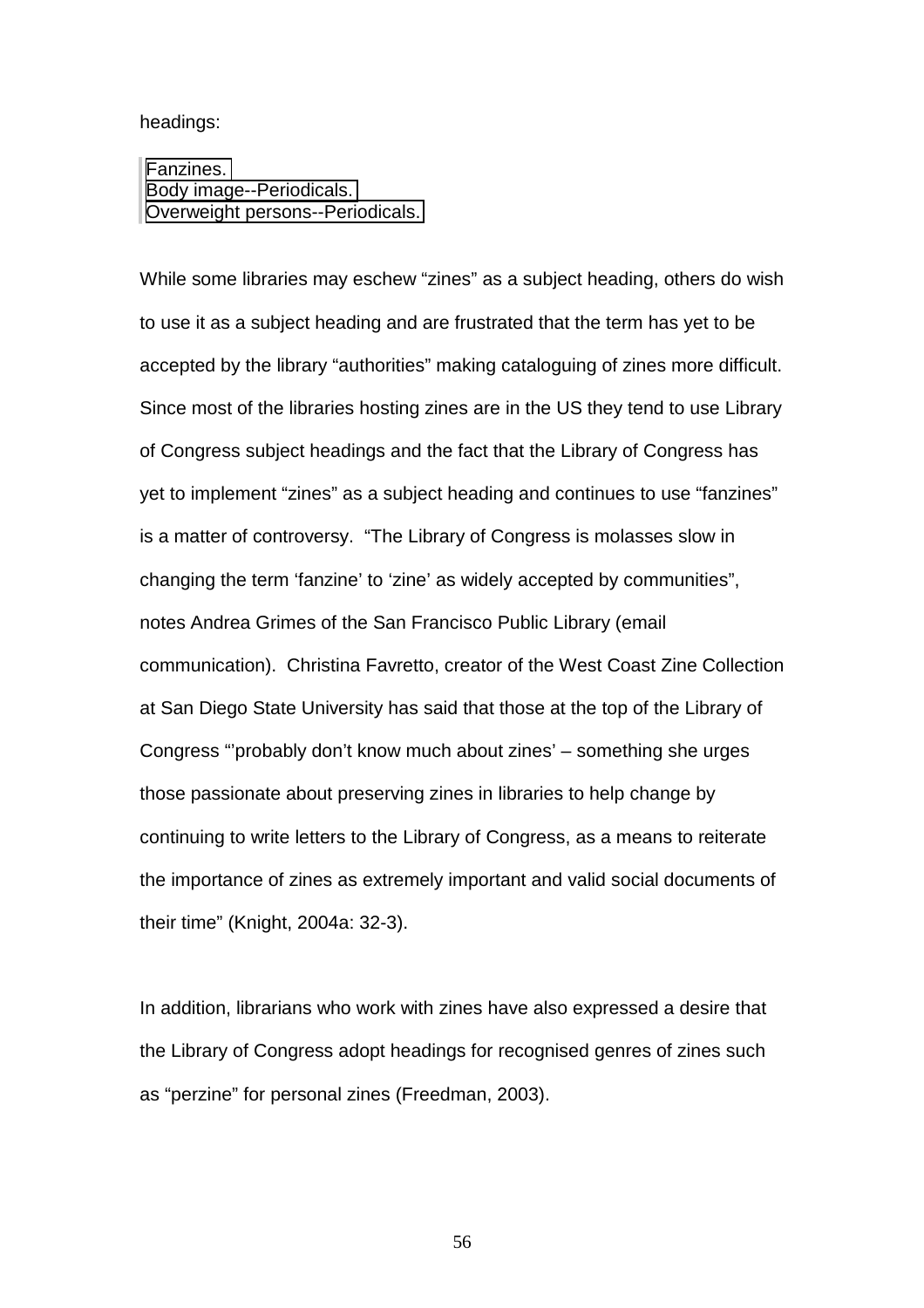Other library standards are difficult to fit zines into with Thomas Eland saying "[t]hey are almost impossible to catalog using AACR2 and MARC" (email communication). It would appear that assistance or guidance from the official bodies would be of great assistance to librarians for whom cataloguing zines can be venturing into uncharted territory but the reality is that zine collections are not yet well established enough to be dealt with by any of the cataloguing authorities and zine librarians are having to make up their own rules. Nevertheless the imminent publication of the first book for librarians on collecting zines ("From A to zine : building a winning zine collection in your library" by Julie Bartel, American Library Association Press - in press at time of research) will hopefully be of value in providing guidance where none yet exists.

Perhaps the greatest difficulty in cataloguing zines is the lack of bibliographic data provided by the zines themselves. Richard Price says "[i]mportant details, such as place of publication, imprint, even title, are not always clear on fanzine material, so it can present cataloguing challenges" (email communication), a point also made by several other respondents. While most zines are unlikely to ever come with ISSNs, librarians have proven that zines can be catalogued in spite of the difficulties involved. This research has shown that librarians in a variety of areas are managing to deal with providing access to zines whether via catalogue or other finding aids, despite all the issues involved.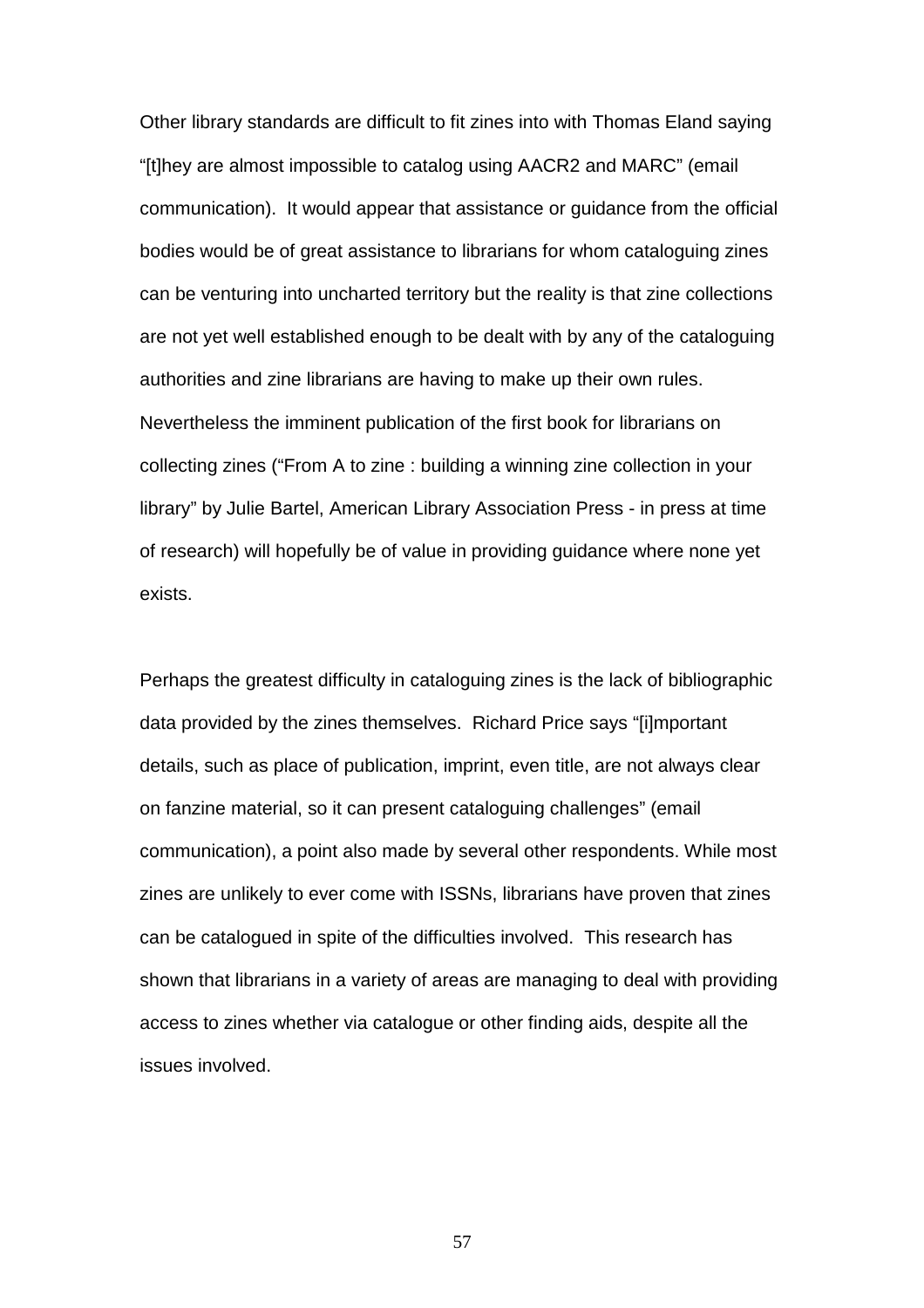### <span id="page-57-0"></span>**Loan of zines**

The research did not address the issue of patrons borrowing zines from the library as it was erroneously assumed that all zine collections would be noncirculating. However both the Salt Lake City Public Library and the Independent Publishing Resource Center do allow zines to circulate (SLCPL barcodes zines like other materials) (Knight, 2004a: 26-7). Lending of zines and any problems arising from this could be an area for further research in future. It is worth noting, however, that allowing lending of zines demonstrates that it is possible to fully integrate them within a library collection, allowing exactly the same level of access as is permitted with books.

### **Problems associated with collecting zines**

Most of the problems reported in connection with zine collections involved cataloguing and have been dealt with above but preservation was also a concern of many libraries.

 "Some of the zines are single sheets, contain objects/item pasted in, some are produced on poor quality paper, some are unconventional in their format which presents problems for storage, and preservation" was a typical point (Kemp, email communication), and this was made in reference to the Women's Library's still small collection. Larger collections such as New York State Library's noted even greater challenges: "Factsheet Five—i.e. the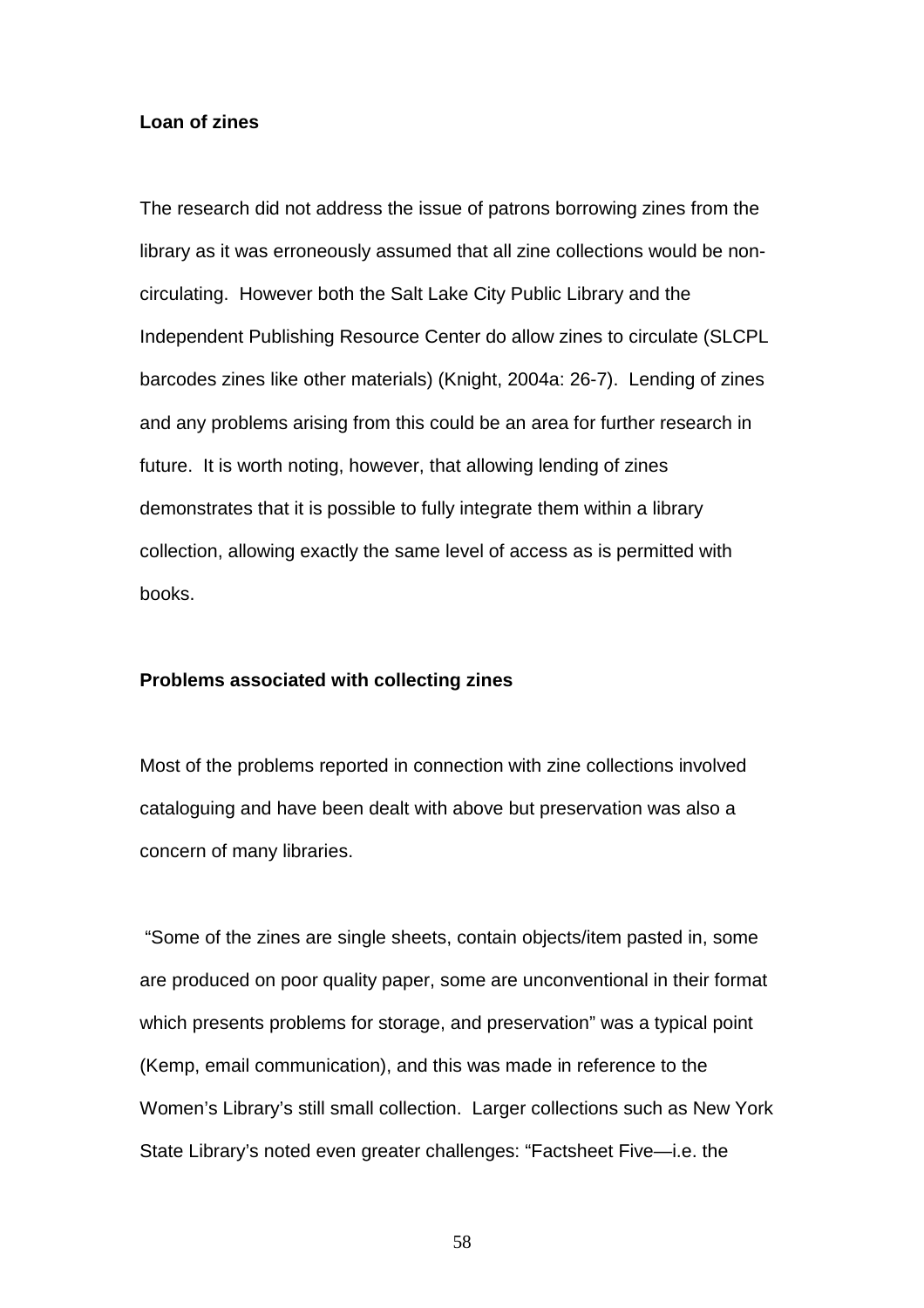collection—contains a fair amount of 'mail art', 3-dimensional 'objects' (from plastic toys to condoms to small bags of dust), audio and video tapes, digital media (floppy disks) etc. All of these 'non-paper' formats embody particular storage, preservation and access problems in a library setting" (Mercer, email communication). While such a diverse collection of accompanying materials demonstrates the creativity of zine makers it also demonstrates that few ever saw their work as long lasting and librarians who do see zines as having value for future readers face a difficult challenge, even with standard paper zines. "The use of relatively flimsy materials, simple stapling of paper covers for instance, means that zines can damage easily and that long-term preservation care will eventually be needed" (Price, email communication).

Since the Salt Lake City Public Library displays zines they face a particular challenge with zines which include "extras" but have dealt with this by "using hanging bags, like the ones used for children's book and tape kits, thus keeping them together and safe but allowing access for the first time" (Bartel, 2003: 237).

Librarians at zine collections housed within Special Collections seemed to be more comfortable with dealing with non-standard materials so Special Collections librarians would appear to be a useful source of advice on dealing with zines. "We're in a Special Collections division, so there are no special problems dealing with fanzines. The security, the enclosures for fragile or floppy or small materials, the profanity and the irregularity of zines, are all stuff we deal with anyhow" (Scott, email communication).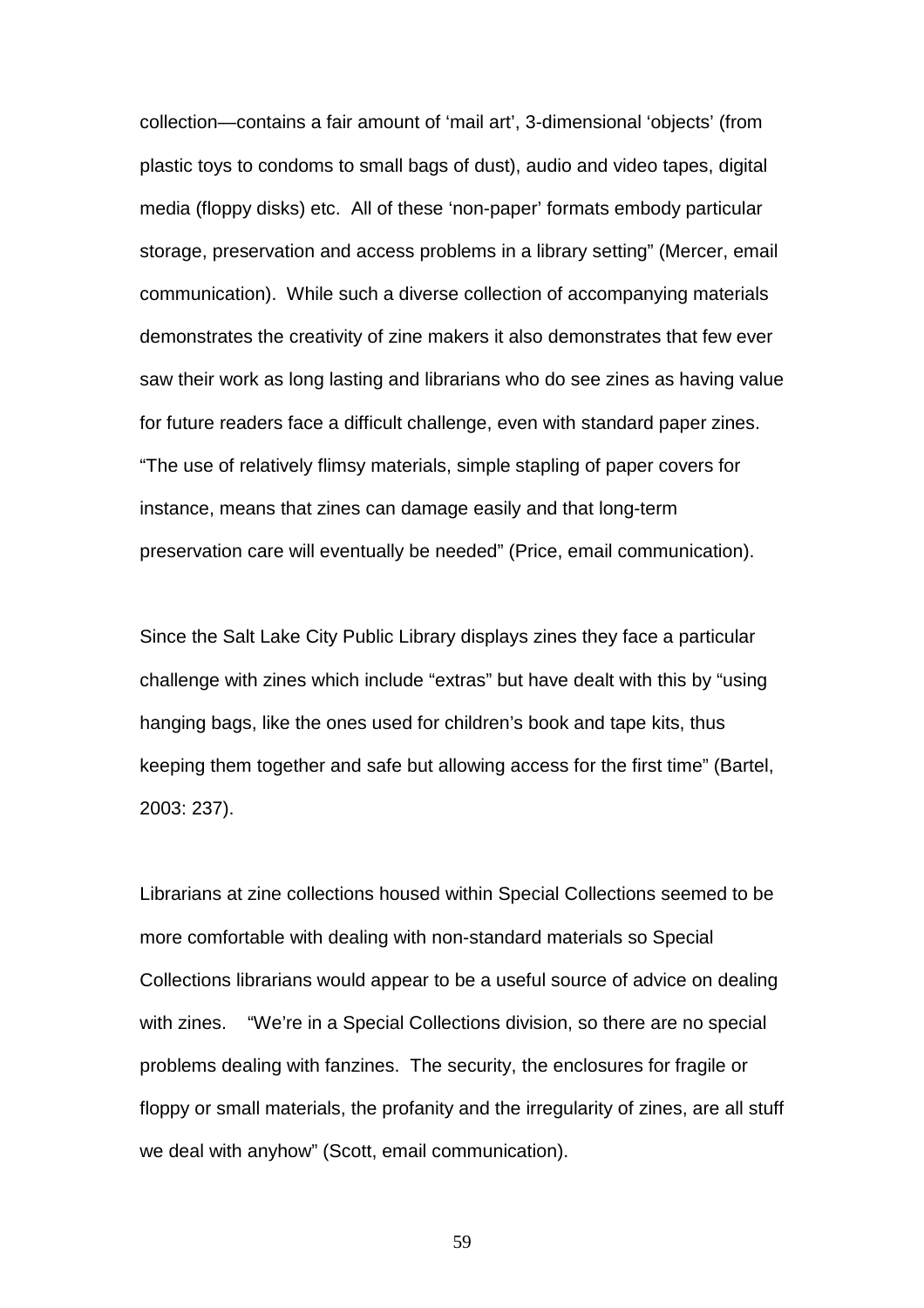The other problem commonly cited was that finding out about zines requires a lot of work from library staff, and that the zine community is usually very different from any other type of publisher librarians usually deal with: "[zines] are published within networks to which the Library may not naturally connect – small and/or information and/or outside the mainstream publishing infrastructure – so that Library may not secure as many zines as it should, to give at least fair representation of the creative work and views of the form for generations to come" (Price, email communication).

While innumerable potentially useful titles no doubt are being lost to posterity, this research has demonstrated that a dedicated group of librarians who may have already had connections to zine communities or were able to make connections to those communities have succeeded in creating, maintaining and providing access to large numbers of zines. While the above problems were mentioned, the respondents tended to stress that these were no excuse for not collecting zines: "as we have demonstrated even a medium sized community college library with the same understaffing that is found in every library can do it if the librarians accept that collecting alternative press resources is a part of their professional duty to provide access to a broad range of knowledge" (Eland, email communication).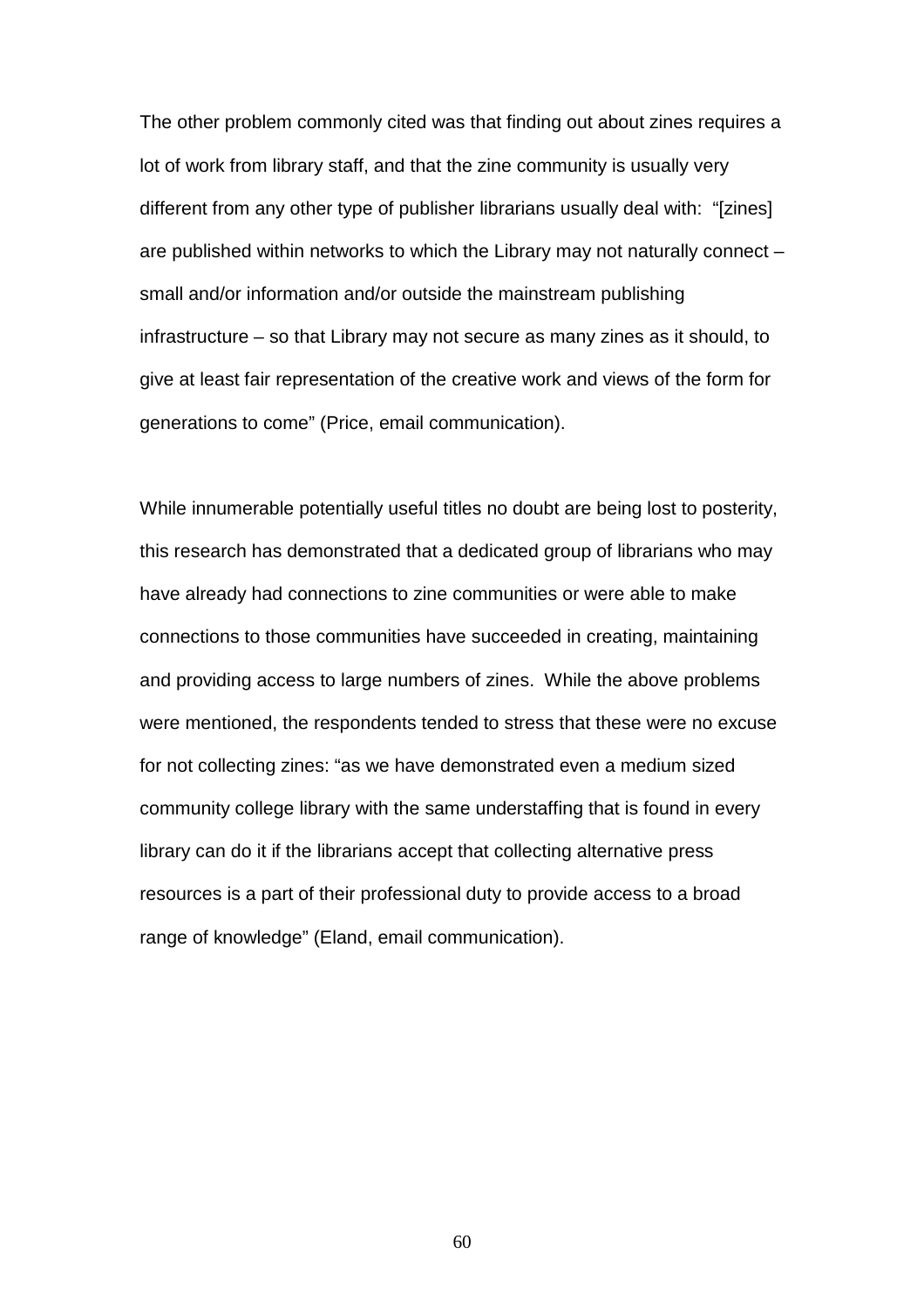### <span id="page-60-0"></span>**Chapter 5: Conclusions**

This research found that libraries collecting zines is largely a growing area and one which is becoming more recognised. In the US the imminent publication of a guide to collecting zines by the American Library Association Press suggests that the profession is beginning to see the value of such collections. In the UK, the foundation of a new collection during the period of the research suggests that an awareness of the benefits of collecting this material is reaching some libraries.

The dedication and professionalism of the group who responded to the research questionnaire bodes well for their success in preserving zine culture and in inspiring others to do the same. At present however the continuation of collections appears dependent on the enthusiasm of individual librarians since the impetus to form and maintain collections comes from below rather than from above (either individual institutions such as universities or library bodies such as professional organisations). It seems to be important to make the collection relevant to the institution and its teaching in order to safeguard its future, something which librarians, fortunately, seemed to be aware of.

Several libraries reported receiving enquiries from other libraries suggesting both that interest in this type of collection is growing and that librarians are seeking to learn from experienced collectors.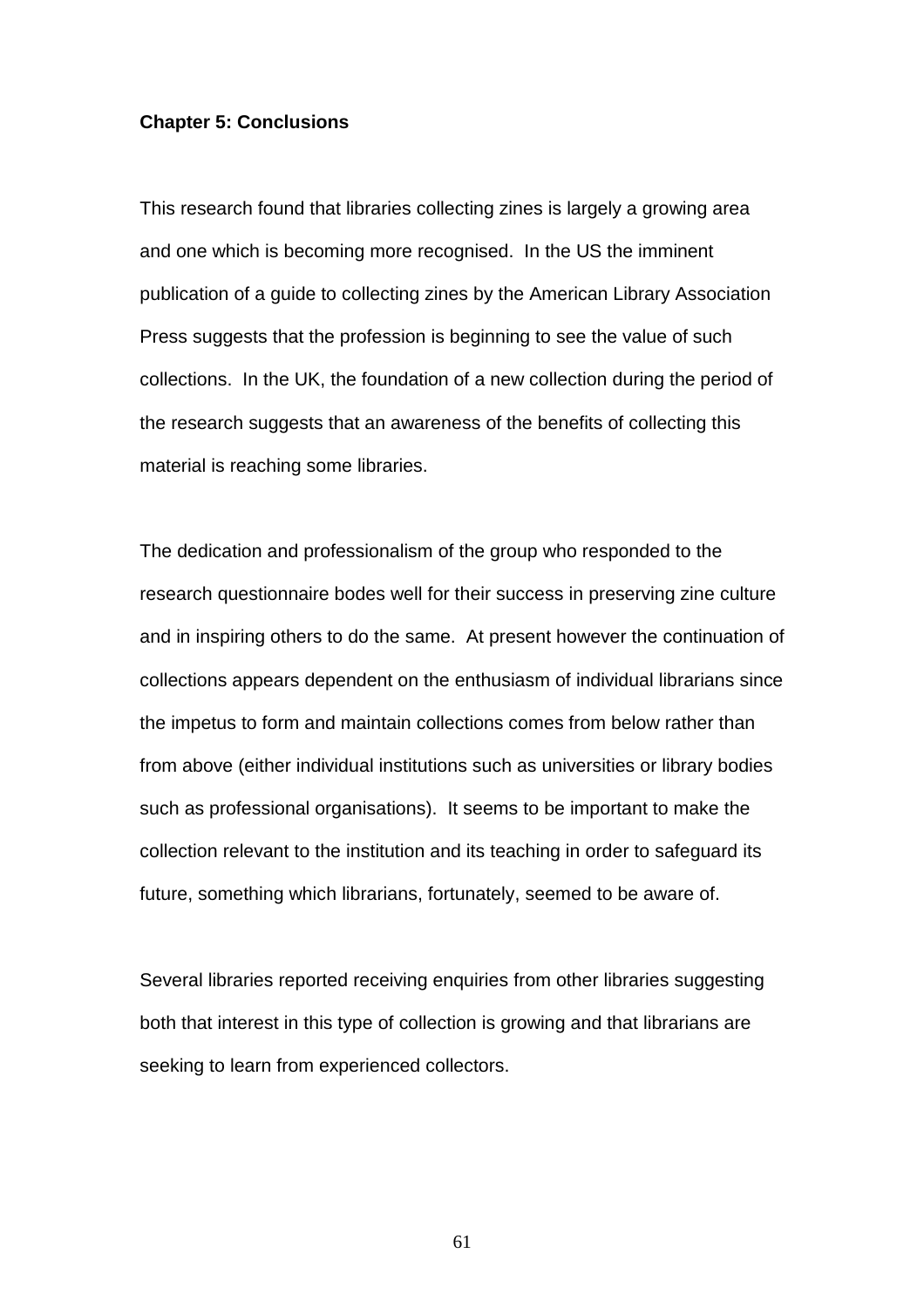The research found that reasons for collecting zines included documenting "underground" culture, the broadest possible spectrum of popular culture and women's experiences. Most imaginatively, librarians collecting zines saw their collections as a way to foster creativity and encourage patrons to contribute their own writing to the library.

Financial constraints meant that most librarians depended upon donation to develop their collections. Although it is unfortunate zine collections are not yet seen as sufficiently important by many institutions as to command a budget, it is an indication of librarians' success in making connections with the zine community that they can attract sufficient donations to maintain collections.

While libraries who had successfully catalogued, or begun cataloguing, individual titles were in a minority most libraries intended to do so eventually. This demonstrates a dominant attitude that zines should be integrated into collections where possible – at least in catalogue terms if not physically given the difficulties of zine formats. Many librarians expressed a desire for zines to become seen as another information source rather than as a curiosity.

Practice in the fields of cataloguing zines is still relatively new and inexact, but librarians' determination to earn recognition in the form of Library of Congress subject headings suggests that progress may yet be made on formalising what is still very much an improvisatory procedure.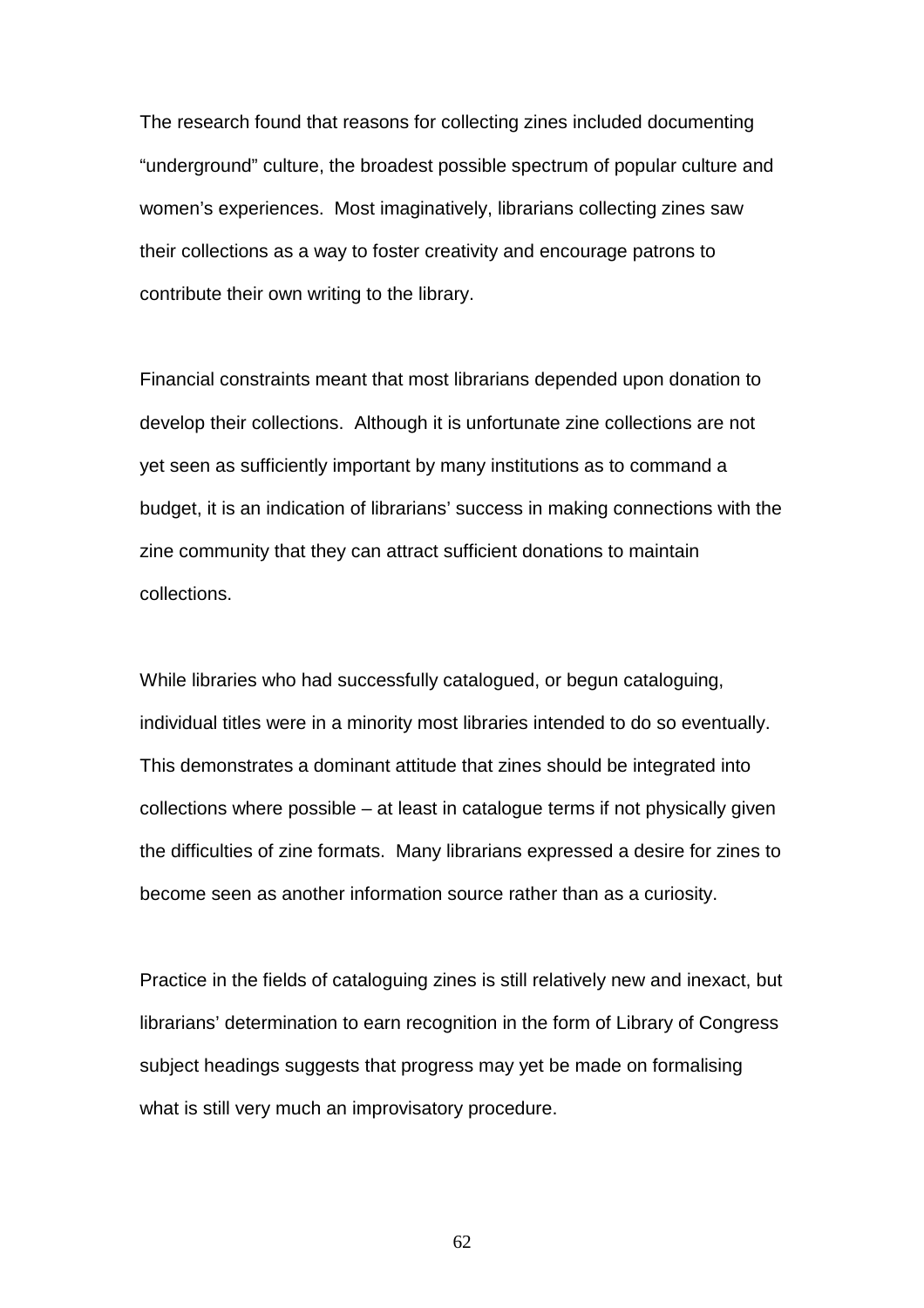The enthusiasm and imagination of zines themselves seems to have been absorbed by zine librarians, who have overcome numerous barriers to create and maintain zine collections through their own effort, imagination and problem-solving skills.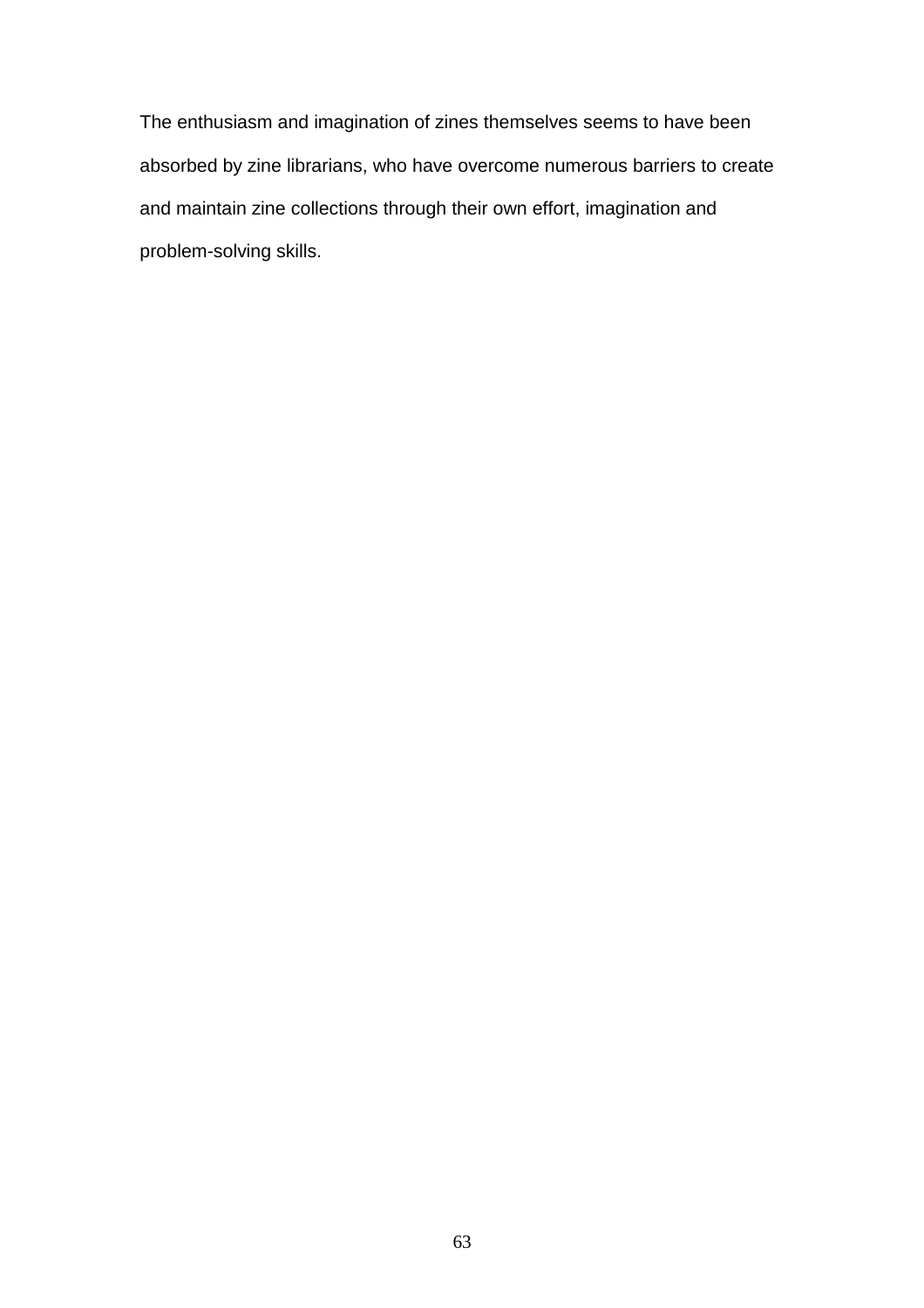# **BIBLIOGRAPHY**

<span id="page-63-0"></span>AMERICAN LIBRARY ASSOCIATION (2004) Library Bill of Rights, [WWW] <http://www.ala.org/ala/oif/statementspols/statementsif/librarybillrights.htm> (accessed 2 March 2004)

ARDITO, S C (1999) 'The Alternative Press: Newsweeklies and zines", Database, vol. 22 no. 3, pp 14-22

AUGER, C. P. (1998) Information Sources in Grey Literature (Fourth Edition), London: Bowker Saur

AUL, B (1995) 'Zines versus the serials librarian', Serials Review, vol. 21 no. 2, pp. 81-82

BARTEL, J (2003) 'The Salt Lake City Public Library Zine Collection' Public Libraries 42(4) pp 232-238

BASINSKI, M (1995) 'Poetry zines', Serials Review, vol. 21 no. 2, pp. 84-86

BERG, S (2004) 'Zine Saver" in The Washington Post [WWW] <http://www.washingtonpost.com/wp-dyn/articles/A42524-2004Aug5.html> (accessed 15 August 2004)

BLEYER, J (2004) 'Cut-and-Paste Revolution: Notes from the Girl Zine Explosion', in Labaton, Vivien and Martin, Dawn Lundy (eds.), The Fire This Time: Young Activists and the New Feminism. New York: Anchor Books

BLOCK, F (1998) Zine Scene: the Do-it-Yourself Guide to Zines. Girl Press.

BRITISH LIBRARY (2004) The British Library – Collection Development Policy. [WWW]<http://www.bl.uk/about/policies/collections.html>(accessed 5 July 2004)

CARLSON, S (2004) 'Do-it-Yourself Journalism', [WWW], <http://www.reclaimthemedia.org/stories.php?story=04/03/20/7376033> (accessed 19 July 2004)

CHEPESIUK, R. (1997) 'The zine scene: Libraries preserve the latest trend in publishing', American Libraries, vol. 28 no. 2, pp. 68-70

COSTELLO, K (2004) Sports zines [Email] Personal email (18 July 2004)

DAVIS, B. (2003) 'ZAPPed: collecting 'zines' as a document of our times' in The Seattle Times [WWW] [http://archives.seattletimes.nwsource.com/cgi](http://archives.seattletimes.nwsource.com/cgi-bin/texis.cgi/web/vortex/display?slug=hugozines28&date=20030428)[bin/texis.cgi/web/vortex/display?slug=hugozines28&date=20030428](http://archives.seattletimes.nwsource.com/cgi-bin/texis.cgi/web/vortex/display?slug=hugozines28&date=20030428)  (accessed 19 January 2004)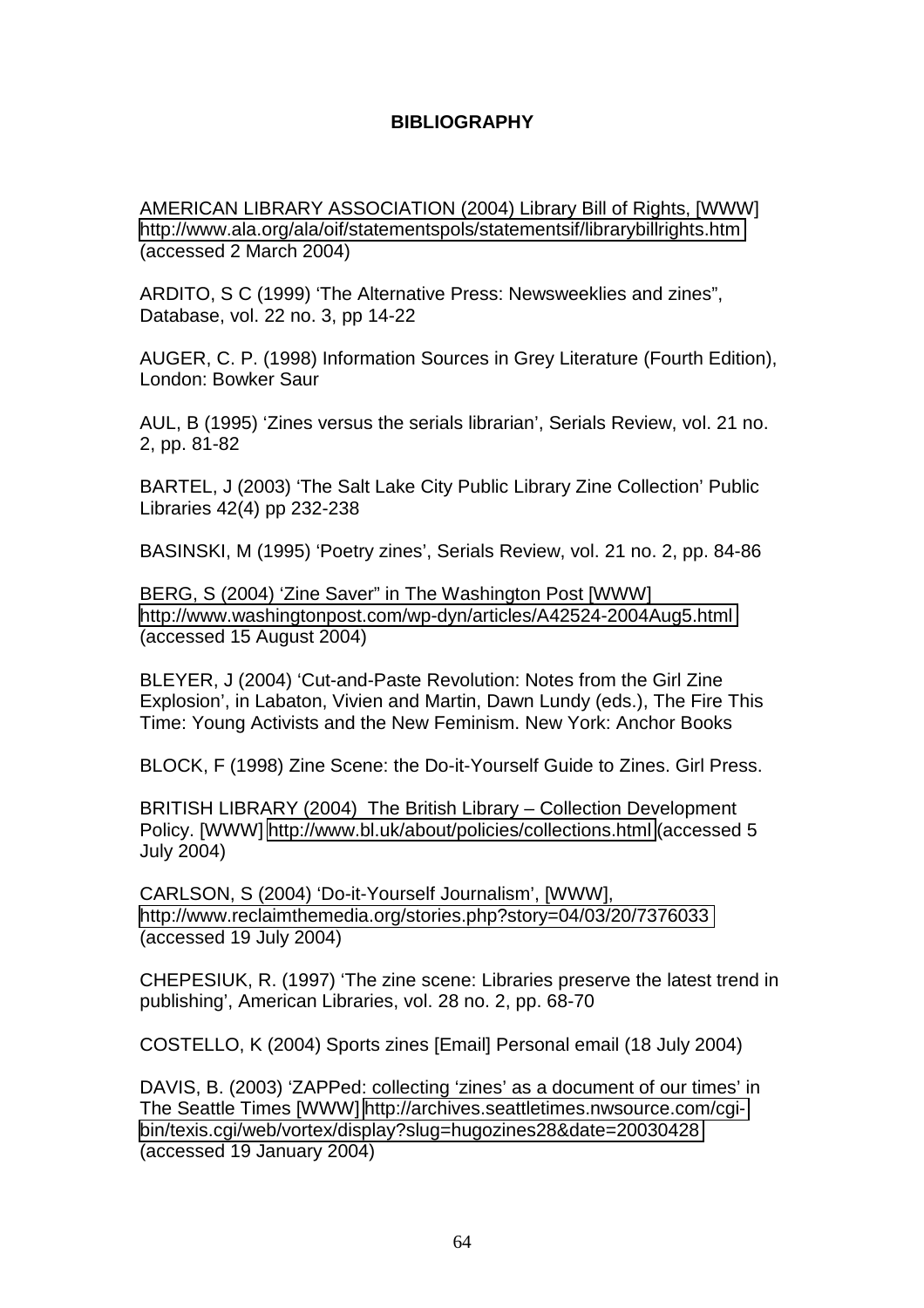DENDO, K (2002) 'Fugitive Literature in the Cross Hairs', Collection Management 27(2) pp 75-86

DODGE, C (1994) 'Alternative Sex: Some Zines, Comics, Books and Sources' in Berman, S and Danky, J eds, Alternative Library Literature 1992/1993: A Biennial Anthology, London: McFarland.

DODGE, C. (1995) ' Pushing the boundaries: Zines and Libraries', Wilson Library Bulletin, vol. 69 no. 9, pp. 26-30

DOSSETT, P (1992) Handbook of Special Librarianship and Information Work (Sixth Edition), London: Aslib.

DUNCOMBE, S. (1997) Notes from Underground: Zines and the Politics of Alternative Culture, London: Verso

FREEDMAN, J (2003) Zine types on zine librarians [Email] http://groups.yahoo.com/group/zinelibrarians/message/5 (17 November 2003)

GREEN, K (1997) A Girl's Guide to Taking Over the World: Writings from the Girl Zine Revolution, New York: St Martin's Griffin

GREEN, R (1999) 'Football information services: fanzines, "Match of the Day" and the modem', Aslib Proceedings, vol. 51 no. 1, pp. 20-29

HALL, H et al (1997) 'You'll wish it was all over: the bibliographic control of grey literature with reference to print football fanzines', Serials, vol. 10 no. 2, pp. 189-194

HART, C (1998) Doing a Literature Review: Releasing the Social Science Research Imagination, London: Sage

HART, C (2001) Doing a Literature Search: A Comprehensive Guide for the Social Sciences, London: Sage

HAYNES, R (1995) The Football Imagination: The Rise of Football Fanzine Culture. Aldershot: Arena

HERRADA, J (1995) 'The balance point - Zines in Libraries: a Culture Preserved', Serials Review, vol. 21 no. 2, pp. 79-81

KNIGHT, A (2004a) 'Scratching the Surface: Zines in Libraries', MLIS paper, San Jose State University, School of Library and Information Science. <http://www.grrrlzines.net/writing/zinesinlibraries.pdf>(accessed 20 June 2004)

KNIGHT, A (2004b) The Women's Library Collecting UK Zines on zine librarians [Email] [http://groups.yahoo.com/group/zinelibrarians/message/91 \(](http://groups.yahoo.com/group/zinelibrarians/message/91)3 July 2004)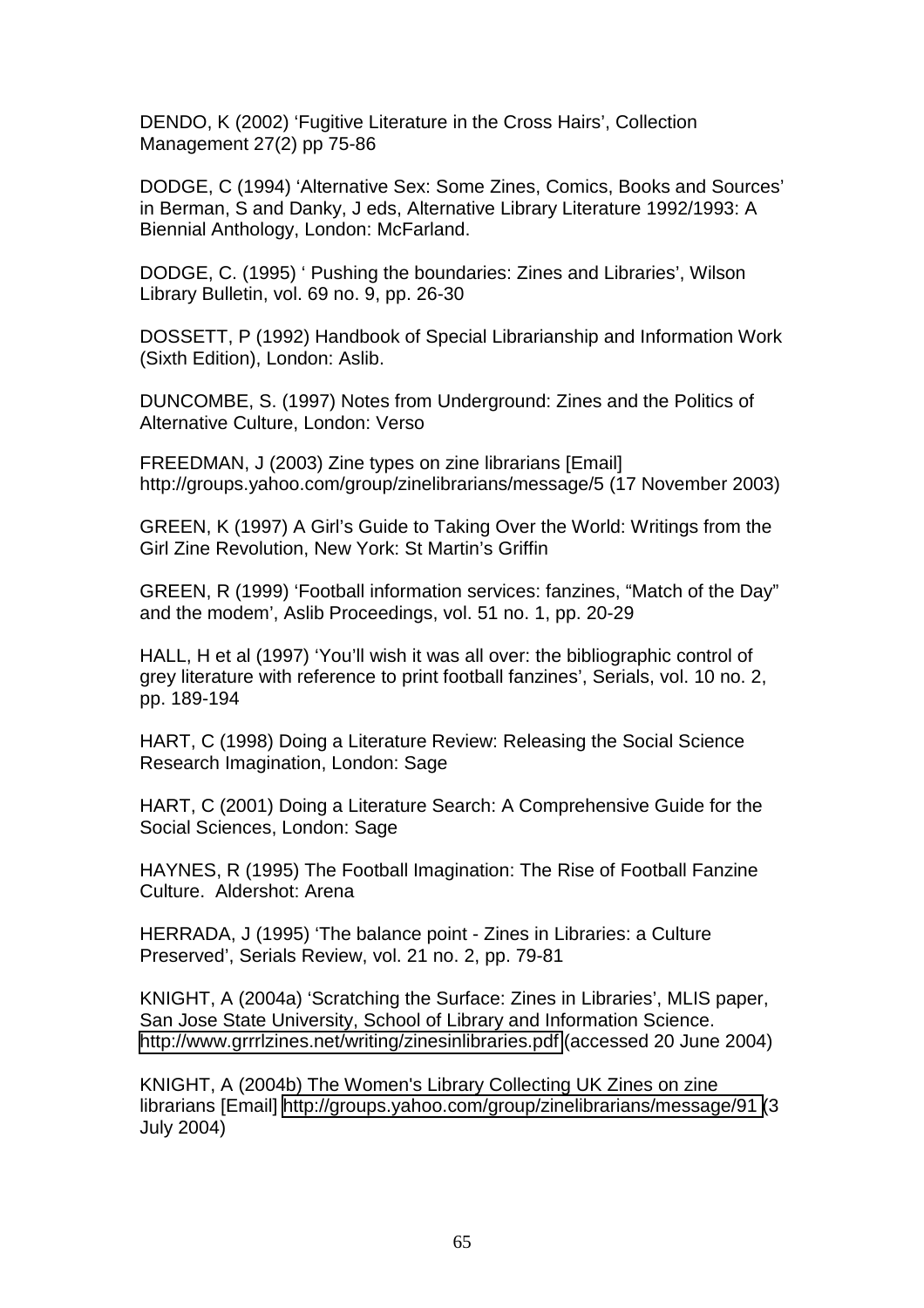KNOBEL, M and LANKSHEAR, C (2001) Cut, paste, publish: The production and consumption of zines. <http://www.geocities.com/c.lankshear/zines.html> (accessed 16 August 2004)

KUCSMA, J (2002) 'Countering marginalization: incorporating zines into the library', in Library Juice 5:6 Supplement, February 14, 2002 [WWW] [http://www.libr.org/Juice/issues/vol5/LJ\\_5.6.sup.html](http://www.libr.org/Juice/issues/vol5/LJ_5.6.sup.html) (19 January 2004)

MARSH, E (1992) 'Grey literature', pp 123-133 in Dossett, Patti, Handbook of Special Librarianship and Information Work, London: Aslib

MACINTOSH, M (2004) DePaul University Special Collections - Underground Press Collection. [Email questionnaire] Personal email to Perris, K. (11 May 2004)

MCLUHAN, M (1967) Understanding Media: the Extension of Man. Sphere Books, London.

MEANS, G (2002) Zine Librarian Zine #1, Portland, self-published

MEANS, G (2003) Zine Librarian Zine #2, Portland, self-published

MORAN, B (1992) 'Going Against the Grain: a Rationale for the Collection of Popular Materials in Academic Libraries', The Acquisitions Librarian no 8 pp 3-12

NARDINI, B (1999) 'A Library Bookseller Looks at the Alternative Press', Counterpoise, January (1999), pp. 15-19

OPPENHEIM, C et al (1999) 'Copyright and Internet Fanzines', Aslib Proceedings, vol. 51 no. 9, pp. 290-301

PERRIS, K (2004a) Another research paper regarding zines and libraries on zine librarians [Email] http://groups.yahoo.com/group/zinelibrarians/message/67 (17 May 2004)

PERRIS, K (2004b) Sports zines on zine librarians [Email] <http://groups.yahoo.com/group/zinelibrarians/message/102>(18 July 2004)

SALLIE BINGHAM CENTER FOR WOMEN'S HISTORY AND CULTURE (2001) "Zillions of Zines: the Sarah Dyer Collection", Women at the Center, issue 1, <http://scriptorium.lib.duke.edu/women/newsletter/issue01/page4.html> (accessed 11 July 2004)

SCHUMAN, P (1982) 'Libraries and Alternatives', pp 1-5 in Danky & Shore (eds) Alternative Materials in Libraries, London: Scarecrow Press

SHORE, E (1982) 'Reference service for alternative publications', pp 67-83 in Danky & Shore (eds) Alternative Materials in Libraries, London: Scarecrow Press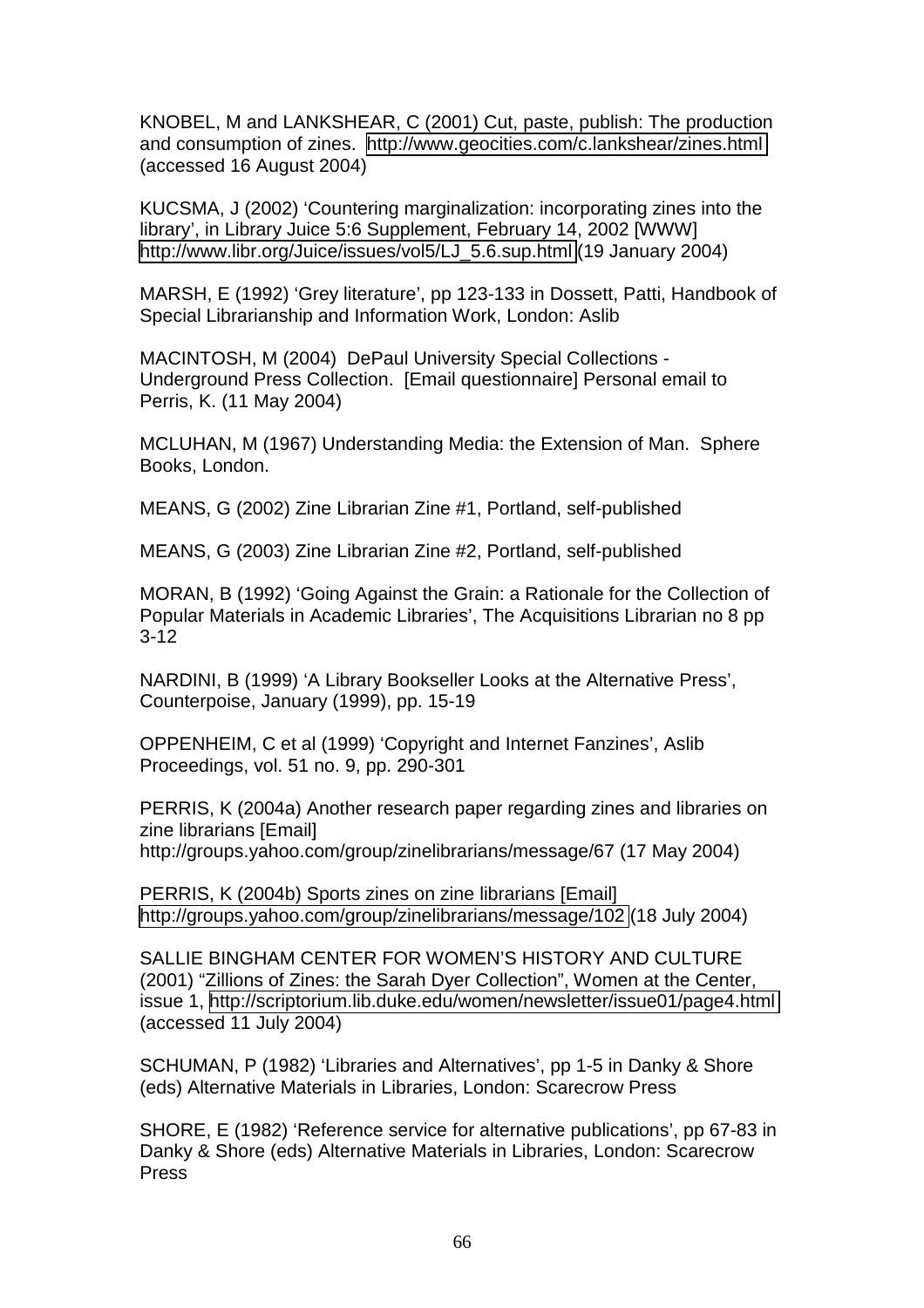SMITH, A (1995) 'Babyfish Found its Librarian', Serials Review, vol. 21 no. 2, pp. 82-84

STOLLER, D (1999) The Bust Guide to the New Girl Order New York: Penguin Putnam Inc.

TRUSKY, T (1995) 'In Medias Zines', Serials Review, vol. 21 no. 2, pp 86-88

VALE, V (1996) Zines, vol. 1 San Francisco: V/Search Publications

VALE, V (1997) Zines, vol. 2 San Francisco: V/Search Publications

WOLFE, J (2004) Conservative zines? on zinelibrarians [Email] <http://groups.yahoo.com/group/zinelibrarians/message/94>(12 July 2004)

WOOTEN, K (2002) Women's zines in the Sarah Dyer Zine Collection (Master's paper, School of Library and Information Science of the University of North Carolina at Chapel Hill),<http://ils.unc.edu/MSpapers/2786.pdf> (accessed 13 April 2004).

WRIGHT, F(2001) From Zines To Ezines: Electronic Publishing and the Literary Underground. PhD Thesis, Kent State University. <http://www.personal.kent.edu/~fwright/dis0.html>(accessed 15 August 2004)

ZOBL, E (2003) Writing in academic journals and other magazines (bibliography): Grrrl zines, riot grrrl, grrrl (sub)culture, http://www.grrrlzines.net/writingonzines.htm#academic (accessed 5 July 2004)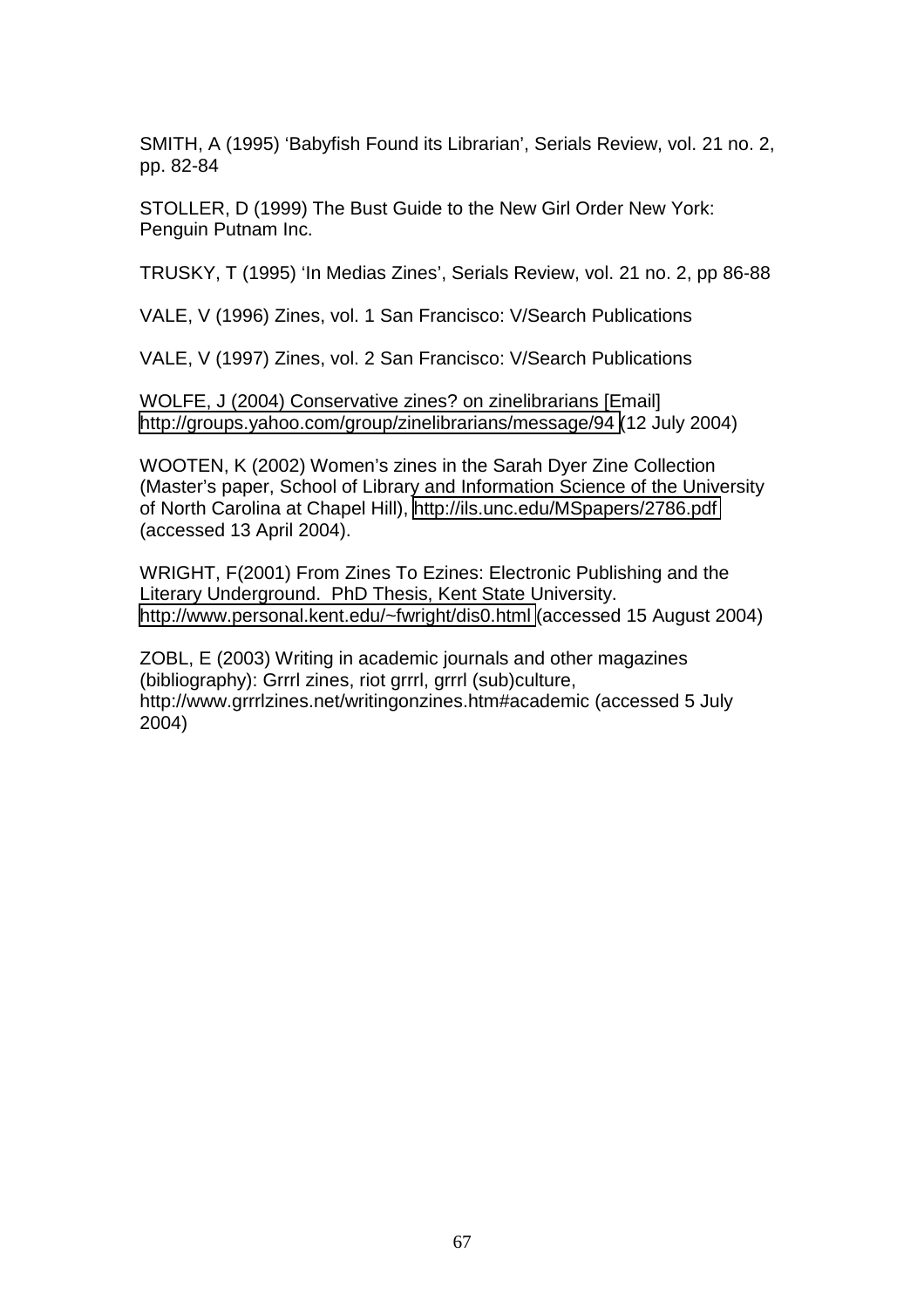# **LIST OF APPENDICES**

| The email questionnaire |  |
|-------------------------|--|